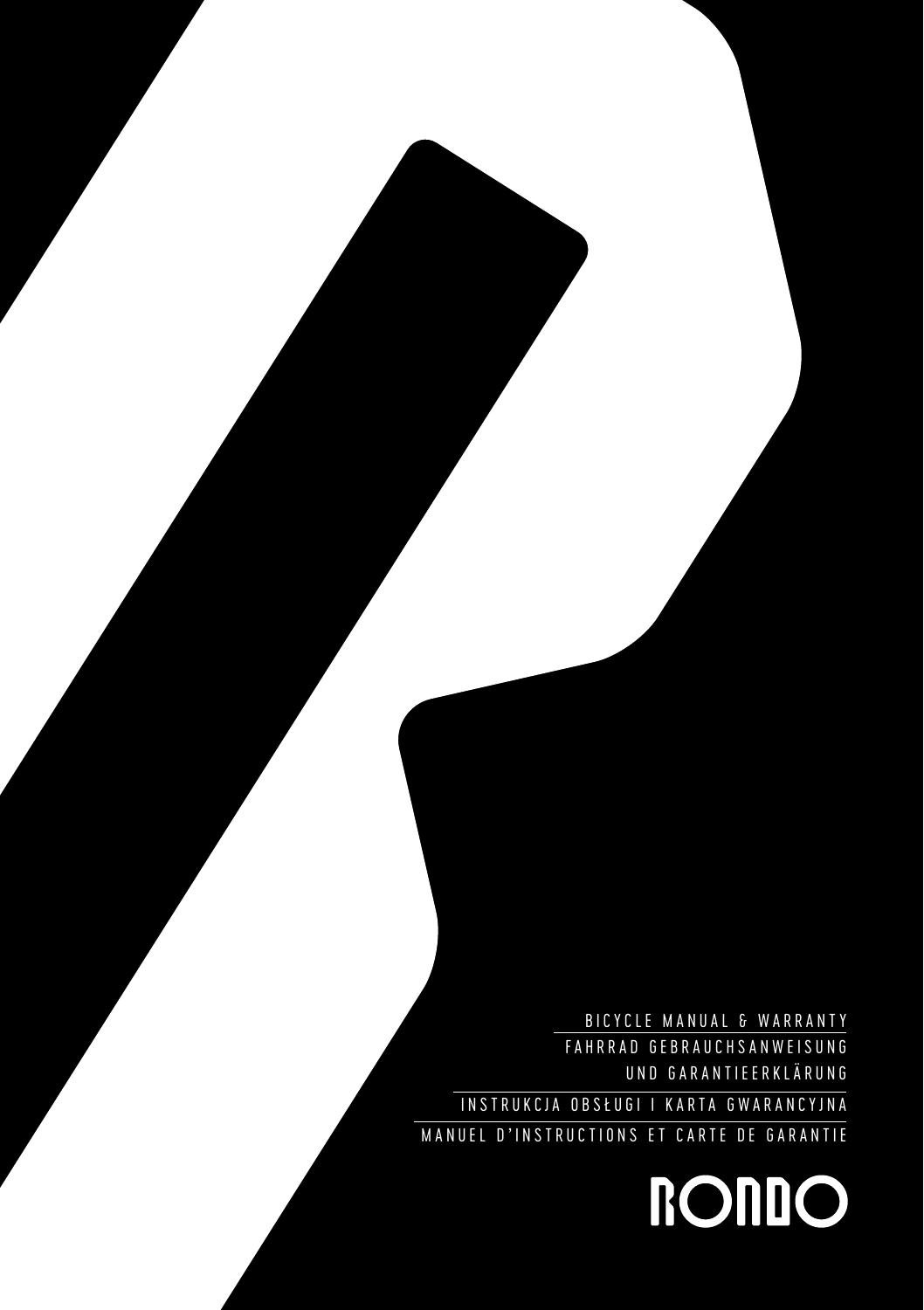# **INTENDED USE CATEGORIES | IUC |**

All bicycles and components are designed with a specific type of riding in mind, and are built to withstand the stresses resulting from that kind of usage. If a bicycle or component is subjected to higher than expected forces, the frames and components may fail prematurely.

To make it easier for you to decide if a specific model is appropriate for you, we have created several categories and classified our bikes and frames into one of them. Below you will find a description of each bike category.

Note that these divisions are for reference only. There is a huge number of other factors that can have an effect on how much a bike can withstand. For example, a heavy rider that does not have good technique can destroy a bike that will hold up forever when ridden by a light, experienced rider. Therefore it is important for you to take this into account when choosing the bike category that suits you best.

Special note for frames: Keep in mind that a bike will only be as strong as it's weakest component. So if a frame from a high category is built up using weak components that have a different intended use than the frame, the complete bicycle will not be appropriate for the type of riding that is indicated by the IUC of the frame itself. It also works the other way round  $-$  if, for example, a frame designed for easy riding on pavements or small pumptracks is fitted with strong components that are designed to withstand big hits, the finished bicycle will not be appropriate for harder riding than that resulting from the frames IUC. ENG **INFORMATION**: The maximum total weight allowed (rider + **ENG ENG ENG ENG ENG ENG ENG ENG ENG ENG ENG ENG ENG ENG ENG ENG ENG ENG ENG ENG ENG ENG ENG ENG ENG ENG ENG** 

Products in this category can only be used by children under appropriate parental supervision on smooth surfaces. They should never be used near stairs, on steep downhill slopes, near swimming pools or ponds, on public roads or in areas with the likelihood of traffic.

#### **INTENDED USE CATEGORY 1** Intended use: **ROAD RIDING**

Bicycles and frames in this category should only be used on regular paved surfaces or alternatively on very smooth unpaved surfaces at speeds not exceeding 25km/h. The tires must maintain constant ground contact. These bicycles are not designed for any kinds of jumps or drops.

#### **INTENDED USE CATEGORY 2** Intended use: **ROAD & GRAVEL**

Bicycles and frames in this category can be use on paved roads and on reasonably smooth off road trails. They are designed to handle small jumps and drops that exert forces equivalent to jumping a bike onto a flat surface from a height of approximately 15cm.

#### **INTENDED USE CATEGORY 3** Intended use: **PUMPTRACKS & FUN**

Bicycles and frames in this category can be used on pumptrack lines for beginners and easy off-road trails. They are designed to withstand jumps and drops that exert forces equivalent to jumping a bike onto a flat surface from a height of approximately 25cm.

#### **INTENDED USE CATEGORY 4** Intended use: **XC & TRAIL**

Bicycles and frames in this category can be used off-road on easy and moderately difficult MTB trails, and are designed to withstand jumps that exert forces equivalent to jumping a bike onto a flat surface from a height of approximately 40cm. These bicycles should not be ridden at speeds exceeding 30km/h on rough surfaces.

#### **INTENDED USE CATEGORY 5** Intended use: **DIRT JUMP**

Bicycles and frames in this category can be used on all kinds of pumptracks and dirt jump trails. They are designed to withstand jumps that exert forces equivalent to jumping a bike onto a flat surface from a height of approximately 60cm. These bicycle should not be ridden on rough MTB trails.

#### **INTENDED USE CATEGORY 6** Intended use: **ALL MOUNTAIN**

Bicycles and frames in this category can be used off-road on all kinds of MTB trails, and are designed to withstand jumps that exert forces equivalent to jumping a bike onto a flat surface from a height of approximately 60cm. These bicycle should not be ridden at speeds exceeding 45km/h on rough surfaces.

#### **INTENDED USE CATEGORY 7** Intended use: **DOWNHILL FREERIDE & ENDURO**

Bicycles and frames in this category are designed to cope with the hardest MTB trails and are designed to withstand jumps that exert forces equivalent to jumping a bike onto a flat surface from a height of approximately 100cm. They can be ridden at hight speeds on rough terrain.

# **YOU CAN IDENTIFY THE CATEGORY FOR EACH MODEL ON OUR OFFICIAL WEBSITE.**

# **WARNINGS AND IMPORTANT INFORMATIONS**

**WARNING**: If you intend to use the bike on public roads, you must prepare the bicycle to meet the local requirements for items such as lights and reflectors. Always follow all local traffic laws and regulations in force on public roads as well as offroad, including regulations about bicycle lighting, reflectors, licensing of bicycles, riding on sidewalks, laws regulating bike path and trail use, helmet laws, child carrier laws and other special bicycle traffic laws.

**WARNING**: Some of the service procedures require specialist tools and good mechanical skills. Therefore, to minimise the risk of serious or even fatal accidents, maintenance and assembly work on your bike should be carried out by an authorised bicycle workshop.

**IMPORTANT NOTICE:** This manual is not intended as a comprehensive use, service, repair or maintenance manual. Please consult your dealer for advice and your dealer may also be able to refer you to classes, clinics or books on bicycle use, service, repair or maintenance.

**WARNING**: The bike box contains instructions for components made by third parties. You must study these carefully and follow the directions before riding your bike.

clothing + protective gear + backpack, luggage etc.) is 120kg.

**WARNING**: Never carry anything which obstructs your vision or your complete control of the bicycle, or which could become entangled in the moving parts of the bicycle.

**WARNING**: The stem & handlebar must be connected firmly with the fork. Otherwise the whole steering system may fail and cause you to lose control of the bicycle. This may result in injury and death.

**WARNING**: Do not extend the seat post above the minimum insertion mark.

**WARNING**: Alloy handlebars should be replaced at least every three years, because they can snap suddenly with no warning if submitted to fatigue stress for a prolonged period of time.

**WARNING**: As with all mechanical components, the bicycle is subjected to wear and high stresses. Different materials and components may react to wear or stress fatigue in different ways. If the design life of a component has been exceeded, it may suddenly fail possibly causing injuries to rider. Any form of crack, scratches or change of colour in highly stressed areas indicate that the life of the component has been reached and it should be replaced. When replacing any components, especially the safety-critical ones, genuine spare parts complying with your bike specifications are to be used only.

**NOTE FOR PARENTS AND GUARDIANS**: As a parent or guardian, you are responsible for the safety of the child under your supervision. This, amongs other things, includes making sure that the bicycle is properly fitted, adjusted, that it is in good condition. Make sure that the child's bicycle is sized so that when the saddle is adjusted correctly, both feet can touch the ground. Be sure that you and the child have learned and understands how to operate the bicycle safely in the environment that you plan to ride. The manual provided by the part manufacturer contains full comprehensive details.

**WARNING**: Make sure that your child always wears an approved bicycle helmet when riding. At the same time, make sure that your child understands that a bicycle helmet is to be used only on the bike, and must be removed when not riding. A helmet should never be worn while playing, on playground equipment, while climbing trees, or at any time while not riding a bicycle. Failure to follow this warning could result in serious injury or death.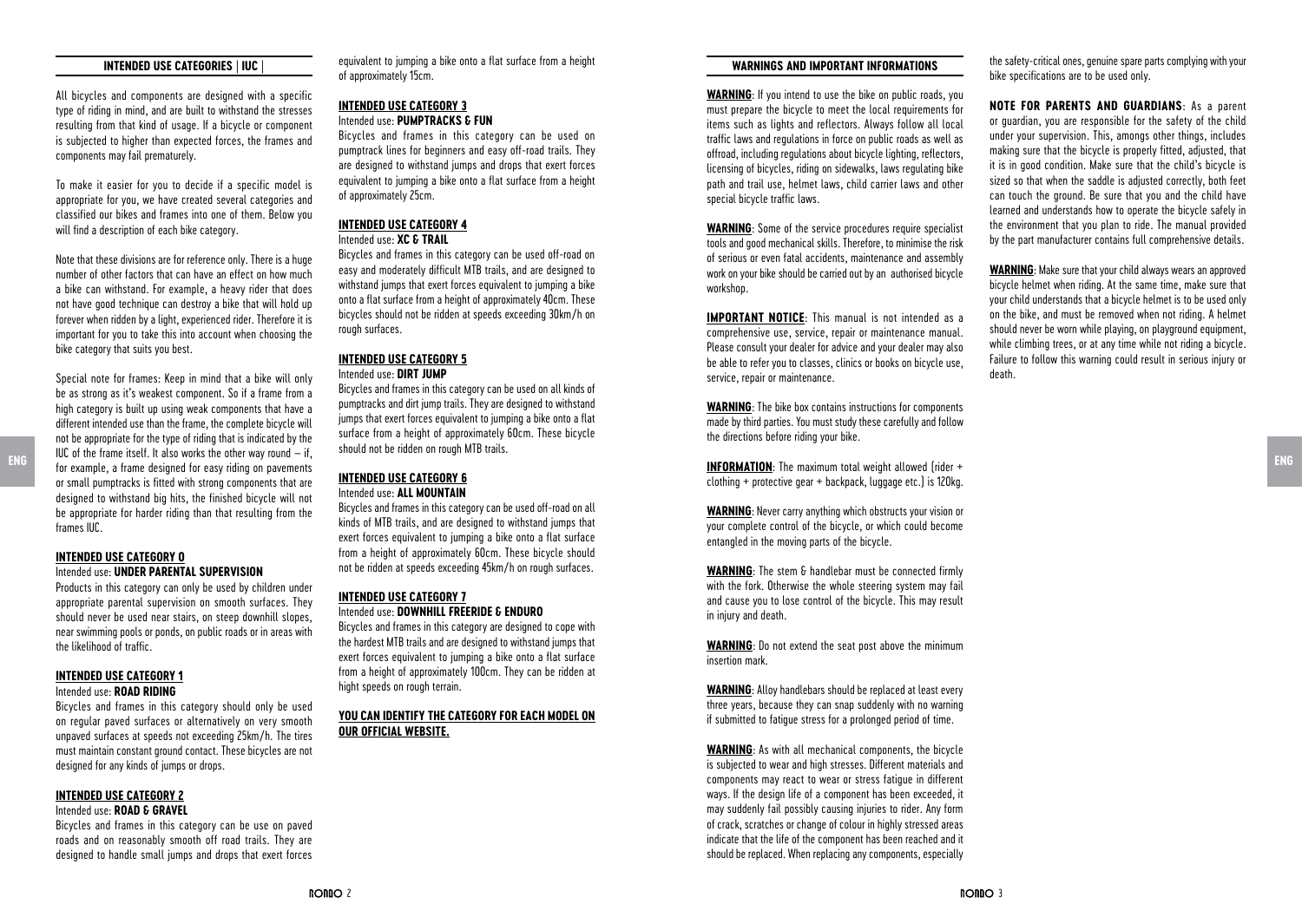# **BICYCLES PART AND COMPONENT DIAGRAM GENERAL RIDING INFORMATION**



#### **TECHNICAL INFORMATION**

Make yourself familiar with the names of all the main parts of the bicycle by studying the diagram below:

1) frame  $2)$  fork 3) headset 4) stem 5) handlebar 6) brake or brake/shift lever 7) brake 8) tire (with tube inside) 9) rim  $10$ ] hub 11) chainwheel 12) crankset 13) cassette 14) chain 15) rear derailleur 16) front derailleur 17) seatpost 18) saddle

#### **ASSEMBLY OF THE NEW BICYCLE**

This should always be carried out by the dealer where you purchased your bicycle. If you buy a bicycle that is disassembled, or only partially assembled the warranty will be void. Assembly should be done in your presence, in order to make the necessary adjustments correctly, such as saddle height, handlebar angle and stem height. It is also important to note that even if the bicycle is built up perfectly when new, it will need some additional adjustments a few weeks (or around 50km) later. You should visit your dealer and ask them to check the bicycle for you after this period. This is essential to keep your warranty.

#### **TOOLS REQUIRED**

- 4mm, 5mm, 6mm allen keys
- Philips head screwdriver
- 8mm, 15mm open end wrench
- Pliers with cable cutting ability
- Torx 25 wrench
- Torque wrench

As mentioned, riding a bike, in particular an offroad one, can be dangerous. You must keep this in mind and be cautious at all times. See and be seen. Use lights and reflective clothing in low light conditions at all times. If the bike is to be used by your child, make certain that it always wears a suitable and approved bicycle helmet when using the bike. Never shift gears when pedalling in reverse, and do not back pedal directly after the shifter has been moved. This could make the chain jam causing serious damage to your bicycle. Riding with a wheel that has not been properly secured can make the wheel wobble or disengage from the bicycle resulting in serious injury or death. If your bike has been equipped with a clip-and-strap system (toe clips and straps) or clipless (step-in) pedals, make sure you know how they work; you should remember that special techniques and skills are to be used with such pedals. Note that in some bicycle models the user's toe or toe clip may touch the front wheel when a pedal is all the way forward and the wheel is turned. This is normal, and your riding technique should take this into account (i.e. you should not turn the handlebar sharply to the left when your right foot is in the most forward position, or sharply to the right when your left foot is in the most forward position). If your bike has been equipped with platform type pedals that have metal pins attached, always ensure that pins are complete and kept in good condition. Check out the handling and response of the bike as well as the comfort. If you have any further questions, or if you have doubts about the proper functioning of your bike, consult your dealer before riding it again.

**WARNING**: Reflectors are not to be used as a substitute for **<u>THERE</u> EXECUTE THE CONSUMER CONSUMING THE LOCAL CONSUMING THE LOCAL DISPONSIVE LIGHTING** regulations. Riding at times of poor visibility such as dawn, dusk, night or others, without a proper bicycle lighting system and reflectors constitutes a hazard and may cause serious injury or death. You should examine the bike lights and reflectors along with their mounting brackets regularly to make sure that they are clean, straight, unbroken and properly and securely mounted.

**WARNING**: When your bike is on a bike stand or it's upside down, never put your finger or any other part of your body between the chain and the chainring when the wheel is spinning. This is especially important on single speed bikes with no derailleurs, because the chain is very tight. It is very easy to have your finger crushed or even amputated in such a situation!

Always conduct a pre-ride check (detailed information can be found further in this manual). Never ride the bicycle if you observe any technical problems or have any doubts about the proper functioning of any element in the bicycle. Keep the bike clean and well maintained. Make sure that your parts of the body as well as any other objects do not touch the sharp teeth of the chainrings, chainwheels, sprockets, chain, cranks, or spinning wheels of your bicycle. While using an offroad bike you are to comply with the following rules: you need to pay close attention and use the specific skills required in the changeable conditions and dangers associated with offroad riding. You should start slowly in uncomplicated terrain and develop your skills gradually. You shouldn't ride your bike in

remote areas unaccompanied. Even when riding in the company of others, always let someone know where you're going and when you expect to come back. Always keep some sort of identification with you, so that you could be identified in case of an accident; also you should always have some cash for food, a cold beverage or an emergency phone call on you. It may be difficult to find help when you're riding offroad. You should abide by the local regulations determining the places and methods of offroad riding, and respect private property. Respect the rights of the others you may be sharing the trail with  $-$  hikers. equestrians or other cyclists. You should reduce your impact on the environment to minimum. Thus, never cut your own trails or shortcuts through vegetation or streams, which could disturb the ecosystem. Don't ride in mud or sludge or with unnecessary sliding as such behaviour could contribute to erosion. Always leave things as how you find them and take out everything that you bring in with you. In case of an accident or impact: first take care of your own situation – check yourself for injuries, and take the best possible care of them. Get medical help if necessary. Then, check your bike for damage. After a crash of any kind, you should have your bike thoroughly checked by your dealer. You must not use the carbon composite components, such as frames, wheels, handlebars, stems, cranksets, forks, brakes, etc. which have sustained an impact until they have been disassembled and thoroughly inspected by a qualified mechanic. The bicycle components can undergo unusual stress due to a crash or impact of other kind, causing their premature fatigue. Components suffering from stress fatigue can break suddenly and catastrophically, which may result in your losing control, serious injury or death.

Always carry a pump, spare inner tube, patch kit, and a basic tool kit. You may need this in case of a flat tire or other common mechanical problem that is usually easy to fix if you have the right tools. If you need to patch your inner tubes, always make sure to follow the instruction manual provided by the tube repair kit manufacturer. If sold in UK, Japan, Australia and other lefthand drive countries, the bikes should come with right lever operating the front brake and left lever operating the rear brake. In countries with righthand drive traffic

systems, the bikes should come with right lever operating the rear brake and the left lever operating the front brake. The user must check and make sure which lever is connected to which brake before the first ride because it is possible that the bicycle was imported from a country where brakes are set up differently to the standards applying in the country where the bicycle will be used. If your bicycle is equipped with gears, you can choose a gear combination that is most comfortable for the riding conditions. Gears will allow you to maintain a constant rate of pedalling. Use lower gears for going uphill and higher gears for going downhill. While shifting gears try to pedal with less effort so as to prevent early gear and chain wear and tear. Ask your dealer for more advice on this issue. Protect your bike against theft by purchasing a lock and never leaving your bike unlocked while unattended, even if you are going to leave it only for a short while.

**CAUTION**: Watch out for the brakes — they can be powerful and activating them too aggressively can result in a crash. Learn to get a feel of the brakes practicing it on a side road or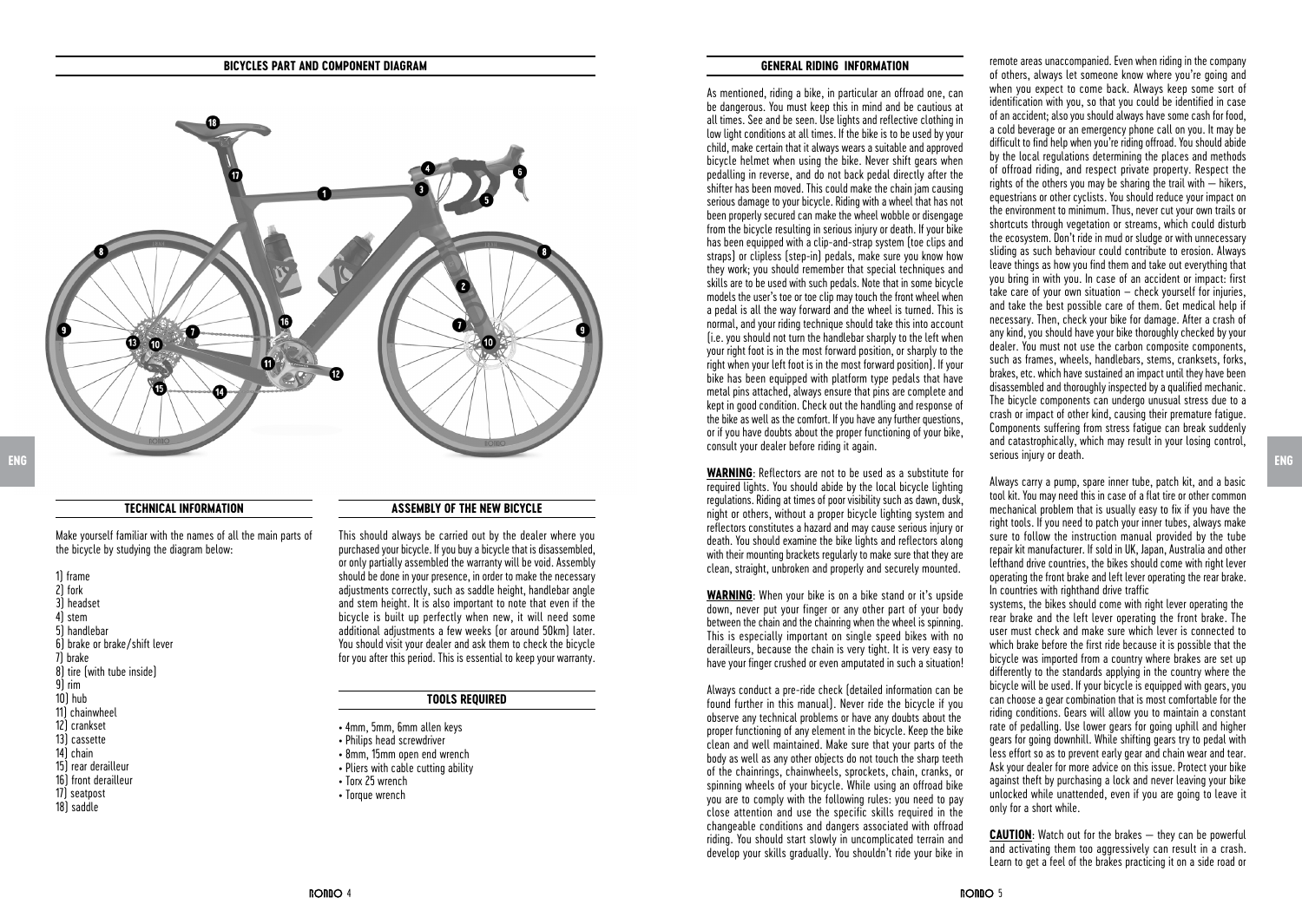in an empty car park before you ride your bike for the first time.

**WARNING**: Wet weather conditions dramatically increase the risk of an accident as they impair traction, braking and visibility, both for the cyclist and for other road users. Wet conditions dramatically reduce the stopping power of your brakes (especially rim brakes) as well as of the brakes of other vehicles sharing the road and your tires can lose their grip. Therefore, it is more difficult to control your speed and you may lose control easily in such conditions. To make sure that you are able to reduce speed and come to a stop safely in wet conditions, try to ride more slowly and start braking earlier and more gradually than you would under normal dry conditions.

**IMPORTANT:** make sure your wheels function properly before each use, check if the mounting bolts are secure, check that the freewheel engages correctly. If there is any malfunction of the hubs, they should not be used under any condition. In case of any doubt, consult an experienced bike mechanic.

#### **BRAKES**

**WARNING**: Riding with brakes that have not been adjusted properly, worn brake pads constitutes a hazard and can cause serious injury or death. Too hard or too sudden application of the brakes can cause the wheel to lock up and make you lose control and fall. Applying the front brake too suddenly or excessively may result in the rider's pitching over the handlebars, potentially causing serious injury or death. Bicycle brakes may be very powerful, especially disc brakes. You should be extra careful while learning how to operate such brakes and take particular care while using them. Disc brakes

can heat up extremely when their application is prolonged. Don't touch a disc brake until it has had plenty of time to cool. Remember that brake pads in all brake types will wear out, which will ultimately reduce their efficiency. For information on how to operate and maintain your brakes and when to replace the brake pads see the brake manufacturer's operation and maintenance manual. If you have not been provided with the manufacturer's instruction manual, contact your dealer or the brake manufacturer. When replacing worn or damaged parts the manufacturer approved genuine spare parts are to be used only.

#### **BRAKE CONTROLS AND FEATURES**

It's vital for your safety to learn and remember which brake is controlled by which brake lever on your bike. Acquaint yourself with the setup of your brakes by alternately squeezing the left and right brake lever and observing which brake lever activates the front brake, and which one activates the rear brake. You should be able to reach the brake levers with your hands and squeeze them easily. If you find out that your hands are too small to do so, you should consult it with your dealer before riding the bike. In some models the lever reach may be adjusted, or you may need a different brake lever design.

#### **OPERATION OF THE BRAKING SYSTEM**

The bicycle braking system's function is based on friction

between two braking surfaces. To assure its proper functioning you should maintain the rims, brake pads, disc rotor and calliper clean and free of dust, dirt, grease, lubricants, waxes and polishes. There are special chemical cleaners available on the market designed specifically for cleaning these surfaces. Bicycle brakes have been designed to control the speed of your bicycle by reducing it or preventing the bicycle from moving. The maximum breaking force for each wheel is achieved just before the moment the wheel stops rotating ("locks up") and starts skidding. The instant it has begun to skid, the most of your bike's stopping power and all directional control is lost. Therefore, it is necessary to learn how to slow down your bike and bring it to a halt smoothly avoiding a wheel lockup.

To do so, you should learn a progressive brake modulation technique so that you could be able to precisely and accurately control the amount of clamp force on a rotor with a given amount of lever input. Instead of pushing the brake lever abruptly, squeeze it slowly, and gradually increase the braking force. The instant the wheel begins to lock up, slightly release pressure to keep it rotating. You should learn how much brake lever pressure is needed for each wheel at different speeds and on different surfaces. Reducing the bike speed by applying one or both brakes will transfer the weight to the front wheel as the rider's body continues at the speed at which it was going. Heavy braking will result in the transfer of weight around the front wheel hub, which may send the rider's body flying over the handlebars. Greater brake pressure is needed for a wheel burdened with heavier load to lock up, whereas a wheel burdened with less weight will lock up with less brake pressure applied. Thus, when your weight is transferred forward when the brakes are activate, you should move your body backwards in order to transfer weight of the changes of the changes of the control every agreement of the control every agreement of the control every agreement of the control every and the control ev to the back, simultaneously decreasing the rear braking force and increasing the front braking force. It is especially important when you are descending. To control your speed effectively and bring your bike to a halt safely you need to be in control of the wheel lockup and the weight transfer. You should practice braking and weight transfer techniques in safe places free from traffic and distractions.

#### **GEAR SHIFTING**

Shifting can be controlled by using various types of controls and methods: by using levers, twist grips, triggers, combination shiftbrake controls and pushbuttons. Your dealer should explain what type of shifting controls your bike has been equipped with. and show you how they should be operated.

**CAUTION**: Never shift gears when pedalling in reverse, nor back pedal directly after the shifter has been moved. This could make the chain jam causing serious damage to your bicycle.

We suggest you should find the gear relevant to your riding skills level, to do so check which gear will be hard enough for you to accelerate quickly and yet at the same time easy enough for you to be able to start your bike from a halt without wobbling. After you have found your "starting gear" go on to experiment with upshifting and downshifting to learn how to operate different gear combinations. Different conditions require different combinations, e.g. the combination of the largest rear and the smallest

front gears will work on the steepest hills, while the combination of the smallest rear and the largest front gears will be used for reaching the greatest speed. Shifting gears in sequence is not necessary. At first we suggest you practice shifting gears on a location free from obstacles, hazards or other traffic, until you've built up your confidence. Learn to anticipate the need to shift, and shift to a lower gear before the hill gets too steep. Difficulties with shifting may indicate a mechanical adjustment problem, in which case you should contact your dealer for help.

**WARNING**: If the derailleur does not shift smoothly, you should not shift further, as it may be out of adjustment and the chain could jam, causing you to lose control and fall.

Failure to shift to the next gear smoothly after moving the shift control by one click repeatedly indicates that the mechanism might be incorrectly adjusted. You should have it checked by your dealer. If your bicycle has been equipped with a singlespeed drivetrain system, the chain needs tension to make sure it doesn't come off the sprocket or chainring. Check tightness of chain before every ride! The drive train is exposed to extreme loads. Any looseness or play in the drive train may cause damage to particular elements.

**CAUTION**: In drivetrains with a double front chainring, using the smaller front chainring with the smallest rear cogs may cause the chain to rub and /or catch on the large front chainring. Please refer to the table below for possible combinations that may cause this problem. The combinations marked in red should be avoided. In other words, we advise you to stay in the largest chainring for as long as you can! It's cool!

# **PRE-RIDE CHECK**

Before each ride check: crank set, rear hub, cassette and freewheel, pedals and chainrings crank arm connection. The bicycle should be cleaned and lubricated with dedicated grease systematically. Chain lubrication depends on weather and terrain conditions. Water and mud speed up wear of the chain. Clean and lubricate chain after each ride in wet or muddy conditions. The rear derailleur should shift gears smoothly. You can adjust gear shifting through a rear shifter barrel or by tensioning the cable under the cable anchor washer. Increasing the tension of the cable facilitates shifting to a lower gear, decreasing the tension of the cable facilitates shifting to a higher gear. Check if the pedals are properly threaded into the cranks. Looseness may cause damage of crank thread. Regularly check looseness in pedals to crank set connection.

**CAUTION:** It is crucial to apply correct tightening force on fasteners, nuts, bolts, screws on your bicycle so as to avoid components' failure or damage, which can result in your losing control of the bike and falling. Using too little force may result in the fastener not holding securely, moving and undergoing fatigue. Applying too much force may cause the fastener to strip threads, stretch, deform or break.

If you observe any problems at the preride check, consult a professional bicycle mechanic instantly for advice. You can ride the bicycle again only after the problem has been resolved.

Before every ride you should always make a pre-ride check. It should include the following points: Clean the frame and fork and examine them CAREFULLY for any signs of cracks, corrosion, dents, paint peeling or other defects. If anything suspicious is found, contact your local bike dealer for a proper inspection. These are important safety checks and very important to help prevent accidents, injury and shortened product lifespan. Do not ride the bicycle if you see any defects in the frame and fork. Check if the brakes are working properly by testing their efficiency in a parking lot or on a side road. When the brake is applied with full force, the distance from the brake lever to the handlebar should be binner than  $2cm$ . Check the brake pads too you should replace damaged and worn out elements and adjust immediately when improper function is noticed. To do this, contact your dealer or the closest authorised bike service. Remember that improper setup of the brake can cause serious injury or death. Follow the brake manufacturer's instructions closely for setup and maintenance. The instructions are supplied in the box with every bicycle. If you are in doubt about their correct function, contact your local bicycle shop.

#### **CONTROL POSITION ADJUSTMENTS**

It is possible to adjust the angle and position of brakes and shift controls on the handlebars. Ask your dealer to make the necessary adjustments for you. If you choose to adjust the control lever angle on your own, be sure to retighten the clamp fasteners to the recommended torque (see the manufacturer's instruction manual).

In many bikes brake levers can be adjusted for reach. If your hands are small or if squeezing the brake levers is difficult for you, ask your dealer to adjust the reach or have shorter reach brake levers fitted.

**WARNING**: With shorter brake lever reach, correct adjustment of brakes becomes more critical, full braking power should be applied within available brake lever travel. Brake lever travel inadequate for full braking power application can result in loss of control, which may cause serious injury or death. Check the brake cables and their housing for kinks, rust, broken strands, or fraved ends. If you notice any damage, you should ask a bicycle shop to replace the cables immediately. Damaged cables can seriously impede braking efficiency.

For your information: in some jurisdictions there are requirements to determine the minimum leg length dimension (clearance between the rider's crotch and the top tube of the bike when stood in front of the saddle) in the manual. This does not apply to all bicycles, yet the so called stand over height constitutes a basic element of bike fit and plays an important role, especially when dismounting the bike quickly. While determining the correct stand over height you should straddle your bike while wearing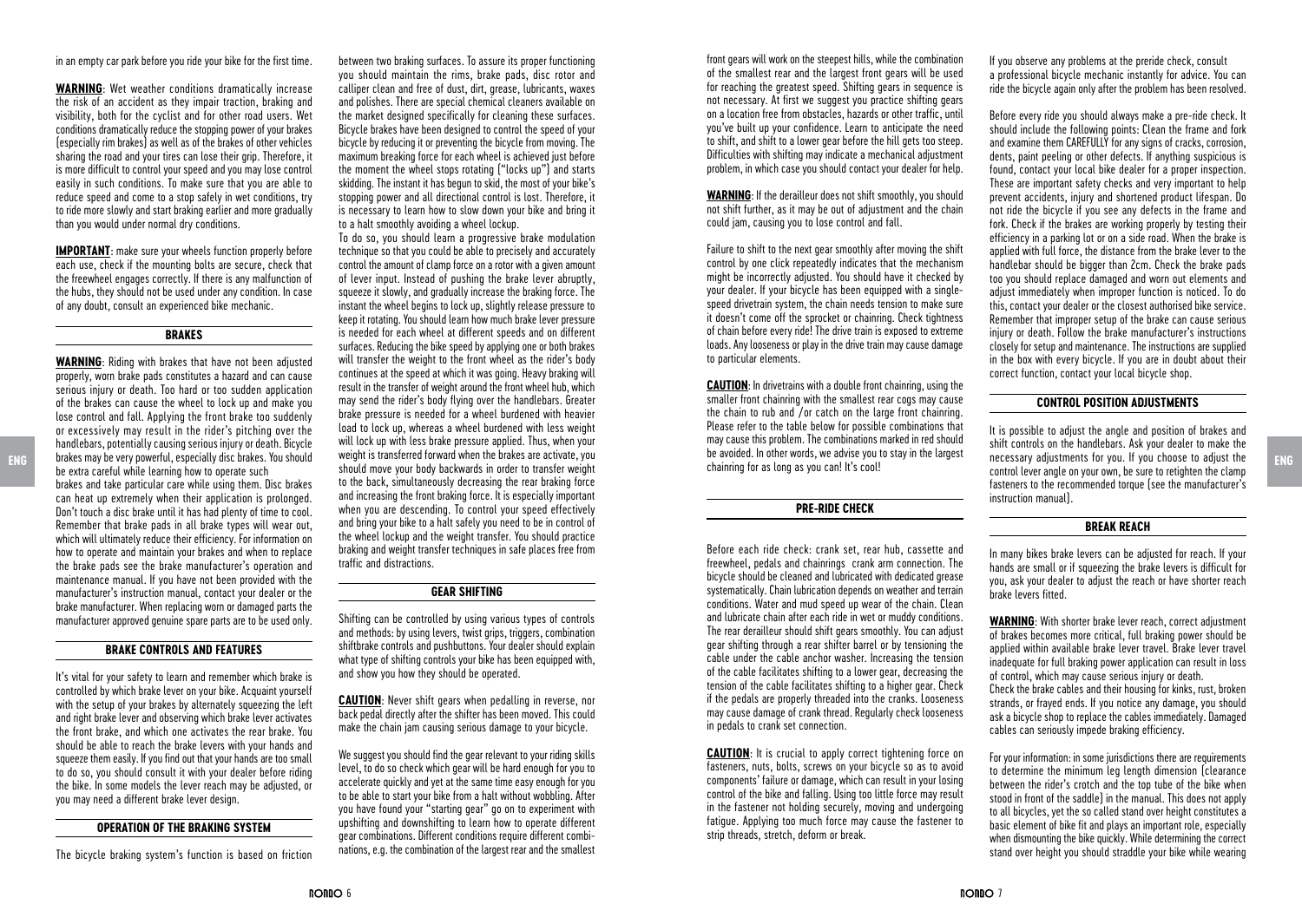the kind of shoes which you are going to wear while riding, and bounce energetically on your heels. Your crotch touching the frame means that the bike is too big for you. You should not ride the a bike. The minimum stand over height clearance for the bike should be at least 5cm (approx. 2 inches). Stand over height does not apply to bicycles with stepthrough frames. In such bicycles the range of the saddle height determines the limiting dimension. Make sure you are able to adjust the position of your saddle as shown in this manual herein above without exceeding the limits set by the height of the top of the seat tube and the minimum insertion or maximum extension mark on the seat nost. Remember that toe clearance may vary according to any modifications introduced to tires or cranks.

#### **STEERING SYSTEM**

The steering system includes: handle bar, stem, headset and fork. All elements should be connected firmly for riding safety.

**WARNING:** Proper assembly and functioning of the steering system is critical for your safety!

Your dealer is responsible for proper assembly of the steering system for you. If you wish to make any adjustments yourself. be warned that incorrect setup can be very dangerous and we always advise you to seek professional advice for this! Check the connection between the handlebars and stem. Try pushing the handlebars up and down there should be no movement between these two elements. If there is any, it is necessary to tighten the stem bolts. Check the headset for play (stand next to the bicycle, apply the front brake and push forwards and backwards. There should be no play between the frame and fork). If any play is found contact your local bike shop. Do not attempt to make any adjustments yourself. If you are confident that you can do this yourself then adjust the steering system according to the following instructions: loosen the steer clamp binder bolts. Adjust preload until no binding or looseness are present in the headset. Align the stem with the front wheel and now tighten the steer clamp binder bolts alternately, in small increments. Once again, check for headset play. If play exists, loosen the steer clamp, pinch bolts, and tighten the top cap anchor bolt 1/16th of a turn. ENG **ENG ENG ENG ENG ENG ENG ENG ENG ENG ENG ENG ENG ENG ENG ENG ENG ENG ENG ENG ENG ENG ENG ENG ENG ENG ENG ENG ENG ENG ENG ENG ENG ENG ENG ENG ENG E** 

Align the stem, and retighten the pinch bolts Remember to tighten both bolts alternately. Repeat until proper adjustment made. All parts of the stem should be regularly checked for damage or cracks. If you find anything suspicious, contact an experienced bike mechanic immediately. A defective steering system can cause serious injury or death. Check if the wheels are straight (lift the bike and spin each wheel the rim should not move more than around 1 mm to each side). Check if all the spokes are tight by running your hand around each wheel on both sides. Contact your bicycle dealer to resolve any problems. Do not attempt to ride a bicycle with wheels that are not straight or with spokes that are loose, as it is a danger to your health and life.

Check if the tires are properly inflated (see the prints on the side walls for instructions about the optimum pressure). Use

a proper bicycle pump with a pressure gauge to achieve the correct pressure. Check the overall conditions of the tires, if they are damaged, torn or worn out you should replace them before riding. Using worn or damaged tires is dangerous to your health and life. Make sure tires are correctly inflated and are in good shape. Spin each wheel slowly and look for cuts in the tread and sidewall. Replace damaged tires before riding the bike. Fork proper maintenance is essential for long life and optimal fork function. Lack of maintenance may result in faster wear and may lead to malfunction causing serious injury or death. If you are not sure how to maintain the fork, you should consult your dealer to help you with your maintenance requirements.

Things to check before each ride:

a) Check wheel axle to fork connection, b) Check brake clamp to fork connection, c) Check headset looseness, d) Check stem to handlebar connection, e) Check general fork condition (take special note of any cracks or deformations).

# **DO NOT RIDE IF ANY DEFECTS NOTICED!**

Reference bolt tightening torque values (please always refer to the manufacturer's instruction manual first, the values shown below do not apply to ALL types of components that may be mounted on the bicycle):

Stem steer tube bolt - 5-6Nm. Stem handlebar bolts - 5-6Nm. Crankset to bottom bracket bolts - 40Nm. Seat binder, Seat post clamp, bolts M5 - 5-6Nm. Seat binder, Seat post clamp, bolts M6 - 8-10-Nm. Pedals - 35Nm. Brake calliper screws to frame and fork - 10Nm. Shifting lever, brake lever - 3Nm. Disc brake screws to hub - 6Nm. Rear derailleur: main fixing bolt - 10Nm. Rear derailleur: cable fixing bolt - 5Nm.

# **ADJUSTMENTS**

It is possible to make some adjustments to your bicycle that will influence your riding position. These adjustments can make a great difference to riding pleasure, speed and safety so unless you are a very competent cyclist and mechanic, do not attempt to execute any of these adjustments yourself. Seek advice at your local bicycle shop. The basic adjustment points are as below: Adjusting saddle height. This should be carried out using an 5mm hex wrench. Unscrew the seat binder bolt, set the saddle at a certain height, then retighten the bolt and sit on the bicycle. Repeat until you find the best position. The tightening torque of the seat binder should be around 5-6Nm.

**WARNING**: Never extend the seat post above the minimum insertion mark that can be found on the lower part of the seat post!

#### **ADJUSTING THE RAIL SADDLE POSITION**

This should be done using a 5mm or 6mm hex wrench. When you loosen this bolt(s), it is possible to change the angle of the saddle and its fore and aft position. Try experimenting with various combinations.

#### **WHEEL INSTALLATION**

All Rondo bicycles feature easy and stable thru-axle systems. allowing you to detach the wheels and install them back on with ease. However it is very important to carry this operation out carefully since correctly installed wheels are absolutely critical for your safety.

#### **MOUNTING THE REAR WHEEL**

All Rondo frames come with dropouts that work with thru axle. Derailleur hanger and 12mm axle are included with the frame.

1. Loosen the bolts on the disc brake caliper and slide the rear wheel into the dropouts, then mount the chain on the sprockets. 2. Slide the thru axle trough both frame dropouts and hub. Thread the axle into the opposing dropout and tighten it securely with a torque of 10Nm.

3. Through axle for RUUT ST, RUUT AL, HVRT ST, and HVRT AL, is equipped with security bolt.

not interfere with the disc and tighten it securely with a torque of 6-8Nm (Shimano brakes) or 9-10Nm (Sram brakes) 5. Pick up the rear of the bicycle, and hit the top of the tire. The wheel should not come off, show any play, or move from side to side.

#### **MOUNTING THE FRONT WHEEL**

All Rondo framesets include our unique TwinTip fork that allows the user to fine tune the ride character of the bike. The fork has two axle positions. By choosing the higher hole position (marked "HI") the front of the bike will be lower and the trail shorter giving the bike a more "racy" character and putting the rider in a more aggressive position. The "LO " position will raise the front of the bike and put the rider in a more upright stance. Also the trail will be longer making the bike more stable. To mount the wheel follow the following steps:

1. Get familiar with the parts of the adjustable Rondo win Tip Fork (photo 1).

2. To remove the chip, loosen grub screw first, do not use excessive force.

3. Decide which position you want and insert the removable hip accordingly. Secure with grub screw.

4. Insert the wheel between the fork legs, slide the axle through the dropouts and hub.

5. Tighten it firmly using a hex wrench to a torque of 10Nm. 6. Pick up the front of the bicycle and hit the top of the tire. The wheel must not come off, show any play, or move from side to side.

7.When you install the axle in the Hi position – make sure to mount the caliner directly to the fork (photo 2).

8. If you use the axle in position LO – make sure to attach the caliper to the adapter first, and then bolt the whole assembly to the fork (photo 3).



1. Caliper mounting bolts.

- 2. Axle.
- 3. Non drive side insert.
- 4. Drive side insert.
- 5. Brake adapter (for lo position only).
- 6. Set screw (not present in HVRT fork).

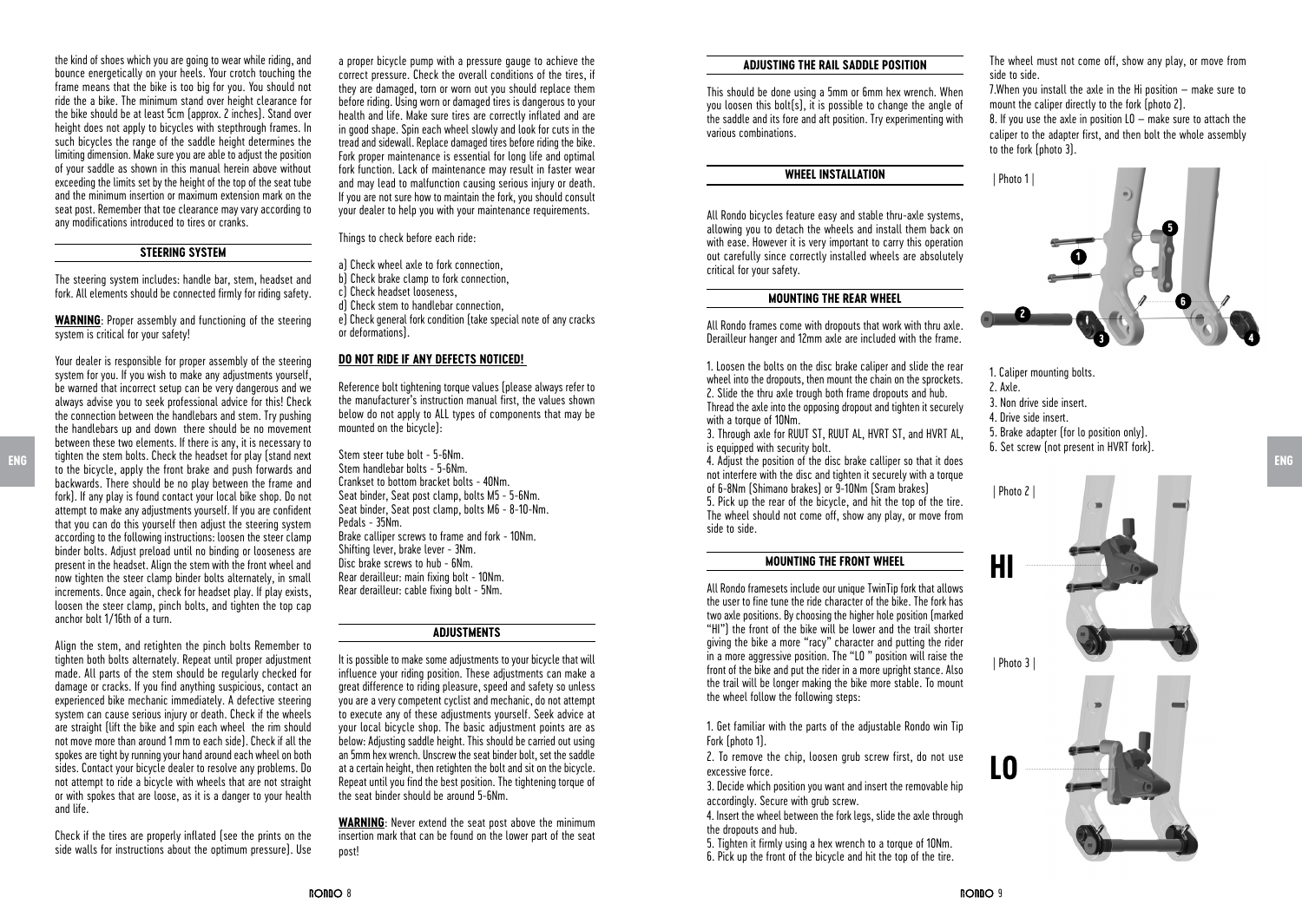# **PERIODICAL CHECKS**

Take care of your bicycle, and you will enjoy it for a longer time. Also take some time to periodically inspect the bicycle in more detail this is important for your safety. Here is some basic informations.

#### **CARING FOR STEEL FRAME**

Steel frames are prone to corrosion if not taken care of properly. If you have a steel frame a good rust inhibitor should be applied to it's inner surface by spraying it through the head tube, seat tube and bottom bracket at least once a year. Regular cleaning will remove salt and other chemicals from the surface of your bicycle minimising the likelihood of external corrosion.

It is very important that paint chips and scratches get touched up as soon as possible with factory touchup paint or nail polish. Prior to painting, make sure that the surface is free of rust, clean and dry. The frame does not require any lubrication with the exception of the seat clamp bolt area (if it is integrated with the frame).

#### **FRAME CHECKS**

A brief inspection of the frame, fork and bars for any signs of damage should be done prior to every ride. If you suspect it may be broken, bent, cracked, do not use it. Inspect if the steer tube and fork blades are straight and dropouts for cracks ENG or damage. Do not ride on the damaged fork it may cause **MOTE**. Stubben disturbish usually exerculate in the disturbish in the disturbish in the disturbish is and the disturbish of the studies of the studies of the stu serious injury or death.

A good time to give your bike a thorough check is for cracks or other defects is when you are washing it since the problems will become easier to see. When inspecting your bicycle make sure the lighting is good (eg. outdoors). Check the bike on it's wheels, and then turn it upside down and check it again.

**WARNING**: The handlebars should be replaced at least every 3 years as they are submitted to fatigue.

Check the cranks for play (hold the bike with one hand, and the pedals with the other and look for play by trying to push the pedals from one side of the bike to the other). If any play is found, contact your local bike shop. Periodically check hubs for play and have the bearings adjusted if necessary by a professional bicycle mechanic. The bearings should be lubricated about once a year. Keep your chain cleaned and lubed. This is especially important if you ride often in wet conditions. Use proper bicycle chain lubricants.

**WARNING**: As for all mechanical components, the bicycle is subject to wear and tear as well as high stresses. Nothing lasts forever! The reaction of various materials and components to wear or stress fatigue may differ. Having exceeded the life expectancy of a component may result in its sudden failure, possibly causing injuries to the rider. Any forms of breaks, cracks, scratches or changes of colouring in highly stressed areas indicate that the life of the component has been reached

#### and it should be replaced.

# **CLEANING YOUR BICYCLE**

Good maintenance will increase the life of your bike and its components. Clean and maintain your bike regularly.

**WARNING**: Corrosion can damage components of your bike which are important for safety so that they are no longer secure. These components may then brake during riding and thus result in serious falls. Corrosion is caused, amongst other things, by salt (e.g. due to salt spreading in winter), salty air (e.g in coastal or industrial areas), perspiration.

For wet cleaning, use a gentle water jet or a bucket of water and a snonge or brush.

Only use clean fresh water or desalinated water. There are many ways of washing a bike. A proven cleaning recommendation for a dirty bike is as follows:

1/ With a gentle water jet, remove large items of debris such as soil, stones and sand etc.

2/ Let the bike dry off to a certain extent.

3/ Spray your entire bike with a suitable detergent.

4/ Rinse the entire bike with a gentle water jet and allow it to dry.

5/ Clean the chain (see below for details).

**NOTE**: If there is only a low level of soiling, simply spraying on a detergent and rinsing it off after the specified time for them to work is sufficient.

**NOTE**: Stubborn dirt which usually accumulates in the drivetrain area can be removed with a stronger degreaser and brush.

**WARNING**: Cleaning, lubrication and preserving agents are chemical products. Incorrect use can damage your bike. Only use products expressly suitable for bikes. Ensure that these products do not attack either paint, rubber, plastic or metal parts etc. Consult your dealer and follow the respective facturer's instructions.

# **CLEANING AND LUBRICATING THE CHAIN**

**NOTE**: Your chain should be cleaned and lubricated periodically approximately once every 10 rides, after every ride in wet conditions, and every time you wash your bike.

Drip a suitable chain cleaner into a clean, spirit-free cotton cloth and wipe the chain down. When doing so, slowly operate the crank against the direction of drive. Repeat this process a few times with a clean area of the cloth until the chain is clean. Sparingly apply a lubricant suitable for bicycle chains to each chain link.

**NOTE**: Only use lubricants expressly approved for use with bike chains. Greases for motor cycle chains will gum up your bike chain and the drive chain components.

**NOTE**: If cleaner remains between the chain links, the new grease will be immediately broken down and will be totally ineffective.

# **RONDO WARRANTY**

1. 7ANNA Group Sp. z o.o. (hereinafter on referred to as 7ANNA), manufacturer of RONDO, warrants all its new bicycles against defects in materials and workmanship for a period of 2 years, paints and decals for a period of 1 year (excluding natural wear and mechanical damage).

2. If any defects are noticed in the bicycle, the Customer must stop using the product immediately and should report this to the dealer that sold it within 14 days. Using a damaged bicycle will void the warranty, lead to more extensive damage and may pose a serious hazard to the rider's health and life.

3. The warranty period starts from the day when the product is purchased. This purchase must be documented with the cash receipt plus filled in warranty card (which includes the following information: date of purchase, serial number of frame, name of bike model, customer's name and name of dealer).

4. The warranty applies only to the original owner and is not transferable.

5. Claims under this warranty MUST be made through the dealer where the bicycle was purchased.

6. The bicycle should be submitted to a mandatory checkup between the 3rd and 5th week from date of purchase (or after 50km of riding) to an authorised bicycle dealer. The confirmation of this checkup should be documented in the warranty card. Failure to do this will void the warranty.

7. The warranty is valid only if the bicycle is sold by an authorised dealer in a ready-to-ride condition.

8. General Warranty replacement & repairs information:

A) If a certain part of the bicycle requires replacement under this warranty, component functionally equivalent to the originals might be provided. It may not always be possible to provide parts that are identical. If a warranty claim for a painted part is granted, but this part is not available in the requested colour (either due to discontinuation of the colour line or due to out of stock situation) 7ANNA reserves the right to replace these parts with equivalent products in currently available finish.

B) If a damaged product requires repair, 7Anna is not obliged to provide information about the repair process and its technological details. 7anna provides a warranty for products that have undergone repair.

C) If a repair requires a replacement of parts, that have been succeeded by a newer generation on the market, the company is not obliged to provide the updated version of components.

9. The warranty does not cover wear and tear of tires, chains, brake pads, bearings, cogs and chainrings. Wheel truing, lubricating, brake adjustment, drive train adjustment and other

typical maintenance procedures are not covered by the warranty and must be conducted by a professional bicycle workshop at the cost of the customer. The warranty does not cover: mechanical damages to paint and decals, discoloration of the paint resulting from long-term exposure to weather conditions or aggressive cleaning chemistry used. Problems that result from excessive loads occurring during extreme riding or from incorrect riding technique. The warranty does not cover: the cost of travel or shipment to and from an authorised dealer. Such costs, if any, shall be borne by the original owner.

10. This warranty is void if: the warranty card is filled in incorrectly or incompletely, any modifications have been made to the bicycle by the customer, damage has been caused by external parts that have been incorrectly assembled on the bicycle, the product had not been used, maintained or repaired according to the manufacturer's instructions, the bicycle had been sold disassembled, or only partially assembled, the product was transferred to any third party.

11. Directions on how to deal with warranty cases shall be provided by the distributor of the product in the region where it was purchased.

12. The Crash Replacement Warranty covers damage resulting from crashing, or excessive loads generated by things like casing jumps or throwing the bike. Such damage won't be covered by the normal warranty, however 7ANNA offers the possibility to replace the product for 50% of the original suggested retail price under the Crash Replacement policy. The conditions for this are: Crash Replacement applies to components made by 7ANNA that are mounted in the bikes, all Rondo frames for a period of 1 YEAR from the date of purchase, 7ANNA reserves the right to deny Crash Replacement without further explanations, Crash Replacement does not apply to parts damaged in other situations than in riding (for example Crash Replacement will not cover a part that has been damaged during shipping), Crash Replacement does not apply to complete bikes. It only applies to components made by 7ANNA that are mounted in the bikes.

13. This limited warranty does provide the original owner with certain legal rights and recourse and the original owner may possess other rights or recourse, depending on the state. jurisdiction, country, or province. Please be informed that this is a final statement of the 7ANNA and all the remedies available to the original owner are stated herein. 7ANNA does not allow or authorise any entity (including authorised dealers) to extend any other express or implied warranties on its behalf. An original owner agrees that 7ANNA's liability under this warranty under no circumstances shall be greater than the original purchase price. In no event shall 7ANNA be liable for incidental or consequential damages. All other remedies, obligations, liabilities, rights, warranties, express or implied, arising from law or otherwise including (but not limited to) any claimed implied warranty of merchantability, any claimed implied warranty arising from course of performance, course of dealing or usage of trade, and any claimed implied warranty of fitness, are disclaimed by 7ANNA and waived by the original owner. Some states, jurisdictions, countries, and provinces do not allow some or all the limitations set forth herein, or the exclusion or limitation of incidental or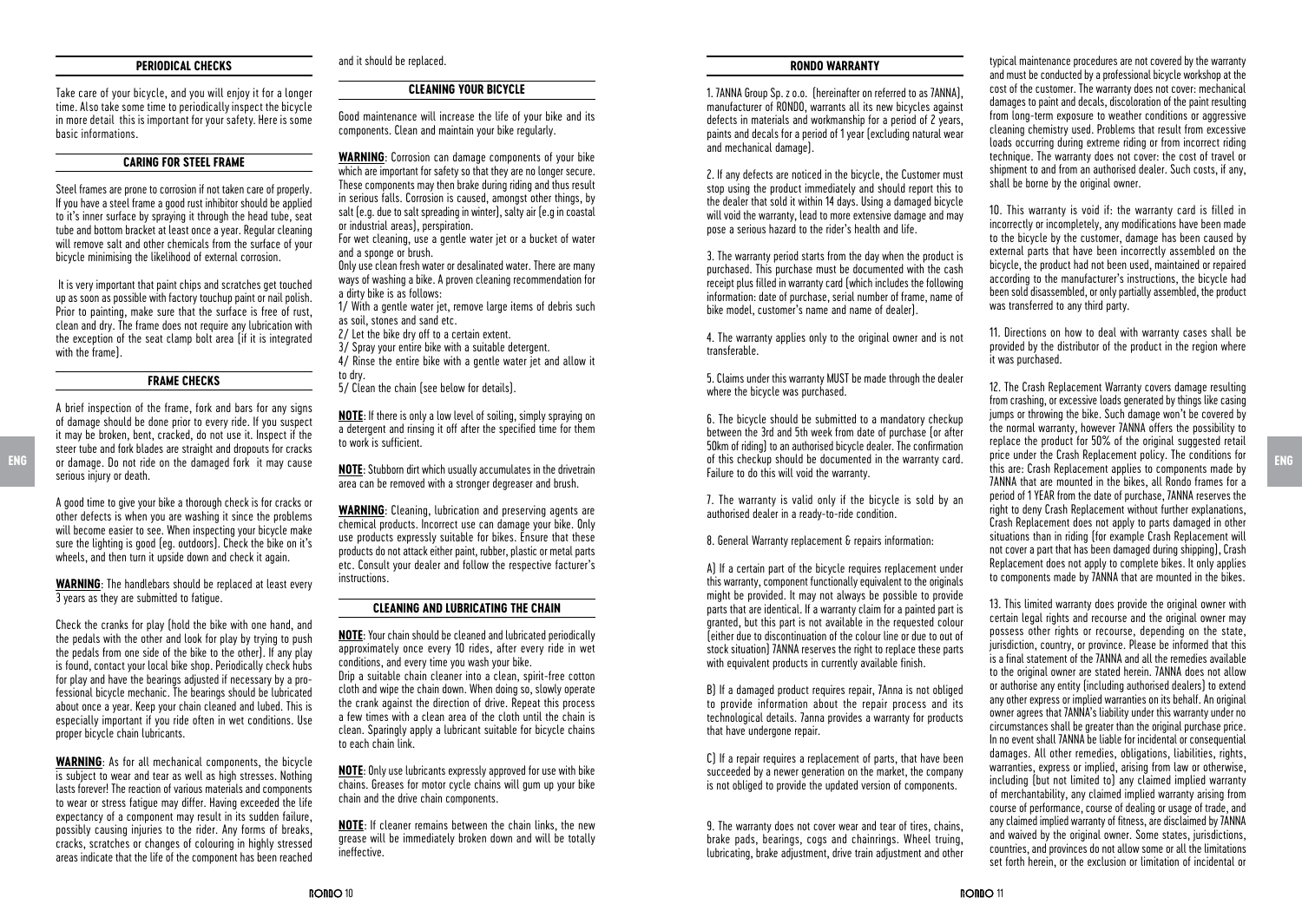# **VERWENDUNGSKATEGORIEN (IUC)**

Alle Fahrräder und Komponenten sind für eine bestimmte Art des Fahrens konzipiert und so gebaut, dass sie den aus dieser Art der Nutzung resultierenden Belastungen standhalten. Wenn ein Fahrrad oder eine Komponente höheren als den erwarteten Kräften ausgesetzt wird, können Rahmen und Komponenten vorzeitig versagen.

Um Ihnen die Entscheidung zu erleichtern, ob ein bestimmtes Modell für Sie geeignet ist, haben wir mehrere Kategorien erstellt und unsere Fahrräder und Rahmen diesen zugeordnet. Nachfolgend finden Sie eine Beschreibung jeder Fahrradkategorie.

Denken Sie daran, dass diese Unterteilungen nur als Referenz dienen. Es gibt eine Vielzahl anderer Faktoren, die sich darauf auswirken können, wie viel ein Fahrrad aushalten kann. Zum Beispiel kann ein schwerer Fahrer, der über keine gute Technik verfügt, ein Fahrrad beschädigen, das eigentlich für immer hält, wenn es von einem leichten, erfahrenen Fahrer gefahren wird. Daher ist es wichtig, dass Sie dies bei der Wahl der für Sie am besten geeigneten Fahrradkategorie berücksichtigen.

Besonderer Hinweis für Rahmen: Denken Sie daran, dass ein Fahrrad nur so stark wie seine schwächste Komponente ist. Wenn also ein Rahmen aus einer höheren Kategorie mit schwachen Komponenten konstruiert wird, die einen anderen Verwendungszweck haben als der Rahmen, ist das komplette Fahrrad nicht für die Art des Fahrens geeignet, die von den Verwendungskategorien IUC des Rahmens selbst angegeben wird. Dies funktioniert auch umgekehrt: Wenn z.B. ein Rahmen, der für einfaches Fahren auf Gehsteigen oder kleinen Pumptracks konzipiert ist, mit starken Komponenten ausgestattet ist, die für große Erschütterungen ausgelegt sind, ist das fertige Fahrrad nicht für härtere Fahrten geeignet als die, die sich aus der Verwendungskategorie des Rahmens ergeben. komplette Fahrrad nicht tur die Art des Fahrens geeignet, die Sie sind so konzipiert, dass sie Sprüngen standhalten, die **DE**<br>ENG Sie sind so konzipiert, dass sie Sprüngen standhalten, die D

#### **VERWENDUNGSKATEGORIE 0**

#### Bestimmungsgemäßer Gebrauch: **UNTER ELTERLICHER AUFSICHT**

Produkte in dieser Kategorie dürfen von Kindern nur unter entsprechender elterlicher Aufsicht auf glatten Oberflächen verwendet werden. Sie sollten niemals in der Nähe von Treppen, an steilen Abhängen, in der Nähe von Schwimmbädern oder Teichen, auf öffentlichen Straßen oder in Bereichen mit wahrscheinlichem Verkehrsaufkommen verwendet werden.

#### **VERWENDUNGSKATEGORIE 1**

Bestimmungsgemäßer Gebrauch: **STRASSENFAHRTEN** Fahrräder und Rahmen dieser Kategorie sollten nur auf

normalem befestigten oder alternativ auf sehr glattem unbefestigtem Untergrund bei Geschwindigkeiten von nicht mehr als 25 km/h verwendet werden. Die Reifen müssen ständigen Bodenkontakt haben. Diese Fahrräder sind nicht für Sprünge oder Gefälle konzipiert.

#### **VERWENDUNGSKATEGORIE 2**

Bestimmungsgemäßer Gebrauch: **STRASSE & SCHOTTER**

Fahrräder und Rahmen dieser Kategorie können auf befestigten Straßen und auf relativ glatten Geländewegen verwendet werden. Sie sind für kleine Sprünge und Stürze geeignet, die Kräfte entfalten, welche dem Sprung eines Fahrrads auf eine ebene Fläche aus einer Höhe von etwa 15 cm entsprechen.

#### **VERWENDUNGSKATEGORIE 3**

#### Bestimmungsgemäßer Gebrauch: **PUMPTRACKS & FUN**

Die Fahrräder und Rahmen dieser Kategorie können auf Pumptrack-Strecken für Anfänger und auf leichten Geländestrecken verwendet werden. Sie sind so konstruiert, dass sie Sprünge und Stürze aushalten, die Kräfte entfalten, welche dem Sprung mit einem Fahrrad auf eine ebene Fläche aus einer Höhe von etwa 25 cm entsprechen.

#### **VERWENDUNGSKATEGORIE 4**

#### Bestimmungsgemäßer Gebrauch: **XC & TRAIL**

Fahrräder und Rahmen dieser Kategorie können im Gelände auf leichten und mittelschweren MTB-Strecken eingesetzt werden und sind so konstruiert, dass sie Erschütterungen standhalten, die Kräfte freisetzen, welche einem Sprung auf eine ebene Fläche aus einer Höhe von etwa 40 cm entsprechen. Diese Fahrräder sollten nicht mit Geschwindigkeiten von mehr als 30km/h auf unebenem Untergrund gefahren werden.

#### **VERWENDUNGSKATEGORIE 5**

### Bestimmungsgemäßer Gebrauch: **DIRT JUMPING**

Die Fahrräder und Rahmen dieser Kategorie können auf allen Arten von Pumptracks und Dirt Jump Trails verwendet werden. Kräfte ausüben, die einem Sprung eines Fahrrads auf eine ebene Fläche aus einer Höhe von etwa 60 cm entsprechen. Diese Fahrräder sollten nicht auf rauen MTB-Strecken gefahren werden.

# **VERWENDUNGSKATEGORIE 6**

#### Bestimmungsgemäßer Gebrauch: **ALL MOUNTAIN**

Fahrräder und Rahmen dieser Kategorie können im Gelände auf allen Arten von MTB-Strecken eingesetzt werden und sind so konstruiert, dass sie Sprüngen standhalten, die einer Belastung standhalten, welche dem Springen eines Rades auf eine ebene Fläche aus einer Höhe von etwa 60 cm entspricht. Diese Fahrräder sollten nicht mit Geschwindigkeiten von mehr als 45 km/h auf unebenem Untergrund gefahren werden.

#### **VERWENDUNGSKATEGORIE 7**

#### Bestimmungsgemäßer Gebrauch: **ABFAHRTEN & ENDURO**

Fahrräder und Rahmen dieser Kategorie sind für die härtesten MTB-Strecken konzipiert und so konstruiert, dass sie Belastungen standhalten, welche dem Aufprall eines Rades auf eine ebene Fläche aus einer Höhe von etwa 100 cm entsprechen. Sie können mit hoher Geschwindigkeit auf unebenem Gelände gefahren werden.

**SIE KÖNNEN DIE KATEGORIE FÜR JEDES MODELL AUF UNSERER OFFIZIELLEN WEBSITE NACHSEHEN.**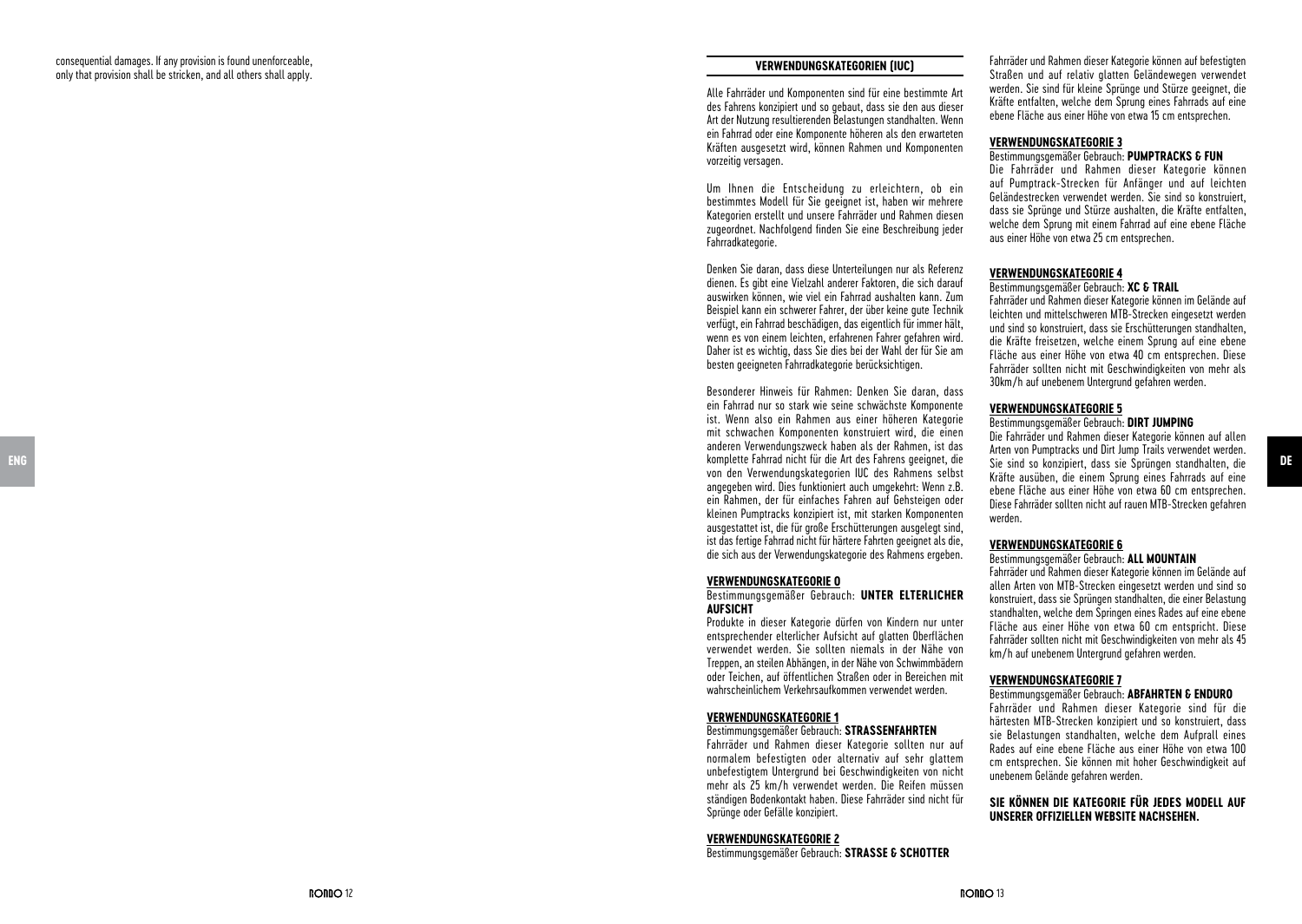# **WARNUNGEN UND WICHTIGE HINWEISE**

**WARNUNG**: Wenn Sie vorhaben, mit dem Fahrrad auf öffentlichen Straßen zu fahren, muss Ihr Fahrrad den Vorschriften des jeweiligen Landes entsprechend ausgestattet sein. Das gilt besonders für Reflektoren und Beleuchtung. Informieren Sie sich über die geltenden Gesetze für die Teilnahme am Straßenverkehr sowie den Einsatz im Gelände, einschließlich Regeln zu Fahrradbeleuchtung, Reflektoren, Zulassung von Fahrrädern, dem Fahren auf Bürgersteigen, Rad- und Wanderwegen, etwaige Helmpflicht, Verordnungen zum Transport von Kindern sowie weitere spezifische Fahrradverkehrsregeln.

**WARNUNG**: Einige Servicearbeiten erfordern den Einsatz besonderer Werkzeuge sowie gute mechanische Kenntnisse. Um das Risiko für schwere oder gar tödliche Unfälle so gering wie möglich zu halten, sollten sämtliche Wartungs- und Montagearbeiten an Ihrem Fahrrad daher von einer zugelassenen Fahrrad-Fachwerkstatt ausgeführt werden.

**WICHTIGER HINWEIS**: Die vorliegende Gebrauchsanweisung ist nicht als umfassendes Benutzer-, Service-, Reparatur- oder Wartungshandbuch zu verstehen. Bitte nehmen Sie bei Fragen Kontakt zu Ihrem Händler auf. Ihr Händler kann Ihnen evtl. Kurse, Fachtrainings oder Bücher rund um Benutzung, Service, Reparaturen und Wartung Ihres Fahrrads empfehlen.

**WARNUNG**: Die Bikebox enthält Anweisungen für Komponenten, die von Dritten hergestellt wurden. Bitte lesen bevor Sie aufs Fahrrad steigen.

**INFORMATION**: Das zulässige Gesamtgewicht (Fahrer +  $\overline{\text{Bekleiduna + S}}$ chutzausrüstung + Rucksack, Gepäck etc.) beträgt 120kg.

**WARNUNG**: Tragen Sie während des Fahrens niemals etwas bei sich, das Ihre Sicht oder Gesamtkontrolle über das Fahrrad einschränken könnte, oder das in bewegliche Komponenten des Fahrrads hineingeraten könnte.

**WARNUNG**: Vorbau und Lenker müssen fest mit der Gabel verbunden sein. Ein fehlerhaftes Lenksystem kann einen Kontrollverlust über das Fahrrad zur Folge haben; dies wiederum kann zu ernsthaften Verletzungen oder zum Tod führen.

**WARNUNG**: Stellen Sie die Sattelstütze nicht höher ein als durch die Markierung der Mindesteinstecktiefe vorgegeben.

**WARNUNG**: Lenker aus Aluminium sollten mindestens alle drei Jahre ersetzt werden, da sie bei längerer Ermüdungsbeanspruchung plötzlich und ohne Vorwarnung brechen können.

**WARNUNG:** Wie bei allen mechanischen Komponenten der Fall, ist auch das Fahrrad Verschleiß und hohen Belastungen ausgesetzt. Unterschiedliche Materialien und Komponenten können unterschiedlich auf Verschleiß und

Ermüdungsbeanspruchung reagieren. Nach Überschreiten der Lebensdauer einer Komponente kann diese plötzlich versagen, was zu Verletzungen beim Fahrer führen kann. Jede Art von Riss, Kratzer oder Farbveränderung an besonders beanspruchten Stellen ist ein Anzeichen dafür, dass die maximale Lebensdauer der Komponente erreicht wurde und die Komponente ersetzt werden muss. Beim Austausch einer Komponente, insbesondere bei sicherheitsrelevanten Komponenten, sind ausschließlich Original-Ersatzteile entsprechend den Spezifikationen Ihres Fahrrads zu verwenden.

#### **HINWEIS FÜR ELTERN UND ERZIEHUNGSBERECHTIGTE**:

Als Elternteil oder Erziehungsberechtigter sind Sie verantwortlich für die Sicherheit Ihres minderjährigen Kindes. Dazu gehört auch, sicherzustellen, dass das Fahrrad richtig für das Kind montiert ist, in einem technisch guten Zustand und einem sicheren Betriebszustand ist. Kontrollieren Sie, ob die Größe des Fahrrads angemessen für Ihr Kind ist: beide Füße müssen den Boden berühren, wenn der Sattel korrekt eingestellt ist. Vergewissern Sie sich, dass Sie und Ihr Kind den sicheren Betrieb des Fahrrads in der Umgebung, in der das Fahrrad benutzt werden soll, erlernt und verstanden haben. In der vom Ersatzteilhersteller bereitgestellten Anleitung finden Sie umfassende Informationen zu diesem Thema.

**WARNUNG**: Stellen Sie sicher, dass Ihr Kind beim Fahren immer einen zugelassenen Helm trägt. Achten Sie aber auch darauf, dass Ihr Kind versteht, dass der Fahrradhelm nur dazu vorgesehen ist, ihn während der Fahrt mit dem Fahrrad zu tragen, und abgenommen werden muss, wenn man nicht mehr fährt. Ein Helm darf nicht beim Spielen, auf Spielplatzgeräten, beim Klettern auf Bäume oder zu einem anderen Zeitpunkt als während der Fahrt mit dem Fahrrad getragen werden. Die Missachtung dieser Warnung kann zu schweren Verletzungen oder zum Tod führen.



# **TECHNISCHE INFORMATIONEN**

Machen Sie sich mithilfe der Legende unterhalb der Graphik mit den Bezeichnungen aller wichtigen Teile des Fahrrads vertraut:

1. Rahmen 2. Gabel 3. Steuersatz 4. Vorbau 5. Lenker 6. Brems- oder Brems- und Schalthebel 7. Bremse 8. Reifen (mit Schlauch) 9. Felge 10. Nabe 11. Kettenrad 12. Kurbelsatz 13. Kassette 14. Kette 15. Hinterer Umwerfer 16. Vorderer Umwerfer 17. Sattelstütze 18. Sattel

#### **MONTAGE DES NEUEN FAHRRADS**

Die Montage sollte stets vom Händler, bei dem Sie Ihr Fahrrad erworben haben, durchgeführt werden. Falls Sie ein in seine Einzelteile zerlegtes oder nur teilweise montiertes Fahrrad erwerben, erlischt die Garantie. Die Montage sollte in Ihrer Anwesenheit erfolgen, sodass die erforderlichen Einstellungen, wie z. B. Sattelhöhe, Winkel des Lenkers und Höhe des Vorbaus, korrekt vorgenommen werden können. Des Weiteren ist es wichtig zu wissen, dass selbst bei perfekter Montage Ihres Fahrrads im Neuzustand einige Wochen (oder ca. 50km) später zusätzliche Einstellungen vorgenommen werden müssen. Wenden Sie sich nach Ablauf dieser Zeit an Ihren Händler und bitten Sie ihn, Ihr Fahrrad zu überprüfen. Dieser Servicecheck ist unerlässlich, wenn Sie verhindern wollen, dass Ihre Garantie erlischt.

#### **ERFORDERLICHES WERKZEUG**

Innensechskantschlüssel in den Größen: 4mm, 5mm, 6mm Kreuzschlitzschraubenzieher Gabelschlüssel in den Größen 8mm und 15mm Kabelschneider T25 Torx-Schlüssel Drehmomentschlüssel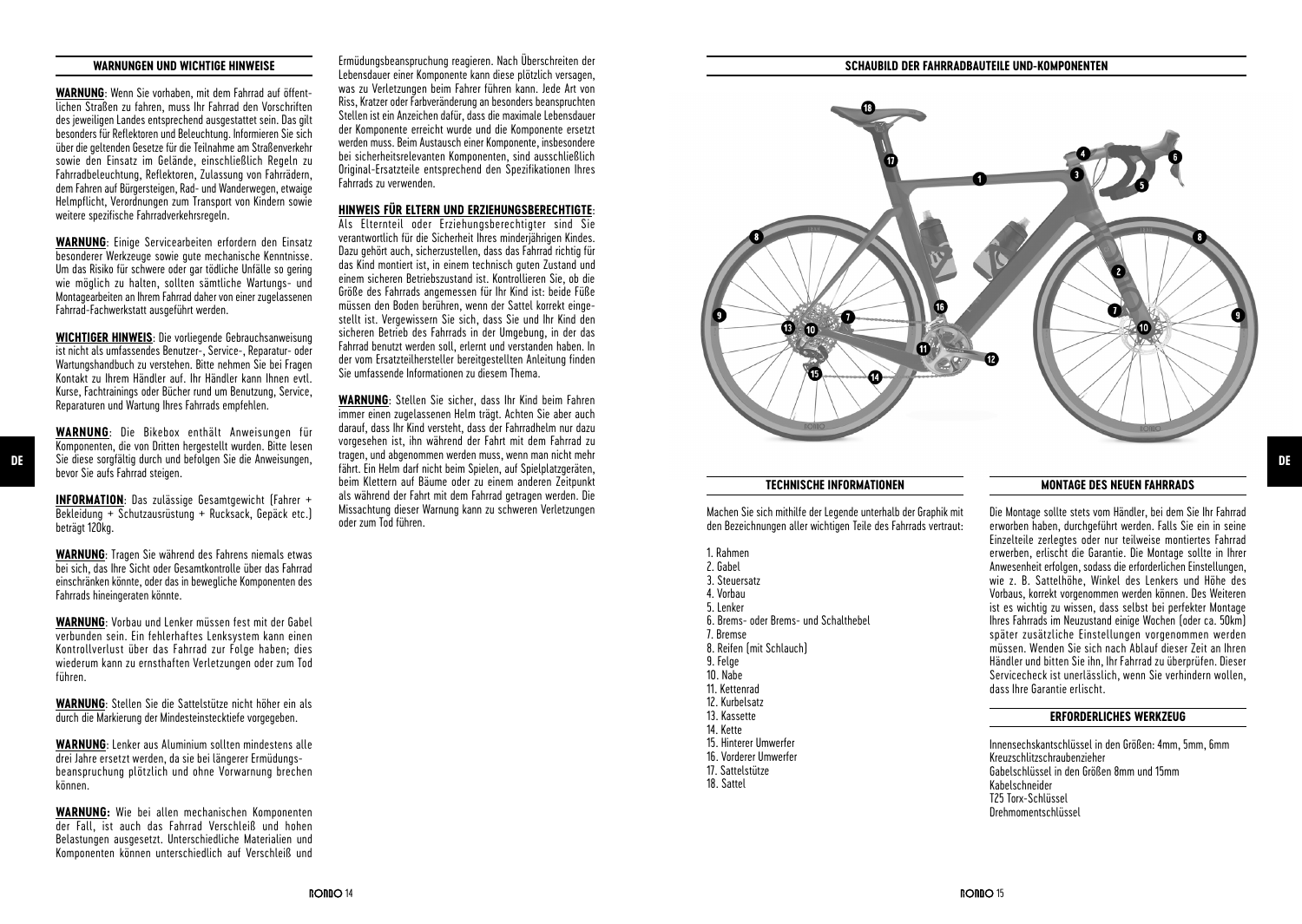# **ALLGEMEINE INFORMATIONEN**

Wie bereits erwähnt, birgt das Radfahren, insbesondere im Gelände, Gefahren. Dessen müssen Sie sich stets bewusst sein. Fahren Sie immer vorsichtig. Behalten Sie den Weg stets im Auge und fahren Sie so, dass Sie gesehen werden können. Benutzen Sie bei schlechten Lichtverhältnissen immer Licht und tragen Sie reflektierende Bekleidung. Handelt es sich um das Fahrrad Ihres Kindes, achten Sie stets darauf, dass es während des Fahrens mit dem Rad einen passenden und zugelassenen Helm trägt.

Betätigen Sie nie die Gangschaltung, während Sie rückwärts treten, und treten Sie nie kurz nach Betätigung des Schalthebels rückwärts. Hierbei kann es zu einem Verkanten der Kette kommen, was Ihrem Fahrrad ernsthaften Schaden zufügen kann. Beim Fahren mit einem nicht ordnungsgemäß gesicherten Laufrad kann es zum Eiern oder Lösen des Laufrads kommen, was zu ernsthaften Verletzungen oder zum Tod führen kann. Wenn Ihr Fahrrad mit Pedalhaken und Fußriemchen oder Klickpedalen ausgestattet ist, sollten Sie auch wissen, wie diese funktionieren; bei der Benutzung dieser Pe-dalsysteme sind spezifische Techniken und Fertigkeiten entscheidend. Bei manchen Fahrradmodellen ist es möglich, dass der Zeh oder Pedalhaken das Vorderrad berührt, wenn das Pedal an vorderster Position steht und sich das Laufrad dreht. Das ist normal, und Sie sollten diese Tatsache bei Ihrer Fahrtechnik berücksichtigen (z.B. sollten Sie den Lenker nicht scharf nach links drehen, wenn sich Ihr rechter Fuß gerade an vorderster Position befindet, oder scharf nach rechts drehen, wenn sich Fahrrad mit Plattformpedalen bestückt, sollten Sie prüfen, ob die Pedalpins vollständig und in gutem Zustand sind. Überprüfen Sie Fahrverhalten, Reaktion und Komfort Ihres Fahrrads. Wenden Sie sich bei Fragen oder Unsicherheiten zur Funktionsweise Ihres Fahrrads immer an Ihren Händler, bevor Sie es wieder benutzen.

**WARNUNG**: Verwenden Sie Reflektoren nicht als Ersatz für die gesetzlich vorgeschriebene Beleuchtung. Örtliche Verkehrsvorschriften in Bezug auf Beleuchtung sind einzuhalten. Wer bei schlechten Lichtverhältnissen wie bei Morgendämmerung, Abenddämmerung, nachts o.ä. ohne angemessene Fahrradbeleuchtung und Reflektoren unterwegs ist, begibt sich in Gefahr und riskiert Verletzungen bis hin zum Tod. Fahrradbeleuchtung und Reflektoren sollten genau so wie die entsprechenden Halterungen regelmäßig auf Sauberkeit, richtige Positionierung, Unversehrtheit und Stabilität kontrolliert werden.

**WARNUNG**: Befindet sich Ihr Fahrrad auf einem Werkstattständer oder steht es auf dem Sattel, achten Sie darauf, dass sich weder Finger noch andere Körperteile zwischen Kette und Kettenblatt befinden, wenn sich das Laufrad dreht. Dies gilt insbesondere bei Singlespeed-Fahrrädern ohne Schaltung, da bei diesen Modellen die Kette sehr schmal ist. Prellungen, Quetschungen und sogar Abtrennungen von Fingern können in solchen Fällen die Folge sein!

Führen Sie vor dem Fahrtantritt stets einen Check durch (umfassende Informationen dazu weiter hinten in dieser Gebrauchsanweisung). Fahren Sie grundsätzlich nicht bei technischen Mängeln oder Zweifeln im Hinblick auf die ordnungsgemäße Funktion einer bestimmten Komponente. Halten Sie das Fahrrad sauber und gut gewartet. Achten Sie darauf, dass es niemals zu einer Berührung zwischen einem Ihre Körperteile und den scharfen Zähnen von Kettenblatt, Kettenrad, Ritzeln, Kette, Kurbeln oder sich drehenden Rädern kommt. Wenn Sie mit Ihrem Fahrrad im Gelände unterwegs sind, sind die entsprechenden Vorschriften einzuhalten: geben Sie sehr gut acht und tragen Sie den veränderbaren Bedingungen und den während des Fahrens im Gelände möglichen Gefahren Rechnung. Fahren Sie anfangs mit geringer Geschwindigkeit auf einfachem Untergrund und gehen Sie beim Entwickeln Ihrer Fähigkeiten schrittweise vor. Fahren Sie nicht ohne Begleitung in entlegenen Gebieten. Lassen Sie immer eine außenstehende Person wissen, wohin Sie fahren und wann Sie voraussichtlich wieder zurückkehren, auch wenn Sie mit einer Gruppe unterwegs sind. Tragen Sie stets ein Ausweisdokument bei sich, sodass Sie bei einem eventuellen Unfall identifiziert werden können. Sorgen Sie dafür, dass Sie immer etwas Kleingeld für Essen, ein kaltes Getränk oder ein Notfalltelefon bei sich haben.

In linker Fuß gerade an vorderster Position befindet). Ist Ihr and warderer whereful warder and the producer points and the producer points of the producer of the producer of the producer points of the producer points of t Im Gelände könnte es schwieriger werden, im Notfall Hilfe zu bekommen. Halten Sie sich bei der Auswahl der Location und Fahrkategorie im Gelände an die lokalen Vorschriften und respektieren Sie Privateigentum. Respektieren Sie auch die Rechte derer, mit denen Sie die Trails teilen, d.h. Wanderer, Reiter oder andere Radfahrer. Hinterlassen Sie so wenig Spuren in der Umwelt wie möglich. Schneiden Sie daher niemals eigene Trails oder Abkürzungen in Vegetation oder Flüsse, da dies das Ökosystem durcheinanderbringen könnte. Vermeiden Sie es, durch Schlamm oder Matsch zu fahren sowie unnötig zu rutschen, da so ein Verhalten zu Erosion führen kann. Lassen Sie alles so, wie Sie es vorgefunden haben und nehmen Sie alles wieder mit, was Sie mitgebracht haben. Falls es zu einem Unfall oder Aufprall kommt, kümmern Sie sich zuerst um sich selbst: untersuchen Sie Ihren Körper auf Verletzungen und verarzten Sie diese bestmöglich. Holen Sie wenn nötig medizinische Hilfe. Prüfen Sie anschließend Ihr Fahrrad auf Schäden. Nach jedem Unfall, egal welcher Art, sollten Sie Ihr Fahrrad bei Ihrem Händler einem gründlichen Check unterziehen. Verwenden Sie nach einem Aufprall folgende Karbon-Verbundstoff-Bauteile auf keinen Fall, bevor sie von einem Fachmechaniker zerlegt und sorgfältig geprüft wurden: Rahmen, Laufräder, Lenker, Vorbau, Kurbelsatz, Gabel, Bremsen etc. Fahrradkomponenten können durch einen Unfall oder Aufprall jeglicher Art einem ungewöhnlich hohen Stress ausgesetzt sein, was sich in vorzeitiger Ermüdung niederschlagen kann. Ermüdungsbeanspruchungen bei einer Komponente Ihres Fahrrads können deren plötzliches und fatales Versagen zur Folge haben; dies wiederum kann bei Ihnen als Fahrer zu Kontrollverlust, ernsthaften Verletzungen bis hin zum Tod führen.

> Führen Sie stets Pumpe, Ersatzschlauch, Flickzeug und ein Werkzeugset mit den wichtigsten Tools mit. Bei einem platten

Reifen oder einem anderen mechanischen Problem, das mit dem richtigen Werkzeug einfach zu beheben ist, könnten Sie darauf angewiesen sein. Wenn Sie Ihren Schlauch flicken müssen, halten Sie sich an die Anweisungen im Benutzerhandbuch, das Sie vom Hersteller des Schlauchreparatursets erhalten. Bei Fahrrädern, die im Vereinigten Königreich, Japan, Australien und anderen Ländern mit Linkslenkung verkauft werden, sollte der rechte Bremshebel die Vorderbremse und der linke Bremshebel die Rückbremse bedienen. In Ländern mit Rechtslenkung sollte der rechte Bremshebel die Rückbremse und der linke Bremshebel die Vorderbremse auslö-sen. Der Fahrer muss vor der ersten Fahrt selbst überprüfen, welcher Bremshebel welche Bremse auslöst, da es möglich ist, dass das Fahrrad aus einem Land importiert wurde, in dem die Standards bezüglich Lenksystem anders sind als in dem Land, in dem das Fahrrad benutzt wird.

Wenn Ihr Fahrrad eine Gangschaltung besitzt, können Sie selbst eine Gangkombination wählen, die am besten auf die Einsatzbedingungen zugeschnitten ist. Die verschiedenen Gänge ermöglichen Ihnen das Einhalten einer konstanten Trittfrequenz. Benutzen Sie niedrigere Gänge zum Hochfahren und höhere Gänge, wenn es bergab geht. Beim Wechsel der Gänge sollte nur eine geringe Kraft auf die Pedale ausgeübt werden; andernfalls droht frühzeitiger Verschleiß für Gangschaltung und Kette. Weitere Informationen zu diesem Thema erhalten Sie bei Ihrem Händler. Schützen Sie Ihr Fahrrad vor Diebstahl, indem Sie es mit einem dafür vorgesehenen Schloss sichern. Lassen Sie Ihr Fahrrad niemals unabgeschlossen stehen, wenn es unbeaufsichtigt ist, selbst wenn Sie nur für kurze Zeit nicht in der Nähe sind.

**ACHTUNG**: Vorsicht bei der Bedienung der Bremsen – diese können sehr stark reagieren, und ein zu heftiger Bremsvorgang kann einen Unfall herbeiführen. Lassen Sie sich genug Zeit, um ein Gefühl für die Bremsen zu bekommen und üben Sie auf einer wenig befahrenen Seitenstraße oder auf einem leeren Parkplatz, bevor Sie Ihr Fahrrad zum ersten Mal benutzen.

**WARNUNG**: Feuchte Witterungsbedingungen erhöhen das Unfallrisiko erheblich, da Bodenhaftung, Bremskraft und Sicht sowohl für den Radfahrer als auch für andere Verkehrsteilnehmer beeinträchtigt werden. Ein nasser Untergrund verringert das Bremsvermögen Ihrer Bremsen (vor allem Felgenbremsen) und das aller anderen Verkehrsteilnehmer erheblich; außerdem haben Ihre Reifen weniger Halt. Bei den beschriebenen Bedingungen wird es Ihnen möglicherweise schwerer fallen, Ihre Geschwindigkeit zu kontrollieren, und es kann leichter zu Kontrollverlust kommen. Damit Sie auch bei ungünstigen Außenbedingungen so gut wie möglich Herr der Lage sind, wird empfohlen, insgesamt langsamer zu fahren, den Bremsvorgang früher einzuleiten und sanfter zu steigern, als Sie dies unter normalen Bedingungen tun würden.

**WICHTIG**: Vergewissern Sie sich vor jeder Fahrt, dass Ihre Laufräder ordnungsgemäß funktionieren. Prüfen Sie, ob die Befestigungsschrauben angezogen sind. Gehen Sie sicher, dass der Freilauf korrekt einrastet. Wenn Sie eine Störung im Bereich der Naben feststellen, sollten Sie Ihr Fahrrad auf keinen Fall benutzen. Halten Sie bei Fragen oder Unsicherheiten immer Rücksprache mit einem erfahrenen Fahrradmechaniker.

#### **BREMSEN**

**WARNUNG**: Fahren mit nicht korrekt eingestellten Bremsen oder abgenutzten Bremsbelägen stellt eine Gefahr dar und kann zu ernsthaften Verletzungen oder zum Tod führen. Ein zu heftiger oder zu abrupter Bremsvorgang kann zum Blockieren des Rads und damit zum Kontrollverlust mit möglichem Sturz führen. Wird die Vorderbremse zu abrupt oder zu heftig betätigt, droht dem Fahrer ein Sturz über den Lenker, der zu ernsthaften Verletzungen oder zum Tod führen kann. Fahrradbremsen können sehr wirkungsvoll sein, allen voran Scheibenbremsen. Bei der Einweisung in diese Bremsarten und bei ihrer Betätigung ist besondere Aufmerksamkeit geboten. Scheibenbremsen können sich bei längerer Betätigung extrem aufheizen. Nach Betätigung benötigt eine Scheibenbremse genügend Zeit zur Abkühlung; vermeiden Sie unbe-dingt eine frühzeitige Berührung nach dem Bremsvorgang. Vergessen Sie nicht, dass alle Bremstypen mit Bremsbelägen funktionieren, die sich mit der Zeit abnutzen und somit an Wirkung verlieren. Konsultieren Sie bei Fragen zur Bedienung und Wartung der Bremsen sowie zum Austauschzeitpunkt von Bremsbelägen die Bedienungsund Wartungsanleitung des Herstellers Ihrer Bremsen.

Wenn Sie nicht im Besitz der Bedienungsanleitung Ihres Herstellers sind, nehmen Sie Kontakt zu Ihrem Händler oder dem Hersteller Ihrer Bremsen auf. Verwenden Sie beim Austausch abgenutzter oder beschädigter Komponenten ausschließlich vom Hersteller zugelassene Original-Ersatzteile.

Für Ihre Sicherheit ist es entscheidend, dass Sie lernen und sich merken, welche Bremse von welchem Bremshebel an Ihrem Fahrrad ausgelöst wird. Machen Sie sich mit der Einstellung Ihrer Bremsen vertraut, indem Sie abwechselnd den linken und rechten Bremshebel betätigen und beobachten, welcher Bremshebel die Vorder- und welcher die Hinterbremse auslöst. Sie sollten beide Bremshebel einfach mit Ihren Händen erreichen und betätigen können. Wenn Sie das Gefühl haben, dass Ihre Hände zu klein dafür sind, sollten Sie dies Ihrem Händler mitteilen, bevor Sie auf Ihr Fahrrad steigen. Je nach Modell lässt sich die Hebelreichweite einstellen, oder Sie benötigen eine andere Bremshebelausführung.

#### **BEDIENUNG DES BREMSSYSTEMS**

Das Bremssystem des Fahrrads funktioniert auf Basis der Reibung zwischen zwei Bremsflächen. Eine einwandfreie Funktion kann nur garantiert werden, wenn Felgen, Bremsbeläge, Bremsscheibe und Bremszange frei von Staub, Schmutz, Fett, Schmiermitteln, Wachsen und Poliermitteln gehalten werden. Es gibt speziell für solche Oberflächen entwickelte chemische Reinigungsmittel auf dem Markt. Fahrradbremsen wurden konstruiert, um die Geschwindigkeit Ihres Fahrrads zu kontrollieren bzw. zu reduzieren, oder um eine Bewegung des Fahrrads zu verhindern. Die maximale Bremskraft für jedes Rad wird kurz bevor das Rad aufhört, sich zu drehen ["blockiert"] und ins Schleudern gerät, erreicht. In dem Augenblick, wo es ins Schleudern gerät, sind die Hauptbremskraft und die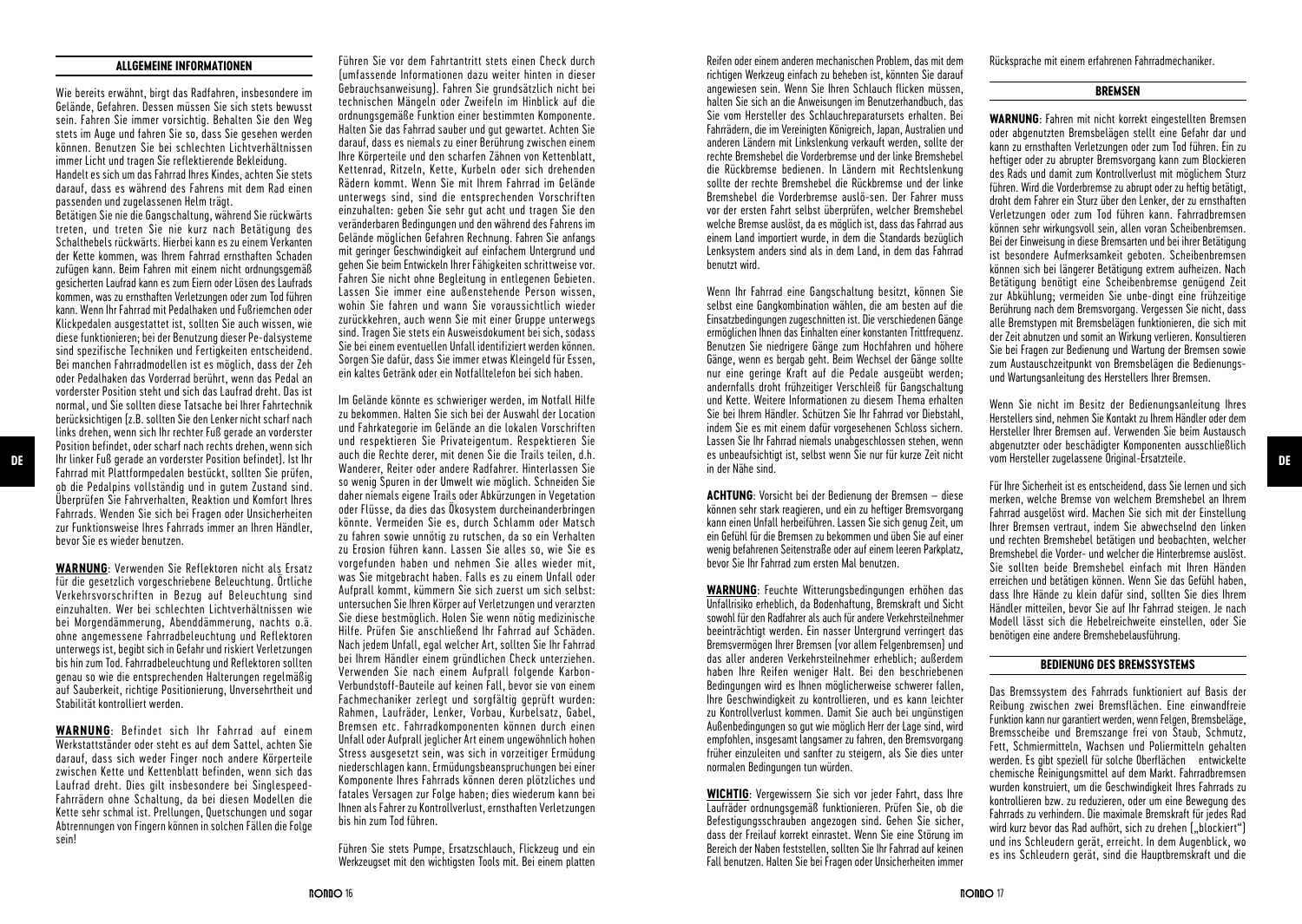gesamte Richtungssteuerung dahin. Aus diesem Grund ist es notwendig, dass Sie das langsame Abbremsen und sanfte Anhalten erlernen, ohne dabei die Räder zu blockieren. Mit diesem Ziel vor Augen ist es sinnvoll, eine progressive Technik zur Bremsregulierung zu erlernen, bei der es darum geht, bei einem gegebenen Kräfteeinsatz die Höhe der Brems-kraft

so präzise und akkurat wie möglich zu dosieren. Anstelle einer abrupten Betätigung des Bremshebels drücken Sie diesen besser langsam und erhöhen stufenweise die Bremskraft. In dem Moment, in dem das Rad ins Rutschen gerät, reduzieren Sie den Druck ein wenig, damit sich das Rad weiterdreht. Ziel ist es zu lernen, wie viel Bremshebeldruck pro Rad bei unterschiedlichen Geschwindigkeitsstufen und auf unterschiedlichen Oberflächen nötig ist. Eine Reduzie-rung der Fahrradgeschwindigkeit durch Betätigung einer oder beider Bremsen überträgt das Gewicht auf das [p. 6] Vorderrad, da sich der Körper des Radfahrers noch mit derselben Geschwindigkeit fortbewegt wie vor dem Bremsvorgang. Bei einem extrem starken Bremsvorgang kann das auf das Vorderrad übertragene Gewicht so hoch sein, dass es zu einem Sturz des Radfahrers über den Lenker kommen kann. Je mehr Gewicht auf einem Rad lastet, desto mehr Bremsdruck wird zum Blockieren des Rads benötigt. Ist Ihr Gewicht also bei gedrückten Bremsen nach vorn verlegt, sollten Sie Ihren Körperschwerpunkt nach hinten verlagern, um mehr Gewicht nach hinten zu legen, wobei gleichzeitig die Bremskraft der Vorderbremse erhöht und die der Rückbremse reduziert wird. Dies ist besonders wichtig, wenn Sie bergab fahren. Für eine effektive Geschwindigkeitsbeherrschung und einen sicheren Halt Ihres Fahrrads ist es unabdingbar, dass Sie die Regeln bzgl. Radblockierung und Gewichtsverlagerung beherrschen. Trainieren Sie Brems- und Gewichtsverlagerungstechniken am besten auf einem sicheren und verkehrsberuhigten Gelände. es bei Benutzung der Benutzung der Benutzung des kleineren vorderen Kettenblatts in Steigen Sie eicht auf Ihr Fahrrad, wenn Ihnen Beschädigungen Schritt den Rahmen berührt, ist das Fahrrad zu groß für Sie.

# **GANGSCHALTUNG/UMSCHALTEN DER GÄNGE**

Es gibt unterschiedliche Schalttypen und -methoden: Schalthebel, Drehgriffe, Triggergriffe, Schaltbremskombis und Druckknöpfe. Ihr Händler sollte Sie darüber aufklären, mit welchem Schalttyp Ihr Fahrrad ausgestattet ist, und Ihnen die Bedienung erklären.

**VORSICHT**: Schalten Sie nie, während Sie rückwärts treten, und treten Sie nicht unmittelbar nach dem Schalten rückwärts. Ein dadurch entstehendes Verkanten der Kette kann Ihrem Fahrrad ernsthaften Schaden zufügen.

Wir empfehlen Ihnen, herauszufinden, welcher Gang für Ihre Fahrkenntnisse angemessen ist. Prüfen Sie dafür zunächst, welcher Gang schwer genug ist, damit Sie schnell vorankommen. gleichzeitig aber leicht genug, um sicher aus dem Stand anfahren zu können. Nachdem Sie Ihren "Anfahrtsgang" gefunden haben, empfehlen wir Ihnen, durch Hoch- und Herunterschalten unterschiedliche Gangkombinationen auszuprobieren. Unterschiedliche Bedingungen erfordern unterschiedliche Gangkombinationen, z. B. funktioniert die Kombination zwischen dem größten Gang hinten und dem kleinsten Gang vorn, wenn es steil bergauf geht, während die Kombination zwischen dem kleinsten Gang hinten und dem größten Gang vorn benutzt wird,

um die höchste Geschwindigkeit zu erreichen.

Es ist nicht nötig, nacheinander zu schalten. Wir empfehlen Ihnen, das Schalten zwischen den Gängen auf einer Fläche zu üben, die frei von Hindernissen, Gefahrstellen und Verkehr ist. Üben Sie solange, bis Sie die nötige Sicherheit aufgebaut haben. Lernen Sie, vorauszusehen, wann Sie schalten müssen, und schalten Sie rechtzeitig in einen kleineren Gang, bevor der Hügel zu steil ist. Sollten Sie beim Schalten Schwierigkeiten haben, kann das auf ein mechanisches Einstellungsproblem hinweisen; in diesem Fall sollten Sie Ihren Händler um Unterstützung bitten.

**WARNUNG**: Schalten Sie nicht weiter, wenn das Schaltwerk nicht reibungslos schaltet; möglicherweise muss es neu eingestellt werden, sonst kann es zu einem Verkanten der Kette kommen, was zu einem Kontrollverlust mit Sturz führen kann.

Wenn Sie den Schalthebel wiederholt mit je einem Klick bewegt haben, aber die Schaltung nicht reibungslos funktioniert, kann das auf eine falsch eingestellte Schaltung deuten. Lassen Sie die Schaltung in diesem Fall von Ihrem Händler überprüfen. Besitzt Ihr Fahrrad einen Singlespeed-Antrieb oder eine Nabenschaltung (also kein externes Schaltwerk), benötigt die Kette Spannung, damit sie nicht vom Ritzel oder aus dem Kettenblatt fällt. Prüfen Sie die Spannung der Kette und der Schrauben vor jeder Fahrt! Der Antrieb ist extremen Belastungen ausgesetzt. Hat dieser zu viel Spiel oder ist zu locker, können spezifische Komponenten beschädigt werden.

**VORSICHT**: Bei Zweifach-Kettenblatt-Antrieben (vorn) kann Kombination mit den kleinsten hinteren Ritzeln dazu führen, dass die Kette am großen vorderen Kettenblatt reibt oder daran streift. Die Tabelle unten zeigt mögliche Gangkombinationen, die zu diesem Problem führen können. Die rot markierten Gangkombinationen sollten möglichst vermieden werden. Mit anderen Worten: wir empfehlen Ihnen, sich solange wie möglich im großen Kettenblatt zu bewegen! Eine feine Sache!

# **CHECK VOR DEM FAHRTANTRITT**

Vor jeder Fahrt sollten folgende Komponenten geprüft werden: Kurbelsatz, Hinterradnabe, Kassette und Freilauf, Pedale und die Verbindung von Kettenblatt und Kurbel. Das Fahrrad sollte systematisch mit einem geeignetem Schmiermittel gereinigt und eingefettet werden. Das Schmieren der Kette sollte abhängig von Wetter- und Geländebedingungen erfolgen. Wasser und Schlamm tragen zu einer schnelleren Abnutzung der Kette bei. Reinigen und fetten Sie daher Ihre Kette nach jeder Fahrt bei nassen oder schlammigen Bedingungen. Das Schaltwerk sollte die Gänge geschmeidig umschalten. Den hinteren Schaltzug können Sie mit der Spannhülse am Schaltwerk einstellen oder, indem Sie den Schaltzug unter der Unterlegscheibe der Kabelklemmschraube spannen. Eine Erhöhung der Zugspannung erleichtert das Schalten in einen kleineren Gang, während eine Verringerung der Zugspannung das Schalten in einen größeren Gang erleichtert. Prüfen Sie, ob die Pedale fest genug und korrekt in den Kurbelarmen sitzen. Sitzen sie zu locker, kann das Kurbelgewinde beschädigt werden. Prüfen Sie die Verbindung

zwischen den Pedalen und den Kurbelarmen regelmäßig auf Stabilität.

**VORSICHT**: Achten Sie unbedingt auf Verwendung des korrekten Drehmoments bei Befestigungselementen, Muttern, Bolzen und Schrauben an Ihrem Fahrrad. Andernfalls können Komponenten Ihres Fahrrads versagen oder beschädigt werden, was zu einem Kontrollverlust und Sturz führen kann. Bei zu geringem Drehmoment besteht das Risiko, dass die Befestigungselemente lose sitzen, Spiel haben und schnell Ermüdungserscheinungen zeigen. Bei zu hohem Drehmoment kann es vorkommen, dass Schrauben überdrehen, Befestigungselemente sich dehnen, verformen oder brechen.

Falls Sie beim Check vor dem Fahrtantritt irgendwelche Probleme feststellen, nehmen Sie sofort Kontakt zu einem Fahrradfachmechaniker auf und steigen Sie erst wieder auf das Fahrrad, nachdem das Problem behoben wurde.

Vor jeder Fahrt sollten Sie an Ihrem Fahrrad einen Check vornehmen, der die folgenden Punkte enthalten sollte: Reinigen Sie Rahmen und Gabel und prüfen Sie diese GRÜNDLICH auf Risse, Rost, Dellen, Abbröckeln von Farbe oder andere Defekte. Falls Ihnen irgendetwas verdächtig erscheint, neh-men Sie bitte Kontakt zu Ihrem Fahrradhändler auf und geben Sie das Fahrrad zur Inspektion.

Bei den hier emnfohlenen Checks handelt es sich um wichtige Sicherheits-Checks, die zur Prävention von Unfällen, Verletzungen und verkürzter Lebensdauer Ihres Fahrrads beitragen sollen. Steigen Sie nicht auf Ihr Fahrrad, wenn Ihnen Beschädigungen an Rahmen oder Gabel auffallen. Gehen Sie sicher, dass die Bremsen korrekt funktionieren, indem Sie sie auf einem Parkplatz oder einer Seitenstraße einem Test unterziehen.

Bei voll angezogener Bremse sollte der Abstand zwischen Bremshebel und Lenker größer als 2 cm sein. Kontrollieren Sie auch die Bremsbeläge; tauschen Sie beschädigte und abgenutzte Komponenten unmittelbar nach dem Feststellen der Fehlfunktion aus. Nehmen Sie hierfür Kontakt zu Ihrem Händler oder zur nächsten zugelassenen Fahrradwerkstatt auf. Denken Sie daran, dass eine unsachgemäße Montage der Bremse zu ernsthaften Verletzungen und zum Tod führen kann. Leisten Sie den Anweisungen des Herstellers der Bremse bezüglich Montage und Wartung daher exakt Folge. Das entsprechende Benutzerhandbuch wird stets zusammen mit dem Fahrrad geliefert. Bei Fragen zu den Anweisungen können Sie sich an Ihren örtlichen Fahrradladen wenden.

Es ist möglich, Winkel und Position des Brems- und Schalthebels am Lenker zu verstellen. Bitten Sie Ihren Händler, die nötige Justierung für Sie vorzunehmen. Wenn Sie diese Einstellungen selbst vornehmen, müssen Sie sichergehen, dass die Klemmschellen wieder mit dem empfohlenen Anzugsdrehmoment festgezogen werden (siehe Herstellerangaben).

#### **BREMSHEBELGRIFFWEITE**

Viele Fahrräder haben Bremshebel, deren Griffweite verstellt

werden kann. Wenn Sie kleine Hände haben, oder es schwer finden, die Bremshebel zu betätigen, kann Ihr Händler entweder die Griffweite einstellen oder Bremshebel mit kürzerer Griffweite anbringen.

**WARNUNG**: Je kürzer die Griffweite des Bremshebels, desto entscheidender ist es, korrekt eingestellte Bremsen zu haben, sodass die volle Bremskraft innerhalb des verfügbaren Hebelweges entfaltet wird. Ein Bremshebelweg, der nicht die volle Bremskraft erzeugt, kann Kontrollverlust bewirken, was zu ernsthaften Verletzungen oder zum Tod führen kann.

Prüfen Sie die Bremszüge und deren Hüllen auf Knicke, Rost, Litzenbrüche oder ausgefranste Enden. Wenn Sie irgendeine beschädigte Stelle sichten, sollten Sie sich unverzüglich zu einem Fahrradladen begeben, damit die entsprechenden Kabel ausgetauscht werden. Beschädigte Kabel können die Bremswirkung ernsthaft beeinträchtigen.

Zu Ihrer Information: In manchen Ländern gibt es Vorschriften, denen zufolge die minimale Innenbeinlänge (Abstand zwischen dem Schritt des Fahrers und dem Oberrohr des Fahrrads bei Ausgangsposition vor dem Sattel) im Benutzerhandbuch festgelegt sein muss. Das gilt nicht für alle Fahrräder, doch die so genannte Überstandshöhe stellt ein Kernelement dar, wenn es um die richtige Rahmengröße bei Fahrrädern geht und spielt eine wichtige Rolle, vor allem beim zügigen Absteigen vom Fahrrad. Um die korrekte Überstandshöhe zu prüfen, steigen Sie mit den Schuhen, die Sie zum Fahrradfahren tragen, auf das Fahrrad und hüpfen kräftig auf Ihren Fersen. Wenn Ihr Schritt den Rahmen berührt, ist das Fahrrad zu groß für Sie. Fahren Sie damit nicht einmal um den Block. Ein Fahrrad, mit dem Sie nur auf gepflasterten Oberflächen und niemals im Gelände fahren, sollte einen minimalen Freiraum der Überstandshöhe von 5 cm bieten. Überstands-höhe gilt nicht für Fahrräder mit Durchstiegsrahmen. Stattdessen wird das Beschränkungsmaß von der Spanne der Sattelhöhe bestimmt. Sie müssen in der Lage sein, die Sattelposition wie in dieser Anleitung beschrieben einzustellen, ohne die auf der Oberseite des Sitzrohrs angegebenen Grenzen und die Markierungen für "Minimaleinstecktiefe" und "Maximaleinstecktiefe" auf der Sattelstütze zu überschreiten. Denken Sie daran, dass eine Veränderung bei Reifen oder Kurbel direkten Einfluss auf die Fußfreiheit haben kann.

# **LENKSYSTEM**

Das Lenksystem umfasst Folgendes: Lenker, Vorbau, Steuersatz und Gabel. Alle Bauteile sollten fest miteinander verbunden sein, damit die größtmögliche Fahrsicherheit gewährleistet werden kann.

**WARNUNG**: Die ordnungsgemäße Montage und Funktion des Lenksystems sind für Ihre persönliche Sicherheit ent-scheidend!!!

Ihr Händler ist für die ordnungsgemäße Montage Ihres Lenksystems verantwortlich. Wenn Sie vorhaben, eigenhändig Änderungen durchzuführen, müssen Sie bedenken, dass jeder Fehler äußerst gefährliche Folgen haben kann, weshalb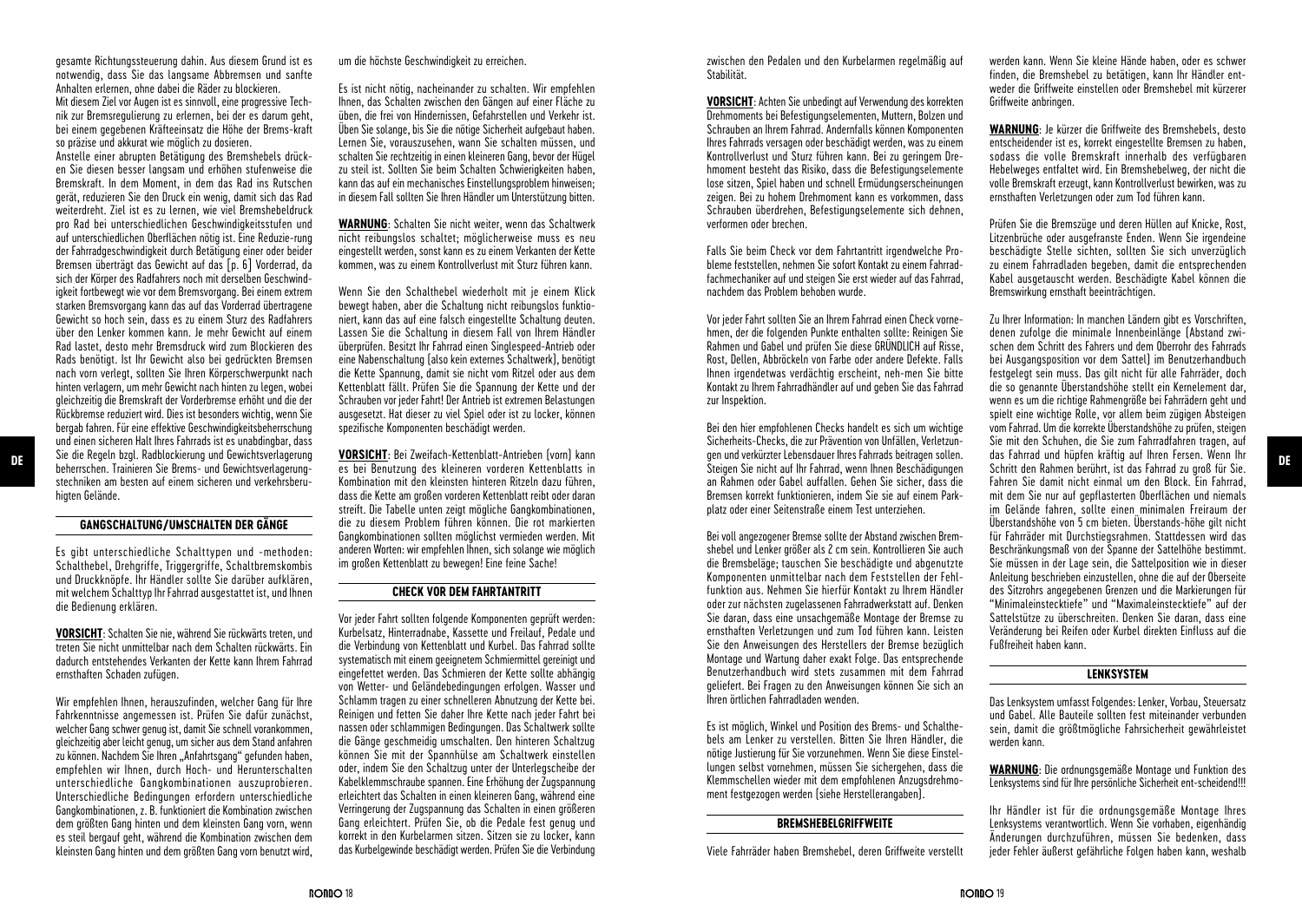wir Ihnen unbedingt raten, sich stets professionellen Rat einzuholen! Prüfen Sie den Übergang vom Vorbau zum Lenker. Versuchen Sie, den Lenker auf und ab zu bewegen. Es sollte kein Spiel zwischen diesen Bauteilen geben. Falls doch, müssen die Vorbauschrauben angezogen werden. Prüfen Sie, ob der Steuersatz fest sitzt (stellen Sie sich dazu neben Ihr Fahrrad, ziehen Sie die Vorderbremse an und schieben Sie das Rad vor und zurück. Zwischen Rahmen und Gabel sollte es kein Spiel geben.) Falls doch, nehmen Sie Kontakt zu Ihrem örtlichen Fahrradladen auf. Versuchen Sie nicht, selbständig Änderungen durchzuführen. Wenn Sie überzeugt davon sind, dass Sie in der Lage sind, auf eigene Faust Änderungen durchzuführen, halten Sie sich an die folgenden Anweisungen: lösen Sie zunächst die Schrauben am Vorbau (Steuersatzschraube und seitliche Schrauben). Passen Sie die Vorspannung an, bis der Steuersatz weder zu fest noch zu locker sitzt. Richten Sie den Vorbau mit Hilfe des Vorderrads aus und ziehen Sie dann die Vorbauschrauben abwechselnd und in kleinen Schritten an. Prüfen Sie daraufhin erneut, ob der Steuersatz zu viel Spiel hat. Ist dies der Fall, müssen Spannschraube und seitliche Klemmschrauben wieder gelöst und danach die Schraube in der Steuersatzkappe mit 1/16 Umdrehung angezogen werden. Richten Sie danach den Vorbau aus, und ziehen Sie die seitlichen Klemmschrauben an. Denken Sie daran, dass beide Schrauben abwechselnd angezogen werden müssen. Wiederholen Sie diese Schritte solange, bis die Anpassungen ordnungsgemäß beendet sind. Sämtliche Teile des Vorbaus sollten regelmäßig auf Schäden und Risse überprüft werden. Falls Ihnen etwas Verdächtiges auffällt, nehmen Sie bitte unmittelbar Kontakt zu einem erfahrenen Fahrradmechaniker auf. Ein fehlerhaftes Lenksystem kann zu die Laufräder zentriert sind (heben Sie dazu das Fahrrad an und versetzen Sie beide Laufräder in Rotation – die Felge sollte dabei nicht mehr als 1 mm Spiel auf jeder Seite haben). Testen Sie, ob alle Speichen fest sitzen und genügend Spannung haben, indem Sie Ihre Hand über beide Seiten jedes Rades laufen lassen. Wenden Sie sich bei Problemen an Ihren Fahrradhändler. Steigen Sie nicht auf ein Fahrrad, dessen Laufräder nicht zentriert sind

Überprüfen Sie, ob die Reifen die richtige Menge an Luft aufweisen (beachten Sie dabei die Hinweise zum optimalen Reifendruck an den Seitenwänden der Reifen). Der beste und sicherste Weg, einen Fahrradreifen so aufzupumpen, dass der korrekte Druck erreicht wird, ist unter Zuhilfenahme einer Fahrradpumpe mit eingebautem Druckmesser. Kontrollieren Sie den Gesamtzustand der Reifen. Stellen Sie Beschädigungen, Risse oder Abnutzung fest, dann tauschen Sie die Reifen aus, bevor Sie wieder aufs Fahrrad steigen. Wenn Sie mit beschädigten oder abgenutzten Reifen fahren, bringen Sie sich selbst möglicherweise in große Gefahr. Vergewissern Sie sich, dass die Reifen genügend aufgepumpt und allgemein in gutem Zustand sind. Versetzen Sie beide Laufräder langsam in Rotation und prüfen Sie dabei Profil und Seitenwand des Reifens auf eventuelle Beschädigungen. Tauschen Sie beschädigte Reifen vor der nächsten Fahrt aus. Eine ordnungsgemäße Wartung der Gabel ist entscheidend für eine lange Lebensdauer und die optimale Funktion der Gabel. Mangelnde Wartung kann eine schnellere Abnutzung und dadurch Fehlfunktionen zur Folge haben, die zu ernsthaften

oder dessen Speichen locker sitzen; dies kann eine Gefahr für

Leib und Leben bedeuten.

Verletzungen oder zum Tod führen können. Wenn Sie Fragen zur Wartung Ihrer Gabel haben, sollten Sie Ihren Händler um Hilfe bitten.

Bitte prüfen Sie folgende Punkte vor dem Fahrtantritt:

a) Verbindung zwischen Radachse und Gabel, b) Verbindung zwischen Bremsarmen oder Bremssattel und **Gabel** 

c) zu viel Spiel im Steuersatz,

d) Verbindung zwischen Vorbau und Lenker,

e) Allgemeinzustand der Gabel (beachten Sie insbesondere Risse oder Verformungen). Steigen Sie nach Feststellen jedweder Mängel nicht auf Ihr Fahrrad!

Referenzwerte für Anzugsdrehmomente für Schrauben (bitte halten Sie sich vorrangig immer an die in den Herstellerangaben genannten Werte, die u.a. Werte gelten nicht für ALLE Bauteile Ihres Fahrrads):

Schraubverbindungen zwischen Vorbau und Gabelschaft - 5-6Nm,

Schraubverbindungen zwischen Vorbau und Lenker - 5-6Nm, Schraubverbindungen zwischen MTB-Kurbelsatz und Tretlager - 40Nm.

Sattelklemmschrauben, Sattelstützklemmschrauben M5 - 5-6Nm,

Sattelklemmschrauben, Sattelstützklemmschrauben M6 - 8-10Nm,

Pedale -35Nm,

Schraubverbindungen am Übergang zwischen Bremszange und Rahmen/Bremszange und Gabel - 10Nm, Schalthebel, Bremshebel - 3Nm.

Schraubverbindungen zwischen Bremsscheibe und Nabe - 6Nm,

Schaltwerk: Hauptbefestigungsschraube - 10Nm, Schaltwerk: Kabelbefestigungsschraube - 5Nm.

#### **ANPASSUNGEN**

Es ist möglich, ein paar Anpassungen an Ihrem Fahrrad vorzunehmen, die eine Veränderung Ihrer Fahrposition zur Folge haben. Diese Anpassungen können große Auswirkungen auf Fahrfreude, Geschwindigkeit und Sicherheit haben, daher bitten wir Sie, die hier beschriebenen Anpassungen ausschließlich dann selbst vorzunehmen, wenn Sie über die nötige Erfahrung und genügend mechanische Kenn-tnisse verfügen. Andernfalls sollten Sie sich an Ihren örtlichen Fahrradladen wenden. Hier eine Übersicht über die grundlegenden Anpassungen am Fahrrad: Einstellung der Sattelhöhe. Verwenden Sie hierfür den 5mm-Innensechs-kanntschlüssel. Lösen Sie dafür zunächst die Sattel-klemmschraube, stellen Sie den Sattel auf die gewünschte Höhe, ziehen Sie die Schraube wieder an und setzen Sie sich aufs Fahrrad. Wiederholen Sie die Schritte, bis Sie Ihre ideale Position gefunden haben. Das Anzugsdrehmoment der Sattelklemmschraube sollte in etwa 5-6Nm betragen.

**WARNUNG**: Stellen Sie die Sattelstütze nicht höher ein als durch die Markierung der Mindesteinstecktiefe am unteren Teil der Sattelstütze vorgegeben!

Einstellen der Position der Sattelschiene. Verwenden Sie hierfür einen 5-mm- oder 6-mm-Innensechskantschlüssel. Wenn Sie diese Schraube(n) lösen, können Sie den Sattelwinkel und die horizontale Sattelposition ändern. Probieren Sie verschiedene Kombinationen aus.

#### **RADMONTAGE**

Alle Rondo Fahrräder sind mit einfachen und soliden Steckachsen versehen, die ein problemloses Ausbauen und später erneutes Einbauen der Laufräder ermöglichen. Allerdings ist es sehr wichtig, diese Schritte mit Bedacht auszuführen, da korrekt montierte Laufräder für Ihre Sicherheit elementar sind.

#### **Einbau des Hinterrads**

Alle Rondo Rahmen sind mit Ausfallenden versehen, die kompatibel für Steckachsen sind. Ein Schaltauge und eine 12-mm-Achse sind im Lieferumfang enthalten.

1. Lösen Sie die Schrauben am Bremssattel und schieben Sie das Hinterrad in die Ausfallenden; ziehen Sie danach die Kette auf das Ritzel auf.

2. Schieben Sie die Steckachse durch Rahmenausfallenden und Nabe. Schieben Sie die Steckachse dann in das gegenüberliegende Ausfallende und ziehen Sie sie mit einem Drehmoment von 10 Nm fest an.

3. Die Steckachsen für die Modelle RUUT ST, RUUT AL, HVRT ST, und HVRT AL sind mit einem Sicherheitsbolzen versehen. 4. Stellen Sie die Position des Bremssattels so ein, dass die Bremse schleiffrei läuft und ziehen Sie ihn mit einem Drehmoment von 6-8Nm (Shimano-Bremse) bzw. 9-10Nm (Sram-Bremse) fest an.

5. Halten Sie den hinteren Teil des Fahrrads hoch und schlagen Sie mit dem Handballen oben auf den Reifen. Das Rad darf sich nicht abziehen lassen, sollte keinerlei Spiel haben und sich nicht hin- und herbewegen.

#### **Einbau des Vorderrads**

Alle Rondo Rahmensets werden mit unserer einzigartigen TwinTip-Gabel geliefert; diese ermöglicht dem Benutzer, Feineinstellungen je nach gewünschtem Charakter des Fahrrads vorzunehmen. Die Gabel besitzt zwei Achsenpositionen. Eine Auswahl der höheren Lochposition (Markierung "HI") hat zur Folge, dass der vordere Teil des Fahrrads tiefer steht, wodurch der Lenkwinkel kürzer wird, das Rad einen sportiveren Charakter bekommt und die Sitzhaltung des Fahrers aggressiver wirkt. In der "LO"-Position befindet sich der vordere Teil höher, die Haltung des Fahrers ist aufrechter. Durch den etwas längeren Lenkwinkel kommt das Rad außerdem stabiler daher. Bitte gehen Sie beim Einbau des Vorderrads wie folgt vor:

1. Machen Sie sich mit den Teilen der einstellbaren Rondo Twin Tip Fork vertraut (Foto 1).

2. Um den Chip zu entfernen, lösen Sie zuerst die Madenschraube und wenden Sie keine übermäßige Kraft an.

3. Entscheiden Sie, welche Position Sie möchten, und setzen Sie die abnehmbare Hüfte entsprechend ein. Befestigen Sie sie mit der Madenschraube.

4. Platzieren Sie das Rad zwischen den Gabelbeinen und schieben Sie die Achse durch Ausfallenden und Nabe.

5. Ziehen Sie das Rad unter Verwendung eines Sechskantschlüssels mit einem Drehmoment von 10Nm an.

6. Halten Sie den vorderen Teil des Fahrrads hoch und schlagen Sie mit dem Handballen oben auf den Reifen. Das Rad darf sich nicht abziehen lassen, sollte keinerlei Spiel haben und sich nicht hin- und herbewegen.

7.Wenn Sie die Achse in der Hi-Position einbauen, stellen Sie sicher, dass der Bremssattel direkt an der Gabel montiert ist (Foto 2).

8. Wenn Sie die Achse in Position LO verwenden, befestigen Sie zuerst den Bremssattel am Adapter und schrauben Sie dann die gesamte Baugruppe an der Gabel fest (Foto 3).



1. Befestigungsschrauben des Bremssattels.

- 2. Achse.
- 3. Nicht antriebsseitiger Einsatz.
- 4. Antriebsseitiger Einsatz.
- 5. Bremsadapter (nur für Position lo).
- 6. Stellschraube (nicht in HVRT-Gabel vorhanden).

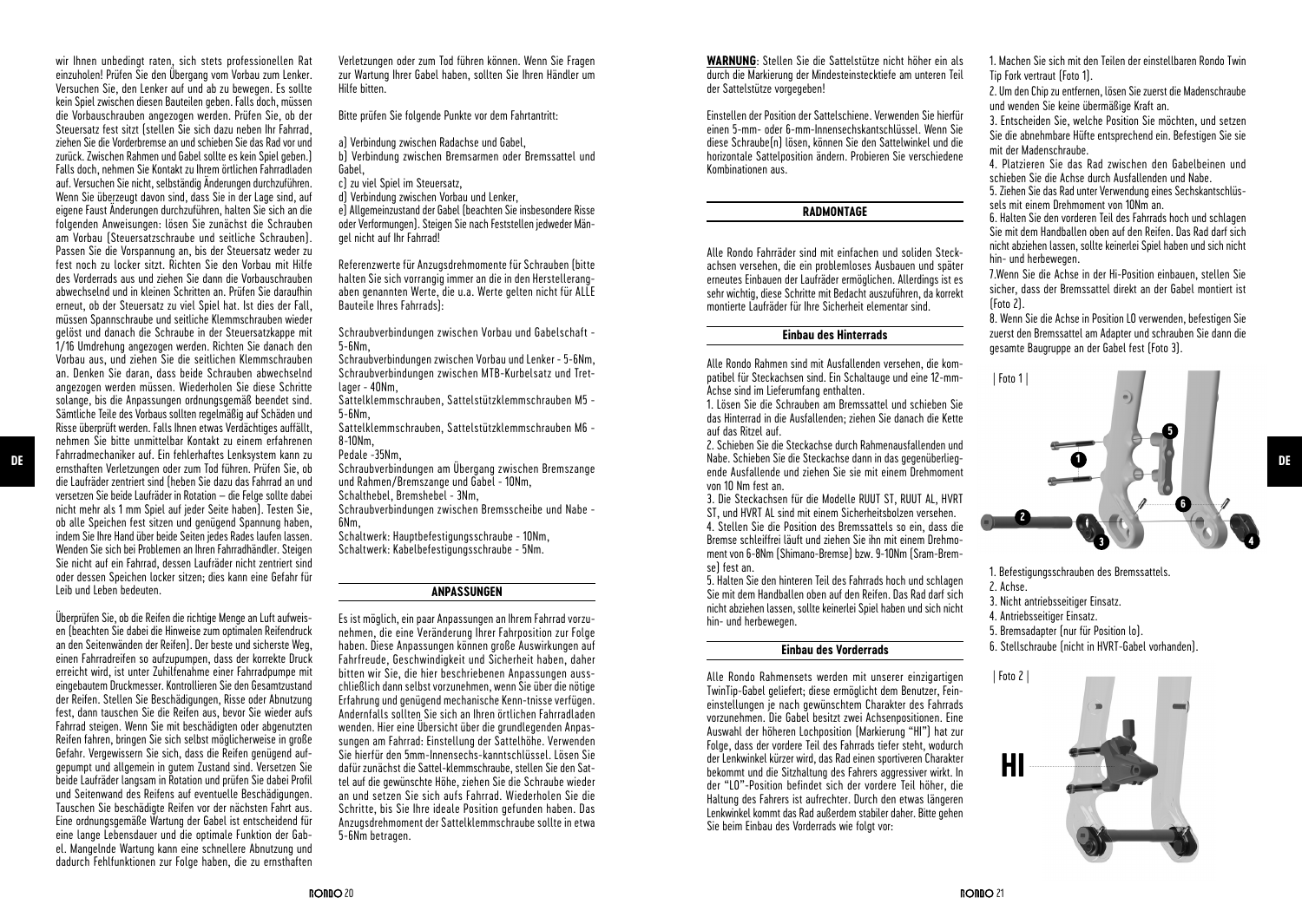

# **WARTUNG UND REGELMÄSSIGE INSPEKTION**

Wenn Sie sich gut um Ihr Fahrrad kümmern, werden Sie es länger nutzen können. Nehmen Sie sich aber auch regelmäßig Zeit für gründliche Sicherheits-Checks. Dafür möchten wir Ihnen in der vorliegenden Gebrauchsanweisung ein paar grundlegende Informationen mit auf den Weg geben.

#### **DIE RICHTIGE PFLEGE VON STAHLRAHMEN**

Stahlrahmen sind sehr anfällig für Korrosion, wenn sie nicht gut gepflegt werden. Wenn Sie ein Fahrrad mit Stahlrahmen besitzen, raten wir Ihnen daher, die Innenseite des Rahmens mindestens einmal im Jahr mit einem guten Rostschutzmittel zu behandeln, indem Sie das Mittel durch das Steuerrohr, Sitzrohr und Tretlager sprühen. Mit einer regelmäßigen Reinigung sorgen Sie dafür, dass sich keine Salze und andere Chemikalien an der Oberfläche Ihres Fahrrads ansammeln und minimieren die Gefahr einer äußeren Korrosion. Es ist sehr wichtig, dass Farbsplitter und Kratzer baldmöglichst mit fabrikfertigem Ausbesserungslack oder Nagellack behandelt werden. Stellen Sie vor einer solchen Anwendung sicher, dass die zu behandelnde Oberfläche rostfrei, sauber und trocken ist. Der Rahmen benötigt keine Behandlung mit Schmiermitteln, mit Ausnahme der Sattelstützenklemmung (sofern sie im Rahmen integriert ist). mindestens einmal im Jahr mindestens die Informationen über automationen über automationen über automationen über<br>Der anindestens einmal im Jahr muss, ist 7ANNA nicht verpflichtet die Informationen über automationen über a

# **REGELMÄSSIGE INSPEKTION**

Überprüfen Sie Rahmen, Gabel und Lenker vor jeder Fahrt kurz auf Anzeichen von Beschädigungen. Wenn Sie vermuten, dass ein Bauteil kaputt, verbogen oder rissig ist, steigen Sie nicht auf Ihr Fahrrad. Kontrollieren Sie, ob Gabelschaft und Gabelscheiden gerade sind und prüfen Sie die Ausfallenden auf Risse und Beschädigungen. Benutzen Sie kein Fahrrad mit beschädigter Gabel, dies könnte zu Verletzungen oder zum Tod führen.

Eine günstige Gelegenheit für eine gründlichere Inspektion bietet die Reinigung Ihres Fahrrads, da die betreffenden Stellen dann besser erkennbar sind. Vergewissern Sie sich bei der Inspektion Ihres Fahrrads, dass die Beleuchtung ordnungsgemäß funktioniert (z. B. im Freien). Inspizieren Sie das Fahrrad zunächst, während es auf seinen Rädern steht; stellen Sie es dann auf den Kopf

#### und führen die Inspektion erneut durch.

**WARNUNG**: Tauschen Sie den Lenker mindestens einmal alle drei Jahre aus, da er einer hohen Ermüdungsbeanspruchung ausgesetzt ist. Prüfen Sie, ob die Kurbel Spiel hat (Halten Sie dazu das Fahrrad mit einer und die Pedale mit der anderen Hand fest und versuchen Sie dann, die Pedale von einer Seite auf die andere Seite zu drücken). Hat die Kurbel Spiel, sollten Sie Kontakt zu Ihrem örtlichen Fahrradladen aufnehmen. Kontrollieren Sie auch die Naben regelmäßig auf Spiel und lassen Sie falls nötig die Lager von einem professionellen Fahrradmechaniker neu einstellen. Die Lager sollten ca. einmal jährlich geschmiert werden. Halten Sie Ihre Kette sauber und gut geölt. Dies ist besonders wichtig, wenn Sie oft bei nassem Wetter fahren. Benutzen Sie geeignete Fahrradkettenschmiermittel.

**WARNUNG**: Wie alle mechanischen Geräte, unterliegt ein Fahrrad Verschleiß und Materialbeanspruchung. Nichts hält für immer! Unterschiedliche Materialien und Komponenten verschleißen oder ermüden durch Beanspruchung in einem unterschiedlichen Tempo und haben eine unterschiedliche Lebensdauer. Wenn die Lebensdauer einer Komponente ausgeschöpft ist, kann diese plötzlich und komplett ausfallen, was zu Verletzungen beim Fahrer führen kann. Brüche, Risse, Kratzer, Auffaserungen und Verfärbung sind Zeichen von belastungsbedingter Ermüdung, und sie bedeuten, dass ein Bauteil das Ende seines nützlichen Lebens erreicht hat und ersetzt werden muss.

#### **REINIGUNG IHRES FAHRRADS**

Mit einer guten Instandhaltung tragen Sie zur Verlängerung der Lebensdauer Ihres Fahrrads und seiner Komponenten bei. Reinigen und warten Sie Ihr Fahrrad daher regelmäßig.

**WARNUNG**: Korrosion kann sicherheitsrelevante Komponenten Ihres Fahrrads beschädigen, wodurch die Sicherheit nicht mehr gewährleistet ist. Diese Komponenten können während des Fahrens kaputtgehen und zu schweren Stürzen führen. Zu den Ursachen von Korrosion gehören u.a. Salz (z. B. Streusalz im Winter), salzhaltige Luft (z. B. in einer küstennahen oder industrienahen Umgebung) und Transpiration.

Benutzen Sie zur Nassreinigung einen weichen Wasserstrahl oder einen Eimer Wasser und einen Schwamm. Verwenden Sie nur sauberes Süß- oder entsalztes Wasser. Es gibt viele Möglichkeiten, ein Fahrrad zu reinigen. Wir stellen Ihnen im Folgenden eine bewährte Reinigungsempfehlung dar:

1/ Entfernen Sie mit einem weichen Wasserstrahl gröbere Verschmutzungen wie Erdklumpen, Steine, Sand usw. 2/ Lassen Sie das Fahrrad etwas trocknen.

3/ Sprühen Sie es mit einer geeigneten Reinigungslösung ein. 4/ Spülen Sie das ganze Fahrrad mit einem weichen Wasserstrahl ab und lassen Sie es trocknen.

5/ Reinigen Sie die Kette (Näheres dazu siehe unten).

**HINWEIS**: Ist der Verschmutzungsgrad gering, genügt es, wenn **Sie das Fahrrad mit der Reinigungslösung einsprühen und nach**<br>Sie das Fahrrad mit der Reinigungslösung einsprühen und nach der entsprechenden Einwirkungszeit abspülen.

**HINWEIS**: Besonders hartnäckiger Schmutz, der sich normalerweise im Bereich der Schaltung ansammelt, lässt sich mit einem stärkeren Entfetter und einer Bürste entfernen.

**WARNUNG**: Reinigungs-, Schmier- und Konservierungsmittel sind chemische Produkte. Eine unsachgemäße Anwendung kann zu einem Schaden an Ihrem Fahrrad führen. Verwenden Sie nur Produkte, die ausdrücklich für Fahrräder geeignet sind. Gehen Sie sicher, dass der Lack und Bauteile aus Gummi, Plastik, Metall usw. nicht angegriffen werden. Nehmen Sie Kontakt zu Ihrem Händler auf und halten Sie sich an die Herstellerangaben.

#### **REINIGUNG UND SCHMIEREN DER KETTE**

**HINWEIS**: Reinigen und schmieren Sie Ihre Kette regelmäßig, d.h. ungefähr nach zehn Fahrten, nach jeder Fahrt bei nassen Bedingungen, und jedes Mal, wenn Sie Ihr Fahrrad waschen. Träufeln Sie ein geeignetes Kettenreinigungsmittel auf ein sauberes lösungsmittelfreies Baumwolltuch und wischen Sie damit die Kette. Drehen Sie dabei die Kurbel gegen die Laufrichtung. Wiederholen Sie den Vorgang ein paar Mal mit einem sauberen Tuch bis die Kette sauber ist. Behandeln Sie jedes Kettenglied sparsam mit einem für Fahrradketten geeigneten Schmiermittel.

**HINWEIS**: Verwenden Sie nur Schmiermittel, die ausdrücklich für den Einsatz bei Fahrradketten zugelassen sind. Fette für Motorradketten können Ihre Kette und die Antriebskomponenten verkleben.

**HINWEIS**: Wenn Reinigungsmittel zwischen den Kettengliedern zurückbleibt, ist das neu aufgetragene Fett absolut nutzlos und ineffektiv.

#### **RONDO GARANTIEERKLÄRUNG**

1. 7ANNA Group Sp. z o.o. (nachfolgend 7ANNA), Hersteller von RONDO gewährt für neue Fahrräder eine Garantie gegen Sachmängel und Herstellungsfehler für den Zeitraum von 2 Jahre, für Lacke und Abziehbilder für den Zeitraum von 1 Jahr (ausgenommen natürlicher Verbrauch und mechanische Beschädigungen).

2. Im Falle der Feststellung von Mängeln am Fahrrad ist der Kunde verpflichtet das Benutzen des Produkts unverzüglich einzustellen und diese dem Händler innerhalb von 14 Tagen zu melden. Benutzung von mangelhaftem Fahrrad resultiert in Verlust der Garantie, führt zu größeren Schäden sowie kann ernste Gefahr für das Leben und die Gesundheit des Radfahrers haben.

3. Garantiezeitraum beginnt am Tage des Einkaufs des Produktes. Der Einkauf muss durch einen Bargeldkassenzettel sowie die ausgefühlte Garantiekarte (diese muss folgende Informationen beinhalten: Einkaufsdatum, Rahmenseriennummer, Bezeichnung des Models, Name des Kunden und Name des Verkäufers) bestätigt werden.

4. Garantie gilt nur für den ursprünglichen Eigentümer und

darf nicht übertragen werden.

5. Ansprüche aus dieser Garantie SIND über den Händler, bei dem das Fahrrad eingekauft wurde, zu beantragen.

6. Das Fahrrad ist einer Pflichtüberprüfung zwischen 3. und 5. Woche ab dem Einkaufstag (bzw. nach 50 km Fahrt) bei einem Fahrradvertragshändler zu lassen. Die Überprüfung soll durch einen Eintrag in Garantiekarte bestätigt werden. Nichtbeachtung dieser Empfehlung hat Garantieverlust zu Folge.

7. Die Garantie ist gültig nur wenn das Fahrrad durch einen Vertragshändler in fahrbereitem Zustand verkauft wird.

8. Allgemeine Informationen über Austausch und Garantiereparaturen:

A) Wenn ein Teil des Fahrrads im Rahmen dieser Garantie ersetzt werden muss, eine dem Original funktionell entsprechende Komponente geliefert werden kann. Es ist nicht immer möglich identische Teile zu liefern. Soll der Garantieanspruch für einen bestrichenen Teil gewährt werden, tritt dieser Teil in beanspruchter Farbe aber nicht auf (aufgrund der Änderung an angebotenen Farbeversionen bzw. der fehlenden Lagerbestände), behält sich 7ANNA das Recht vor, diese Teile gegen gleichwertige Produkte, in aktuell zugänglicher Fertigstellung, umzutauschen.

B) Wenn ein mangelhaftes Produkt repariert werden Reparaturprozess und dessen technologische Details zu übergeben. 7ANNA gewährt eine Garantie für die Produkte, die repariert wurden.

C) Wenn es notwendig ist bei einer Reparatur die Teile auszutauschen, die durch eine neue Generation auf dem Markt ersetzt wurden, ist die Firma nicht verpflichtet die neueste Version der Komponente sondern ein funktionelles Äquivalent des originalen Teils zu liefern.

9. Garantie gilt nicht für den Verschleiß von Reifen, Ketten, Bremsbelägen, Lagern, Zahnrädern und Scheiben. Rädereinstellung, Schmierung, Einstellung von Bremsen und Antrieb sowie andere typische Wartungstätigkeiten sind durch diese Garantie nicht umgefasst und müssen durch eine professionelle Fahrradwerkstatt auf Kosten den Kunden durchgeführt werden. Garantie gilt auch nicht für mechanische Lackschäden und Abziehbilder, Lackverfärbungen, die auf nachhaltige Aussetzung klimatischen Bedingungen bzw. Anwendung von aggressiven Reinigungsmitteln zurückzuführen sind. Ebenso Probleme die aus übermäßigen Belastungen, welche bei extremer Fahrt auftreten bzw. aus falscher Fahrtechnik resultieren, sind durch die Garantie nicht umgefasst. Garantie umfasst keine: Reise- und Versandkosten an und von einem Vertragshändler. Solche eventuelle Kosten trägt der ursprüngliche Besitzer.

10. Diese Garantie erlöscht, wenn: Garantiekarte fehlerhaft oder unvollständig ausgefüllt wurde, irgendwelche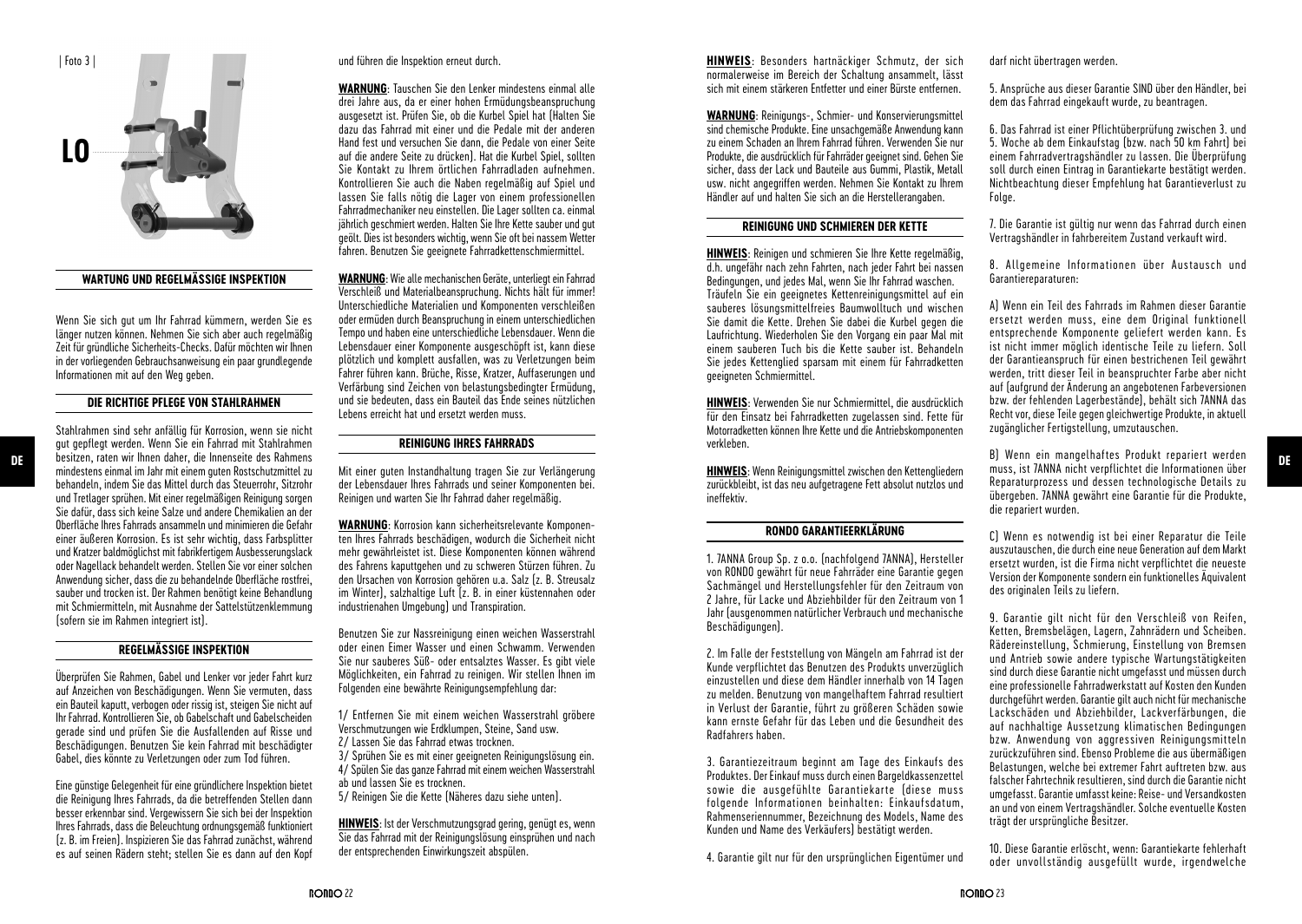Änderungen durch den Kunden vollgezogen wurden, die Schaden durch die an dem Fahrrad fehlerhaft angebauten Komponenten verursacht wurde, das Produkt nicht gemäß den Anweisungen des Herstellers benutzt, gewartet oder repariert wurde, das Fahrrad abgebaut bzw. nur teilweise zusammengebaut verkauft wurde, das Produkt an eine dritte Partei übergeben wurde.

11. Hinweisen zum Garantieverfahren erteilt der Produktvertreiber im Region, in dem das Produkt eingekauft wurde.

12. Unfallaustauschgarantie umfasst Schaden die aufgrund Zusammenstoß oder übermäßiger Belastungen, die durch die Faktoren wie Fahrradwerfen oder Gehäusesprünge verursacht wurden. Für solche Beschädigungen gilt die übliche Garantie nicht, 7ANNA bietet aber die Möglichkeit des Produktumtausches zu 50% des ursprünglichen Einzelhandelspreises im Rahmen von Crash Replacement Politik. Es gelten folgende Voraussetzungen für den Umfallumtausch: Crash Replacement betrifft die durch 7ANNA hergestellten Elemente, die an den Fahrrädern montiert sind sowie die Rahmen von Rondo für den Zeitraum von 1 Jahr ab dem Einkaufstag. 7ANNA behält sich das Recht vor Crash Replacement ohne weitere Erklärung zu verweigern. Crash Replacement gilt nicht für andere Teile als diejenige, die bei Fahrten beschädigt wurden (z.B. Crash Replacement umfasst keine Teile, die während des Transports beschädigt wurden). Crash Replacement betrifft nicht die ganzen Fahrräder sondern die durch 7ANNA produzierten Komponenten, die an den Fahrrädern eingebaut sind.

13. Diese beschränkte Garantie stellt sicher dem ursprünglichen Eigentümer manche Rechte und Rechtsbehelfe und der ursprüngliche Eigentümer kann andere Rechte oder Rechtsbehelfe haben, abhängig von Bundesstaat, Gerichtsbarkeit, Land und Provinz. Wir informieren, dass es sich um die endgültige Erklärung von 7ANNA handelt sowie dass alle einem ursprünglichen Eigentümer zur Verfügung stehenden Mitteln hier erwähnt sind. 7ANNA weder erlaubt noch ermächtigt keinen Rechtsträger (inklusive Vertragshändler) zur Verlängerung in deren Namen irgendwelcher sonstigen Garantien, die eindeutig bzw. impliziert sind. Ursprünglicher Eigentümer stimmt zu, dass Verantwortung von 7ANNA im Rahmen dieser Garantie unter keinen Umständen größer wird als der ursprüngliche Einkaufspreis. In keinem Fall verantwortet 7ANNA für zufällige bzw. Folgeschaden. Ursprünglicher Eigentümer und 7ANNA verzichten auf jegliche Rechtsbehelfe, Pflichten, Verpflichtungen, Rechte, Gewährleistungen nach dem Recht oder auf andere Weise, darin (aber nicht ausschließlich) auf jegliche implizierte Verkehrsfähigkeit, jegliche implizierten Gewährleistungen, die aus Verlauf der Durchführung, Verlauf der Transaktion oder aus dem Handelsinanspruchnahme resultieren sowie auf sämtliche implizierten Brauchbarkeitsgewährleistungen. Manche Bundesstaaten, Gerichtsbarkeiten, Ländern und Provinzen genehmigen nicht manche oder alle in diesem Dokument bezeichneten Beschränkungen bzw. den Ausschluss oder Beschränkung der Unfallschadenshaftung bzw. Folgeschaden. Soll irgendwelche Bestimmung als unwirksam

betrachtet werden, wird nur diese Bestimmung ihre Gültigkeit verlieren und alle übrigen Feststellungen gelten als wirksam.

# **CATÉGORIE D'USAGE PRÉVU (CUP)**

Tous les vélos et leurs composants sont conçus pour un type spécifique de conduite et sont construits pour résister aux contraintes résultant de ce type d'utilisation. Si un vélo ou un composant est soumis à des forces plus élevées que prévu, les cadres et composants peuvent casser ou user prématurément.

Pour vous permettre de décider plus facilement si un modèle particulier vous convient, nous avons créé plusieurs catégories et classé nos vélos et cadres dans une de ces catégories. Vous trouverez ci-dessous une description de chaque catégorie de vélo.

Notez que ces divisions sont fournies à titre indicatif uniquement. Il existe un grand nombre de facteurs qui peuvent avoir un effet sur la résistance d'un vélo. Par exemple, un cycliste d'un certain poids qui n'a pas une bonne technique peut endommager un vélo qui résisterait bien plus longtemps s'il était conduit par un cycliste expérimenté et de poids plus léger. Il est donc important que vous en teniez compte pour choisir la catégorie de vélo qui vous conviendra le mieux.

DE **FRA ENTERNATE DE LA CONFERNATE DE LA CONFERNATION CONFERNATION CONFERNATION CONFERNATION CONFERNATION CONFERNATION CONFERNATION FRA ENTERNATION CONFERNATION FRA EXERCISE PROPERTYPE <b>CATÉGODIE PUIS AGE DEÍVIL E** FRA ENT Remarque spéciale à propos des cadres : Gardez à l'esprit qu'un vélo ne sera jamais plus solide que son composant le plus faible. Donc, si un cadre de catégorie élevée est équipé avec des composants faibles qui ont une utilisation prévue différente de celle du cadre, le vélo complet ne sera pas adapté au type de conduite indiqué par le CUP du cadre lui-même. Cela fonctionne conçu pour les parcours faciles sur les trottoirs ou les petites pumptracks, et s'il est équipé de composants solides conçus pour résister à de gros coups, le vélo complet ne sera pas approprié pour une utilisation plus difficile que celle qui résulte des cadres CUP.

#### **CATÉGORIE D'USAGE PRÉVU 0** Usage prévu : **SOUS SUPERVISION PARENTALE**

Les produits de cette catégorie ne peuvent être utilisés que par des enfants sous la surveillance parentale prévue et sur des surfaces planes. Ils ne doivent jamais être utilisés près des escaliers, sur des pentes abruptes, près des piscines ou des étangs, sur la voie publique ni dans les zones de circulation ouvertes au trafic routier.

#### **CATÉGORIE D'USAGE PRÉVU 1** Usage prévu : **VÉLO SUR ROUTE**

Les vélos et cadres de cette catégorie ne doivent être utilisés que sur des surfaces pavées régulières ou sinon sur des surfaces non pavées très lisses à des vitesses ne dépassant pas 25 km/h. Les pneus doivent maintenir un contact constant avec le sol. Ces vélos ne sont conçus pour aucun type de sauts ou de descentes.

# **CATÉGORIE D'USAGE PRÉVU 2** Usage prévu : **ROUTE ET GRAVIER**

Les vélos et les cadres de cette catégorie peuvent être utilisés sur des routes pavées et sur des sentiers hors route relativement carrossables. Ils sont conçus pour gérer de petits sauts et chutes qui exercent des forces équivalentes à un saut en vélo sur une surface plane d'une hauteur d'environ 15 cm.

#### **CATÉGORIE D'USAGE PRÉVU 3** Usage prévu : **PUMPTRACKS ET FUN**

Les vélos et les cadres de cette catégorie peuvent être utilisés sur des pumptrack pour débutants et les sentiers tout-terrain faciles. Ils sont conçus pour résister aux sauts et aux chutes qui exercent des forces équivalentes à un saut en vélo sur une surface plane d'une hauteur d'environ 25 cm.

#### **CATÉGORIE D'USAGE PRÉVU 4** Usage prévu : **CROSS COUNTRY & PISTES**

Les vélos et les cadres de cette catégorie peuvent être utilisés hors route sur des sentiers de VTT faciles et moyennement difficiles, et sont conçus pour résister à des sauts exerçant des forces équivalentes à un sauter en vélo sur une surface plane d'une hauteur d'environ 40 cm. Ces vélos ne doivent pas être conduits à des vitesses supérieures à 30 km/h sur des surfaces accidentées.

#### **CATÉGORIE D'USAGE PRÉVU 5** Usage prévu : **PISTES ET SAUTS DE TERRE**

Les vélos et les cadres de cette catégorie peuvent être utilisés sur toutes sortes de pistes de pumptracks et des pistes de saut de terre. Ils sont conçus pour résister à des sauts qui exercent des forces équivalentes à un saut en vélo sur une surface plane d'une hauteur d'environ 60 cm. Ces vélos ne doivent pas être montés sur des sentiers de VTT accidentés.

#### **CATÉGORIE D'USAGE PRÉVU 6** Utilisation prévue : **VTT**

Les vélos et les cadres de cette catégorie peuvent être utilisés hors route sur toutes sortes de sentiers de VTT et sont conçus pour résister à des sauts qui exercent des forces équivalentes à un saut en vélo sur une surface plane d'une hauteur d'environ 60 cm. Ces vélos ne doivent pas être conduits à des vitesses supérieures à 45 km/h sur des surfaces rugueuses.

# **CATÉGORIE D'USAGE PRÉVU 7**

Utilisation prévue : **DESCENTE EN FREERIDE ET ENDURO** 

Les vélos et les cadres de cette catégorie sont conçus pour faire face aux sentiers de VTT les plus difficiles et sont conçus pour résister à des sauts qui exercent des forces équivalentes à un saut en vélo sur une surface plane d'une hauteur d'environ 100 cm. Ils peuvent être montés à haute vitesse sur un terrain accidenté.

#### **VOUS POURREZ IDENTIFIER LA CATÉGORIE DE CHAQUE MODÈLE SUR NOTRE SITE OFFICIEL.**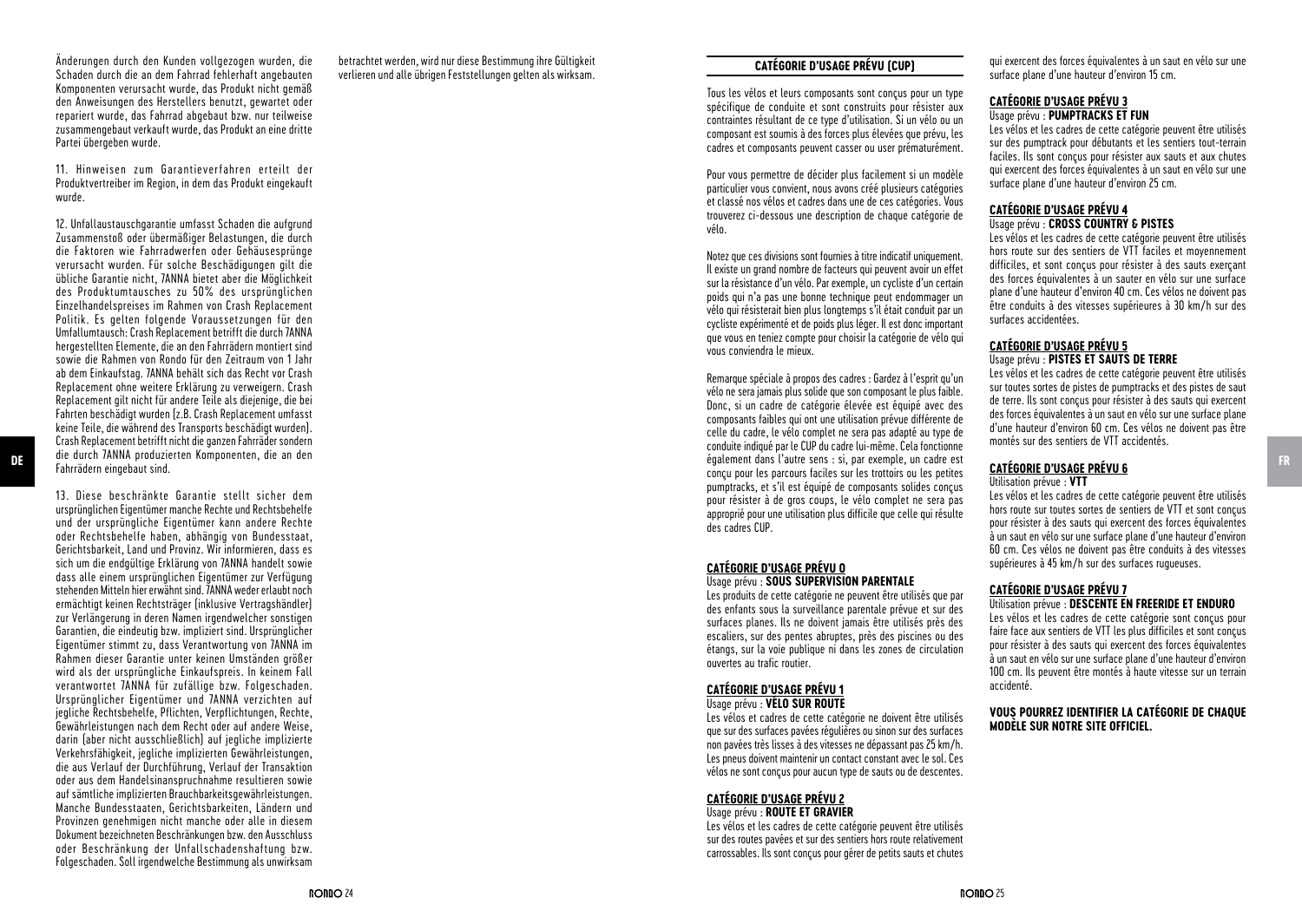# **AVERTISSEMENTS ET INFORMATIONS IMPORTANTES**

**AVERTISSSEMENT**: Si vous avez l'intention d'utiliser le vélo sur la voie publique, vous êtes tenu de préparer le vélo pour répondre aux exigences locales concernant des éléments tels que les éclairages et les réflecteurs. Veuillez toujours respectez toutes les lois et réglementations locales en vigueur concernant la circulation sur les voies publiques et hors route, y compris les réglementations sur l'éclairage des vélos, les réflecteurs, les permis de vélos, les trottoirs, les lois régissant l'utilisation des pistes cyclables et des sentiers, les lois sur les casques, les lois sur les sièges pour enfants et autres lois relatives à la circulation des deux roues.

**AVERTISSSEMENT**: Certaines procédures d'entretien nécessitent des outils spécialisés et de bonnes compétences mécaniques. Par conséquent, pour minimiser le risque d'accidents graves, voire mortels, les travaux d'entretien et de montage de votre vélo doivent être effectués par un atelier de réparation de vélos agréé.

**NOTE IMPORTANTE**: Ce manuel n'est pas conçu comme un manuel complet d'utilisation, de service, de réparation ou d'entretien. Veuillez consulter votre vélociste pour obtenir des conseils. En outre, votre vélociste peut également être en mesure de vous proposer des cours, des stages ou des livres sur l'utilisation, l'entretien, la réparation ou la maintenance du vélo.

**AVERTISSSEMENT**: L'emballage du vélo contient des instructions pour les composants fabriqués par des tiers. Vous graves ou la mort. **FR FR** devez les étudier attentivement et suivre les instructions avant d'utiliser ce vélo.

**INFORMATION**: Le poids total maximum autorisé (utilisateur +  $\overline{v\hat{\theta}}$ tements + équipement de protection + sac à dos, bagages, etc.) est de 120 kg.

**AVERTISSSEMENT**: Ne portez jamais rien qui obstrue votre vision ou votre contrôle total du vélo, ou qui pourrait être entraîné par les parties mobiles du vélo.

**AVERTISSSEMENT**: La potence et le guidon doivent être fermement connectés à la fourche. Sinon, tout le système de direction pourrait subir une défaillance et vous faire perdre le contrôle du vélo. Cela risque d'entraîner des blessures ou la mort.

**AVERTISSSEMENT**: Ne pas étendre la tige de selle au-dessus de la marque d'insertion minimale.

**AVERTISSSEMENT**: Le guidon en alliage doit être remplacé au moins tous les trois ans, car il risque de casser brusquement sans avertissement s'il est soumis à des contraintes de fatigue pendant une période prolongée.

**AVERTISSSEMENT**: Le vélo et que tous ses composants mécaniques sont soumis à l'usure et à des contraintes élevées. Différents matériaux et composants peuvent réagir de différentes manières à l'usure ou à la fatigue due aux contraintes. Si la durée de vie nominale d'un composant est dépassée, il peut

soudainement lâcher, ce qui peut blesser le cycliste. Toute forme de fissure, de rayures ou de changement de couleur dans les zones fortement sollicitées indique que la durée de vie du composant a été atteinte et qu'il doit être remplacé. Pour le remplacement des composants, en particulier ceux qui sont essentiels à votre sécurité, veuillez utiliser uniquement des pièces de rechange d'origine conformes aux spécifications de .<br>votre vélo

**REMARQUE POUR LES PARENTS ET TUTEURS**: En tant que parent ou tuteur, vous êtes responsable de la sécurité de l'enfant sous votre surveillance. Cela inclut, entre autres, de s'assurer que le vélo est approprié à la taille de l'enfant, correctement ajusté et en bon état de fonctionnement. Assurez-vous que le vélo de l'enfant est dimensionné de sorte que lorsque la selle est correctement réglée et que les deux pieds puissent toucher le sol. Assurez-vous que vous et l'enfant avez appris et compris comment utiliser le vélo en toute sécurité dans l'environnement où vous prévoyez de faire du vélo. Le manuel fourni par le fabricant des pièces contient des informations complètes.

**AVERTISSSEMENT**: Assurez-vous que votre enfant porte toujours un casque de vélo approuvé lorsqu'il fait du vélo. Dans le même temps, assurez-vous que votre enfant comprend qu'un casque de vélo doit être utilisé uniquement sur le vélo et doit être retiré lorsqu'il ne roule pas. Un casque ne doit jamais être porté en jouant, sur un équipement de terrain de jeu, en grimpant aux arbres, ou à tout moment sans faire de vélo. Le non-respect de cet avertissement peut entraîner des blessures<br>graves ou la mort.

> 1) cadre 2) fourche 3) tige de direction 4) potence 5) guidon 6) frein ou manette de frein / levier de vitesse 7) frein 8) pneu (avec chambre à air à l'intérieur) 9) jante 10) moyeu 11) plateau 12) pédalier 13) cassette 14) chaîne 15) dérailleur arrière 16) dérailleur avant 17) tige de selle 18) selle

# **PIÈCES ET COMPOSANTS DE VÉLO**



# **NFORMATIONS TECHNIQUES**

Familiarisez-vous avec les noms de toutes les parties principales du vélo en étudiant le schéma ci-dessous :

Cette opération doit toujours être effectuée par le vélociste auprès duquel vous avez acheté votre vélo. Si vous achetez un vélo démonté ou partiellement assemblé, la garantie sera annulée. L'assemblage doit être fait en votre présence, afin que les ajustements nécessaires soient faits correctement, tels que la hauteur de la selle, l'angle du guidon et la hauteur de la potence. Il est également important de noter que même si le vélo est parfaitement assemblé à l'état neuf, quelques ajustements supplémentaires seront nécessaires quelques semaines plus tard (ou après environ 50 km). Vous devez effectuer une deuxième visite chez votre vélociste pour que celui-ci vérifie votre vélo après cette période. Ceci est essentiel pour conserver votre garantie.

# **OUTILS REQUIS**

**MONTAGE DU NOUVEAU VÉLO**

- Clés Allen 4 mm, 5 mm, 6 mm
- Tournevis cruciforme Philips
- Clé à fourche de 8 mm, 15 mm
- Pince avec capacité de sectionner des câbles
- Clé Torx 25
- Clé dynamométrique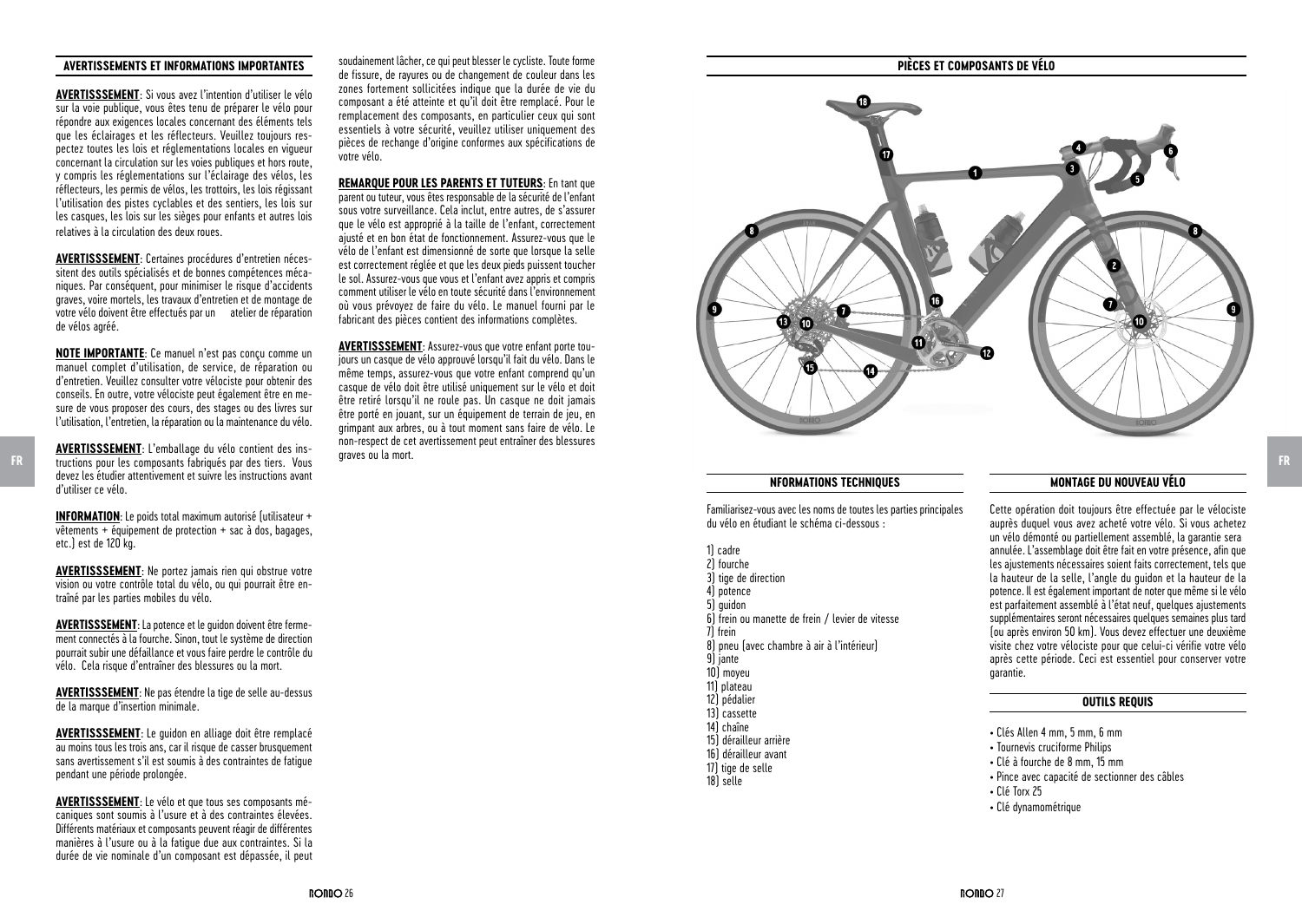#### **INFORMATIONS GÉNÉRALES SUR L'UTILISATION D'UN VÉLO**

Comme mentionné plus haut, faire du vélo, en particulier hors route, peut être dangereux. Vous devez garder cela à l'esprit et rester prudent en permanence. Voir et être vu. Utilisez en permanence des systèmes d'éclairage et des vêtements réfléchissants dans des conditions de faible luminosité. Si le vélo doit être utilisé par votre enfant, assurez-vous qu'il porte toujours un casque de vélo adapté et approuvé pour l'utilisation du vélo. Ne changez jamais de vitesse lorsque vous pédalez en marche arrière et ne pédalez pas en marche arrière après avoir déplacé le levier de vitesses. Cela pourrait bloquer la chaîne et endommager gravement votre vélo. Rouler avec une roue qui n'a pas été correctement fixée risque de faire osciller la roue ou de la faire se détacher du vélo, entraînant des blessures graves ou la mort. Si votre vélo est équipé d'un système cale-pieds et sangles (clip-and-strap) ou de pédales automatiques (step-in), assurez-vous de savoir comment elles fonctionnent; vous devez vous rappeler que vous devez maîtriser des techniques et des compétences spéciales pour utiliser de telles pédales. Notez que sur certains modèles de vélos, l'orteil ou le clip d'orteil de l'utilisateur peut toucher la roue avant lorsqu'une pédale est complètement en avant et que la roue est tournée. Ceci est normal et votre technique de pilotage doit en tenir compte (c'est-à-dire que vous ne devez pas tourner le guidon brusquement vers la gauche lorsque votre pied droit est dans la position la plus en avant, ni brusquement vers la Si votre vélo est équipé de pédales de type plate-forme avec des broches métalliques fixées, assurez-vous toujours que les broches soient complètes et maintenues en bon état. Vérifiez la maniabilité et la réactivité du vélo ainsi que son confort. Si vous avez d'autres questions ou si vous avez des doutes sur le bon fonctionnement de votre vélo, veuillez consulter votre vélociste avant de le réutiliser.

**AVERTISSSEMENT**: Les réflecteurs ne doivent pas être utilisés comme des substituts aux appareils d'éclairage obligatoires. Vous devez respecter les réglementations locales relatives à l'éclairage des vélos. Rouler en vélo lorsque la visibilité est mauvaise, comme à l'aube, au crépuscule, la nuit ou autres, sans système d'éclairage et de réflecteurs appropriés constitue un danger et peut provoquer des blessures graves ou la mort. Vous devez examiner régulièrement les appareils d'éclairage et les réflecteurs du vélo ainsi que leurs supports de montage pour vous assurer qu'ils sont propres, dans la bonne position, intacts et montés de manière correcte et solide.

**AVERTISSSEMENT**: Lorsque votre vélo est sur un support de vélo ou à l'envers, ne placez jamais votre doigt ou toute autre partie de votre corps entre la chaîne et le plateau lorsque la roue tourne. Ceci est particulièrement important sur les vélos à vitesse unique sans dérailleurs, car la chaîne est très tendue. Il est très facile de se faire écraser ou même amputer du doigt dans une telle situation !

Effectuez toujours une vérification avant le départ (vous

trouverez des informations détaillées dans ce manuel). N'utilisez jamais le vélo si vous observez des problèmes techniques ou si vous avez des doutes sur le bon fonctionnement des éléments du vélo Maintenez le vélo en bonne état de propreté et de fonctionnement. Assurez-vous qu'aucune partie de votre corps ni aucun autre objet ne touchent les dents pointues des plateaux, des pignons, de la chaîne, des manivelles ou des roues lorsque ces parties de votre vélo sont en mouvement. Lorsque vous utilisez un vélo tout-terrain, vous devez respecter les règles suivantes : vous devez faire très attention et utiliser les compétences spécifiques requises dans les conditions variables et les dangers associés au vélo tout-terrain. Vous devez commencer lentement, sur un terrain facile et développer progressivement vos compétences. Ne partez pas faire du vélo tout-terrain dans des zones reculées sans être accompagné. Même lorsque vous roulez accompagné par d'autres, faites toujours savoir à quelqu'un où vous allez et quand vous comptez revenir. Gardez toujours sur vous une pièce d'identité, afin que vous puissiez être identifié en cas d'accident; vous devriez également toujours avoir sur vous un peu d'argent pour la nourriture, une boisson ou un numéro de téléphone d'urgence. Il peut être difficile de trouver de l'aide lorsque vous roulez hors piste. Vous devez respecter les réglementations locales déterminant les lieux et les méthodes de conduite tout-terrain et respecter les droits de propriété privée. Respectez les droits des autres personnes avec qui vous partagez les sentiers – les randonneurs, les cavaliers ou les autres cyclistes. Vous devez réduire votre impact sur l'environnement au minimum. Aussi, ne coupez jamais vos propres sentiers ou raccourcis dans la végétation ou les ruisseaux, ce qui pourrait perturber l'écosystème. Ne roulez pas dans la boue ou ne faites pas de dérapages inutiles car un tel comportement contribue à l'érosion. Laissez toujours les lieux dans le même état de propreté où vous les avez trouvés et ramenez tout ce que vous avez apporté avec vous. En cas d'accident ou de collision : prenez d'abord soin de votre propre situation - vérifiez si vous avez des blessures et prenez-en le meilleur soin possible. Obtenez de l'aide médicale si nécessaire. Ensuite, vérifiez que votre vélo n'est pas endommagé. Après un accident de quelque nature que ce soit, veuillez faire vérifier soigneusement votre vélo par votre vélociste. N'utilisez pas les composants en composite de carbone, tels que les cadres, roues, guidons, potences, pédaliers, fourches, freins, etc. qui ont subi un impact tant qu'ils n'ont pas été démontés et inspectés minutieusement par un mécanicien qualifié. Les composants du vélo peuvent subir des contraintes inhabituelles en raison d'un accident ou d'un impact d'un autre type, provoquant leur fatigue prématurée. Les composants souffrant de fatigue due à des contraintes peuvent se briser de façon soudaine et catastrophique, ce qui peut entraîner une perte de contrôle, des blessures graves ou la mort.

Emportez toujours une pompe, une chambre à air de rechange, un kit de rustines et une trousse d'outils de base. Vous pourriez en avoir besoin en cas de crevaison ou pour d'autre problème mécanique courant qui sont généralement facile à résoudre si vous avez les bons outils. Si vous devez poser une rustine sur une chambre à air, assurez-vous toujours de suivre le manuel d'instructions fourni par le fabricant du kit de réparation des chambres à air. S'ils sont vendus au Royaume-Uni, au Japon, en Australie et dans tout autre pays où la conduite est à gauche,

les vélos doivent être livrés avec un levier droit actionnant le frein avant et un levier gauche actionnant le frein arrière. Dans les pays où la conduite est à droite, les vélos doivent être équipés d'un levier droit actionnant le frein arrière et d'un levier gauche actionnant le frein avant. L'utilisateur doit vérifier et s'assurer quel levier est connecté à quel frein avant la première utilisation car il est possible que le vélo ait été importé d'un pays où les freins sont réglés selon des normes autres que celles applicables dans le pays où le vélo sera utilisé. Si votre vélo est équipé de pignons de vitesse, vous pouvez choisir la combinaison de pignons la plus confortable pour les conditions de conduite. Les bons rapports de vitesse vous permettront de maintenir un rythme de pédalage constant. Utilisez des rapports inférieures pour les montées et des rapports supérieures pour les descentes. Pendant que vous changez de vitesse, essayez de pédaler avec moins d'effort pour éviter l'usure précoce des pignons et de la chaîne. Demandez à votre vélociste plus de conseils à ce sujet. Protégez votre vélo contre le vol en achetant un antivol et en ne laissant jamais votre vélo sans antivol et sans surveillance, même si vous ne le laissez que brièvement.

**ATTENTION**: Attention aux freins – leur pouvoir de freinage peut être élevé et les actionner trop brutalement peut entraîner une chute. Annrenez à vous faire une idée des freins en les testant sur une route secondaire ou sur un parking vide avant d'utiliser le vélo pour la première fois.

droite lorsque votre pied gauche est le plus en position avant). Processive and the processive avant and the processive and the processive and the processive and the control of the control of the control of the control of **AVERTISSEMENT**: Les conditions météo humides augmentent considérablement le risque d'accident car elles nuisent à la traction, au freinage et à la visibilité, tant pour le cycliste que pour les autres usagers de la route. Les conditions humides réduisent considérablement la puissance de freinage de vos freins (en particulier des freins sur jante) ainsi que des freins d'autres véhicules partageant la route et vos pneus peuvent perdre en adhérence. Par conséquent, il est plus difficile de contrôler votre vitesse et vous risquez de perdre le contrôle plus facilement dans de telles conditions. Pour vous assurer que vous êtes en mesure de réduire la vitesse et de vous arrêter en toute sécurité dans des conditions humides, efforcez-vous de rouler plus lentement et commencez à freiner plus tôt et plus progressivement que dans des conditions météo plus sèches.

> **IMPORTANT**: Assurez-vous que les roues fonctionnent correctement avant chaque utilisation. Vérifiez si les boulons de fixation sont bien fixés, vérifiez que la roue libre est fixée correctement. En cas de dysfonctionnement des moyeux, ils ne doivent en aucun cas être utilisés. En cas de doute, consultez un mécanicien vélo expérimenté.

#### **LES FREINS**

**AVERTISSEMENT**: Rouler avec des freins qui n'ont pas été réglés correctement ou avec des plaquettes de frein usées constitue un danger et peut provoquer des blessures graves ou la mort. Un usage trop intense ou trop brusque des freins peut entraîner le blocage de la roue et vous faire perdre le contrôle et chuter. Un usage brusque ou excessif du frein avant peut entraîner le basculement du cycliste par dessus le guidon, ce qui peut entraîner des blessures graves, voire

mortelles. Les freins de bicyclette peuvent être très puissants, en particulier les freins à disque. Vous devez être extrêmement prudent lorsque vous apprenez à utiliser ces freins et faire particulièrement attention lors de leur utilisation. Les freins à disque peuvent chauffer de manière extrême lorsque leur utilisation est prolongée. Ne touchez pas un frein à disque tant qu'il n'a pas eu le temps de refroidir. N'oubliez pas que les plaquettes de frein de tous les types de freins s'useront et que leur efficacité finira par diminuer. Pour plus d'informations sur le fonctionnement et l'entretien de vos freins et sur le moment de remplacer les plaquettes de frein, consultez le manuel d'utilisation et d'entretien du fabricant des freins. Si vous n'avez pas reçu le manuel d'instructions du fabricant, contactez votre vélociste ou le fabricant de freins. Lors du remplacement de pièces usées ou endommagées, vous devez utiliser uniquement les pièces de rechange d'origine approuvées par le fabricant.

# **UTILISATION ET CARACTÉRISTIQUES DES FREINS**

Il est essentiel pour votre sécurité d'apprendre et de mémoriser quel frein est contrôlé par quel levier de frein sur votre vélo. Familiarisez-vous avec la configuration de vos freins en serrant alternativement les leviers de frein gauche et droit et en observant quel levier de frein active le frein avant et lequel actionne le frein arrière. Vous devriez pouvoir atteindre les leviers de frein avec vos mains et les serrer facilement. Si vous découvrez que vos mains sont trop petites pour le faire, veuillez consulter votre vélociste avant de faire du vélo. Dans certains modèles, la portée du levier peut être ajustée ou vous pouvez avoir besoin d'un type de levier de frein différent.

# **UTILISATION DU SYSTÈME DE FREINAGE**

La fonction du système de freinage du vélo est basée sur le frottement entre deux surfaces de freinage. Pour assurer son bon fonctionnement, vous devez maintenir les jantes, les plaquettes de frein, le rotor de disque et l'étrier propres et exempts de poussière, saleté, graisse, lubrifiants, cires et produits à polir. Il existe sur le marché des nettoyants chimiques spéciaux spécialement conçus pour nettoyer ces surfaces. Les freins de vélo ont été conçus pour contrôler la vitesse de votre vélo en la réduisant ou en immobilisant le vélo. La force de freinage maximale pour chaque roue est atteinte juste avant le moment où la roue s'arrête de tourner (se bloque) et commence à déraper. Dès que vous commencez à déraper, la plus grande partie de la puissance de freinage de votre vélo et tout contrôle directionnel sont perdus. Par conséquent, il est nécessaire d'apprendre à ralentir votre vélo et à l'arrêter en douceur en évitant le blocage des roues.

Pour ce faire, vous devez apprendre à serrer progressivement les freins afin de pouvoir contrôler avec précision la quantité de force de serrage sur le moyeu avec une quantité mesurée de force transmise par la manette. Au lieu de presser brusquement la manette de frein, serrez-la lentement puis augmentez progressivement la force de freinage. Dès que la roue commence à se bloquer, relâchez légèrement la pression pour lui permettre de tourner. Vous devez apprendre à ressentir quelle pression de levier de frein est nécessaire sur chaque roue à différentes vitesses et sur différentes surfaces. Réduire la vitesse du vélo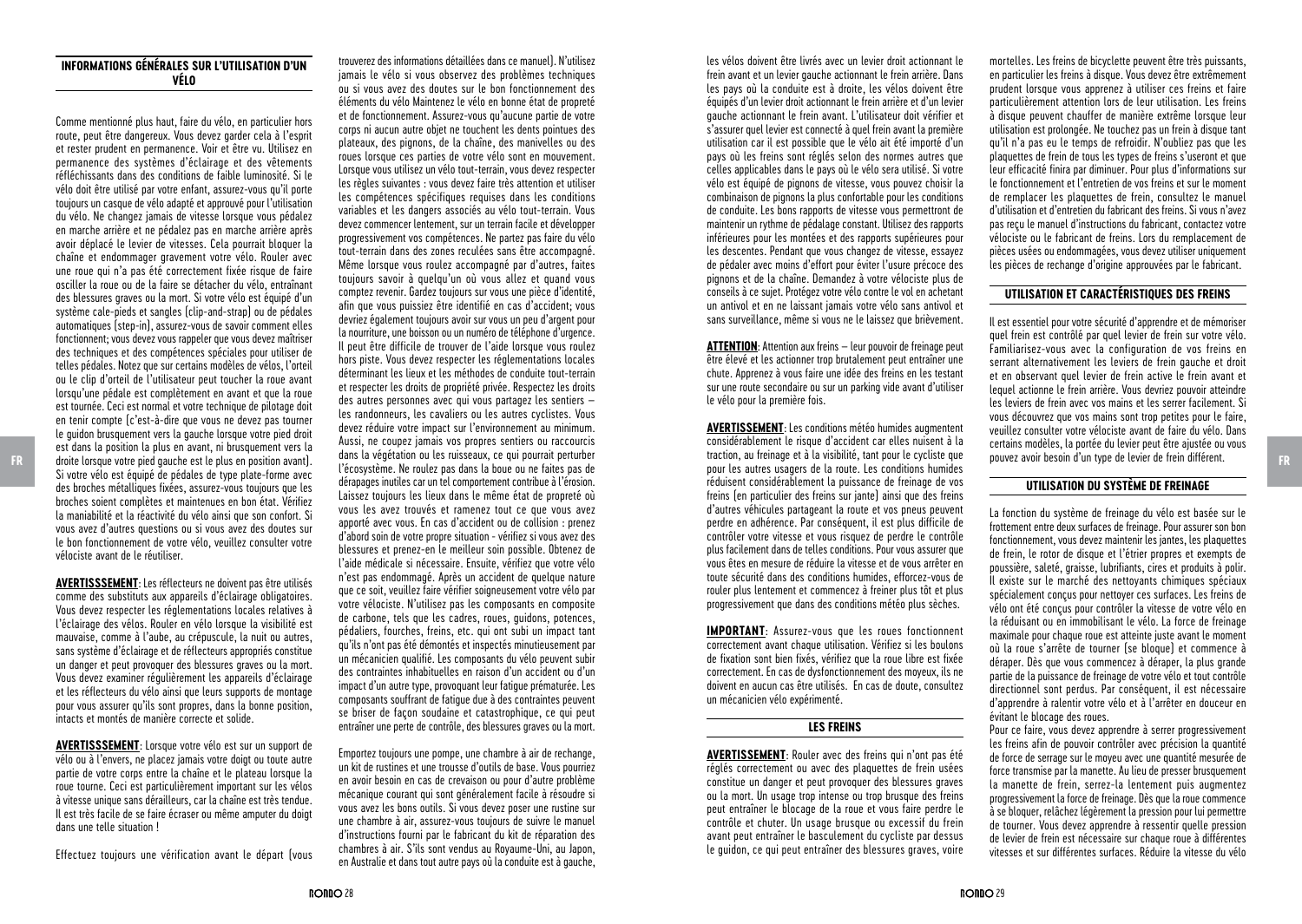en utilisant l'un ou les deux freins va transférer tous le poids sur la roue avant car le corps du cycliste a tendance à continuer à la vitesse à laquelle il allait. Un freinage brutal entraînera un transfert du poids autour du moyeu de la roue avant, ce qui pourrait faire basculer le corps du cycliste par dessus le guidon. Une plus grande pression de freinage est nécessaire pour qu'une roue sur laquelle sont exercées des charges plus lourdes se bloque, tandis qu'une roue sur laquelle s'exerce moins de charge se bloquera avec une pression de freinage moindre. Ainsi, lorsque votre poids est transféré vers l'avant lorsque les freins sont activés, vous devez déplacer votre corps vers l'arrière afin de transférer le poids vers l'arrière, en diminuant simultanément la force de freinage à l'arrière et en augmentant la force de freinage à l'avant. Ceci est particulièrement important lorsque vous êtes en descente. Pour contrôler efficacement votre vitesse et arrêter votre vélo en toute sécurité, vous devez contrôler le blocage des roues et le transfert de poids. Vous devriez pratiquer les techniques de freinage et de transfert de poids dans des endroits sûrs, sans circulation et sans distractions.

# **PASSER LES VITESSES**

Le changement de vitesse peut être contrôlé en utilisant différents types de commandes et de méthodes : en utilisant des leviers, des poignées tournantes, des déclencheurs, des commandes de frein de changement de vitesse et des boutonspoussoirs combinés. Votre vélociste doit vous expliquer le type de commandes de changement de vitesse dont votre vélo est équipé et vous montrer comment les utiliser.

**ATTENTION**: Ne changez jamais de vitesse lorsque vous pédalez en marche arrière, et ne pédalez pas immédiatement en arrière juste après avoir déplacé le levier de vitesses. Cela pourrait bloquer la chaîne et endommager gravement votre vélo.

Nous vous suggérons de trouver la vitesse adapté à votre niveau, pour ce faire, vérifiez quel vitesse sera assez dure pour accélérer rapidement et en même temps assez facile pour que vous puissiez démarrer votre vélo sans vaciller ou perdre l'équilibre. Une fois que vous avez trouvé la vitesse avec laquelle vous pouvez démarrer, continuez à expérimenter en passant des rapports inférieurs ou supérieurs pour apprendre à utiliser différentes combinaisons de vitesses. Différentes conditions nécessitent différentes combinaisons, par exemple la combinaison du plus grand pignon arrière et du plus petit plateau avant vous permettra d'avancer dans les montées les plus difficiles, tandis que la combinaison du plus petit pignon arrière et du plus grand plateau avant vous permettra d'atteindre de plus grandes vitesses. Il n'est pas nécessaire de changer les vitesses dans l'ordre. Au début, nous vous suggérons de vous entraîner à changer de vitesse dans un endroit exempt d'obstacles, de dangers ou de tout autre trafic, jusqu'à ce que vous ayez pris confiance. Apprenez à anticiper la nécessité de changer de vitesse et à passer un rapport inférieur avant que la pente ne devienne trop difficile. Des difficultés de changement de vitesse peuvent indiquer un problème de réglage mécanique, auquel cas vous devez contacter votre vélociste pour obtenir de l'aide.

**AVERTISSEMENT**: Si le dérailleur ne se déplace pas en douceur, ne le déplacez plus loin, car il pourrait se dérégler et la chaîne pourrait se bloquer, vous faisant perdre le contrôle et tomber.

Le fait de ne pas pouvoir passer à la vitesse suivante en douceur à plusieurs reprises après avoir déplacé la commande de changement de vitesse d'un clic indique que le mécanisme est peut-être mal réglé. Veuillez le faire vérifier par votre vélociste. Si votre vélo est équipé d'un système de transmission à vitesse unique, la chaîne a besoin d'une tension pour s'assurer qu'elle ne se détache pas du pignon ou du plateau. Vérifiez la tension de la chaîne avant chaque sortie! La transmission est exposée à des charges extrêmes. Tout jeu ou relâchement dans la transmission peut endommager des éléments particuliers.

**ATTENTION**: Dans les transmissions avec un plateau avant double, l'utilisation du plateau avant plus petit avec les pignons arrière les plus petits peut entraîner un frottement et/ou un accrochage de la chaîne sur le grand plateau avant. Veuillez vous référer au tableau ci-dessous pour les combinaisons possibles qui peuvent provoquer ce problème. Les combinaisons marquées en rouge doivent être évitées. En d'autres termes, nous vous conseillons de rester sur le plus grand plateau le plus longtemps possible ! C'est cool !

# **CONTRÔLE AVANT UNE SORTIE EN VÉLO**

la cassette et la roue libre, la connexion de la manivelle du pédalier et des plateaux. Le vélo doit être nettoyé et lubrifié systématiquement avec de la graisse prévue à cet usage. Le besoin en lubrification de la chaîne dépend des conditions météos et du terrain. L'eau et la boue accélèrent l'usure de la chaîne. Nettoyez et lubrifiez la chaîne après chaque sortie dans des conditions humides ou boueuses. Le dérailleur arrière devrait permettre changer de pignon en douceur. Vous pouvez régler le changement de vitesse à l'aide du barillet du dérailleur arrière ou en tendant le câble sous la rondelle d'ancrage du câble. L'augmentation de la tension du câble facilite le passage à un rapport inférieur, la diminution de la tension du câble facilite le passage à un rapport supérieur. Vérifiez si les pédales sont correctement vissées dans les manivelles. Un relâchement peut endommager le filetage de la manivelle. Vérifiez régulièrement l'absence de jeu des pédales à la connexion du pédalier.

**ATTENTION**: Il est essentiel d'appliquer une force de serrage correcte sur les fixations, les écrous, les boulons et les vis de votre vélo afin d'éviter la défaillance ou les dommages des composants, ce qui risquerait d'entraîner une perte de contrôle du vélo et une chute. Utiliser trop peu de force risque d'entraîner un relâchement de l'attache laquelle risque de bouger et de subir une fatigue. L'application d'une force excessive peut entraîner un endommagement du filetage de l'attache, un étirement ou une déformation, voire une rupture.

Si vous constatez des problèmes lors de ce contrôle avant la

sortie en vélo, consultez immédiatement un mécanicien vélo professionnel pour obtenir des conseils. Ne réutilisez votre vélo qu'une fois le problème résolu.

Avant chaque sortie, effectuez toujours ces contrôles préliminaires. Ils doivent inclure les points suivants : Nettoyez le cadre et la fourche et examinez-les ATTENTIVEMENT pour vérifier l'absence de tout signe de fissure, de corrosion, de bosses, d'écaillage de la peinture ou autres défauts. Si vous remarquez quelque chose de suspect, contactez votre vélociste local de vélos pour une inspection appropriée. Ce sont des contrôles de sécurité importants. Ils sont essentiels pour aider à prévenir les accidents, les blessures et l'usure précoce du produit. N'utilisez pas ce vélo si vous remarquez des défauts dans le cadre et la fourche. Vérifiez si les freins fonctionnent correctement en testant leur efficacité sur un parking ou sur une route secondaire. Lorsque le frein est appliqué à pleine force, la distance entre le levier de frein et le guidon doit être supérieure à 2 cm. Vérifiez également les plaquettes de frein, vous devez remplacer les éléments endommagés et usés et les régler immédiatement en cas de dysfonctionnement. Pour ce faire, contactez votre vélociste ou le service de vélos agréé le plus proche. N'oubliez pas qu'un mauvais réglage du frein peut provoquer des blessures graves, voire mortelles. Suivez attentivement les instructions du fabricant du frein pour le réglage et la maintenance. Les instructions sont fournies dans l'emballage avec chaque vélo. En cas de doute sur leur bon fonctionnement, contactez votre magasin de vélos local.

# **CONTRÔLER LES RÉGLAGES DE POSITION**

Il est possible de régler l'angle et la position des freins et des leviers de vitesses sur le guidon. Demandez à votre vélociste de faire les ajustements nécessaires nour vous. Si vous choisissez d'ajuster vous-même l'angle d'un levier, assurez-vous de resserrer les attaches de serrage au couple recommandé (voir le manuel d'instructions du fabricant).

# **FREINS À VOTRE PORTÉE**

Sur de nombreux vélos, les manettes de frein peuvent être ajustées pour être à votre portée. Si vos mains sont petites ou s'il vous est difficile de serrer les manettes de frein, demandez à votre vélociste d'en ajuster la portée ou de faire installer des manettes de frein à portée plus courte.

**AVERTISSEMENT**: Avec une portée de manette de frein plus courte, un réglage correct des freins devient plus critique, la pleine puissance de freinage doit être appliquée dans la course de la manette de frein disponible. Une course de manette de frein inadéquate pour une application complète de la puissance de freinage peut entraîner une perte de contrôle, et donc des blessures graves, voire mortelles.

Vérifiez que les câbles de frein et leur logement ne présentent pas de plis, de rouille, de brins cassés ou d'extrémités effilochées. Si vous constatez des dommages, veuillez demander à un magasin de vélos de remplacer ces câbles immédiatement; Des câbles endommagés peuvent sérieusement entraver l'efficacité du freinage.

Pour votre information : dans certaines juridictions, il est nécessaire de déterminer la dimension minimale de l'espace entre l'entrejambe du cycliste et le tube supérieur du cadre lorsqu'on se tient debout, pieds à terre, devant la selle (dimension de longueur de jambe dans le manuel). Cela ne s'applique pas à tous les vélos, mais cette « hauteur sur le cadre » constitue un élément de base de l'ajustement du vélo et joue un rôle important, en particulier lors du démontage rapide du vélo. Lors de la détermination de la « hauteur sur le cadre » correcte, vous devez enjamber votre vélo tout en portant le type de chaussures que vous allez porter pendant la sortie. Si votre entrejambe touche le tube supérieur du cadre, cela signifie que le vélo est trop grand pour vous. Vous ne devriez alors pas l'utiliser. Le dégagement minimum entre l'entrejambe et le tube supérieur doit être d'au moins 5 cm (environ 2 pouces). Cette règle de la « hauteur sur le cadre » ne s'applique pas aux vélos avec des cadres ouverts. Sur de tels vélos, la plage de hauteur de selle détermine la dimension limite. Assurez-vous que vous êtes en mesure d'ajuster la position de votre selle comme indiqué plus haut dans ce manuel sans dépasser les limites fixées par la hauteur du haut du tube de selle et la marque d'insertion minimale ou d'extension maximale sur la tige de selle. N'oubliez pas que le dégagement pour les pieds peut varier en fonction des modifications apportées aux pneus ou aux manivelles.

#### **SYSTÈME DE DIRECTION**

Avant chaque sortie, contrôlez : le pédalier, le moyeu arrière,<br>Avant chaque sortie, contrôlez : le pédalier, le moyeu arrière, **FRA LICEACE DE POSITION** connectés fermement pour la sécurité d'utilisation. Le système de direction comprend : le guidon, la potence, le tube de direction et la fourche. Tous les éléments doivent être connectés fermement pour la sécurité d'utilisation.

> **AVERTISSEMENT**: Un montage et un fonctionnement corrects du système de direction sont essentiels pour votre sécurité !

> Votre vélociste est responsable du bon montage de votre système de direction. Si vous souhaitez effectuer vous-même des réglages, sachez qu'une configuration incorrecte peut être très dangereuse et nous vous conseillons de toujours demander conseil à un professionnel ! Vérifiez la connexion entre le guidon et la potence; Essayez de pousser le guidon de haut en bas, il ne devrait y avoir aucun mouvement entre ces deux éléments. S'il y en a, il est nécessaire de serrer les boulons de la potence. Vérifiez que le tube de direction ne présente pas de jeu (placezvous à côté du vélo, serrez le frein avant et poussez en avant et en arrière. Il ne doit y avoir aucun jeu entre le cadre et la fourche). Si vous constatez du jeu, contactez votre magasin de réparation de vélo local. N'essayez pas de faire les réglages vous-même. Si vous êtes sûr de pouvoir le faire vous-même, réglez le système de direction selon les instructions suivantes : desserrez les boulons de serrage de la bride de direction. Ajustez la précharge jusqu'à ce qu'aucune contrainte ou relâchement ne soient présents dans le tube de direction. Alignez la potence avec la roue avant et serrez maintenant les boulons de serrage de la bride de direction alternativement, par petits incréments. Encore une fois, vérifiez que le tube de direction ne présente pas de jeu. S'il y a du jeu, desserrez le collier de direction, serrez les boulons et serrez le boulon d'ancrage du capuchon supérieur au 1/16e de tour.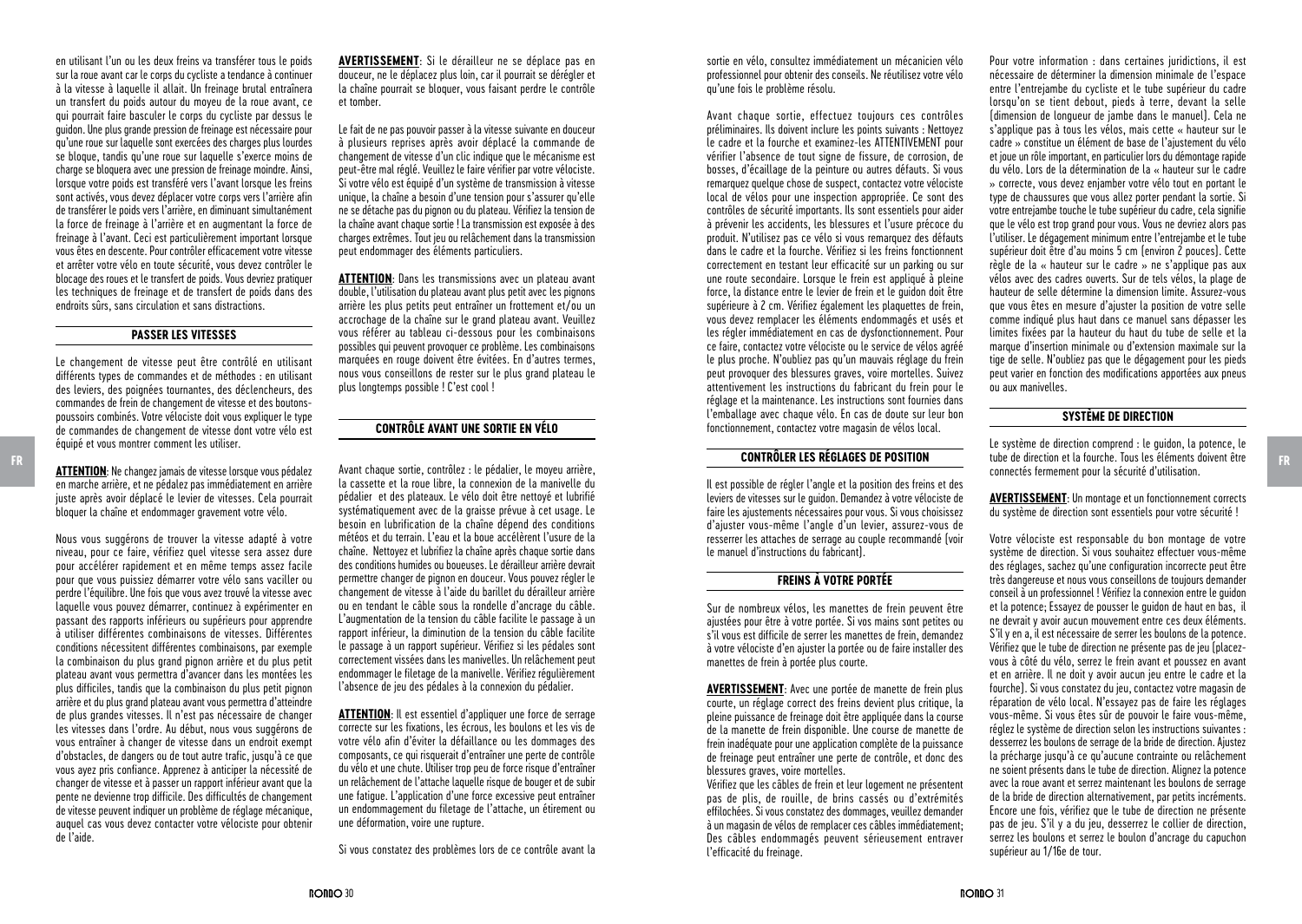Alignez la potence et resserrez les boulons de la bride. N'oubliez pas de serrer les deux boulons alternativement. Répétez jusqu'à ce que le réglage soit effectué. Toutes les parties de la potence doivent être vérifiées régulièrement pour déceler des dommages ou des fissures. Si vous trouvez quelque chose de suspect, contactez immédiatement un mécanicien vélo expérimenté. Un système de direction défectueux peut provoquer des blessures graves, voire mortelles. Vérifiez si les roues sont droites (soulevez le vélo et faites tourner chaque roue, la jante ne doit pas bouger de plus d'environ 1 mm de chaque côté). Vérifiez si tous les rayons sont serrés en passant votre main autour de chaque roue des deux côtés. Contactez votre vélociste pour résoudre tout problème. N'essayez pas de faire du vélo avec des roues qui ne sont pas droites ou avec des rayons qui sont lâches, car cela représente un danger pour votre santé et votre vie.

Vérifiez si les pneus sont correctement gonflés (voir les inscription sur les flancs latéraux pour consulter la pression optimale). Utilisez une pompe à vélo appropriée avec un manomètre pour atteindre la bonne pression. Vérifiez l'état général des pneus, s'ils sont endommagés, déchirés ou usés, vous devez les remplacer avant de réutiliser le vélo. L'utilisation de pneus usés ou endommagés est dangereuse pour votre santé et votre vie. Assurez-vous que les pneus sont correctement gonflés et en bon état. Faites tourner chaque roue lentement et vérifiez l'absence de coupures sur la bande de roulement et le flanc. Remplacez les pneus endommagés avant de réutiliser le vélo. Un bon entretien de la fourche est essentiel pour une longue durée de vie et un fonctionnement optimal de la fourche. Un manque d'entretien peut entraîner une usure plus rapide et graves ou la mort. Si vous ne savez pas comment entretenir la fourche, veuillez consulter votre vélociste pour vous aider avec vos besoins d'entretien.

- a) Vérifier la connexion entre l'axe de la roue et la fourche,
- b) Vérifier la connexion du collier de frein à la fourche, c) Vérifier l'absence de jeu dans le tube de direction,
- d) Vérifier la connexion potence-guidon,
- e) Vérifier l'état général de la fourche (prendre particulièrement en compte les éventuelles fissures ou déformations). Ne roulez pas si des défauts sont constatés !

Valeurs de couple de serrage des boulons de référence (veuillez toujours vous référer d'abord au manuel d'instructions du fabricant, les valeurs indiquées ci-dessous ne s'appliquent pas à TOUS les types de composants qui peuvent être montés sur le vélo) :

Boulon de tube de potence - 5-6 Nm, Boulons de guidon de potence -5-6 Nm, Boulons du pédalier à l'axe du pédalier - 40 Nm, Fixation de selle, Collier de tige de selle, boulons M5 - 5-6 Nm, Fixation de selle, Collier de tige de selle, boulons M6 -8-10 Nm,

Pédales - 35 Nm Vis d'étrier de frein sur châssis et fourche - 10 Nm,

Levier de vitesses, manettes de frein - 3 Nm, Vis de frein à disque au moyeu - 6 Nm, Dérailleur arrière: boulon de fixation principal - 10 Nm, Dérailleur arrière: boulon de fixation principal - 5 Nm.

#### **RÉGLAGES**

Il est possible de faire certains réglage sur votre vélo qui influenceront votre position sur la selle. TCes réglages peuvent faire une grande différence par rapport au plaisir de pédaler. à la vitesse et à la sécurité, donc à moins que vous ne soyez un cycliste et un mécanicien très compétent, n'essayez pas d'effectuer vous-même ces réglages. Demandez conseil à votre magasin de vélos local. Les points de réglage de base sont les suivants : Réglage de la hauteur de la selle. Cette opération doit être effectuée à l'aide d'une clé hexagonale de 5 mm. Dévissez le boulon de fixation de la selle, placez la selle à une certaine hauteur, puis resserrez le boulon et asseyez-vous sur le vélo. Répétez jusqu'à ce que vous trouviez la meilleure position. Le couple de serrage du collier de selle doit être d'environ 5-6 Nm.

**AVERTISSEMENT**: Ne jamais étendre la tige de selle au-dessus de la marque d'insertion minimale qui se trouve sur la partie inférieure de la tige de selle !

#### **RÉGLAGE DE LA POSITION DE LA SELLE SUR LES RAILS**

Cela doit être fait à l'aide d'une clé hexagonale de 5 mm ou 6 mm. Lorsque vous desserrez ce(s) boulon(s), il est possible de changer l'angle de la selle et sa position avant et arrière. Essayez d'expérimenter différentes combinaisons.

# **MONTAGE DES ROUES**

Tous les vélos Rondo disposent de systèmes à axe traversant faciles et stables, vous permettant de détacher les roues et de les réinstaller facilement. Cependant, il est très important d'effectuer cette opération avec soin car le montage correct des roues est essentiel à votre sécurité.

# **MONTAGE DE LA ROUE ARRIÈRE**

Tous les cadres Rondo sont livrés avec des pattes qui fonctionnent avec un axe traversant. Patte de dérailleur et axe de 12 mm inclus avec le cadre.

1. Desserrez les boulons de l'étrier de frein à disque et faites glisser la roue arrière dans les pattes, puis montez la chaîne sur les pignons.

2. Faites glisser l'axe traversant entre les pattes de cadre et le moyeu.

Vissez l'axe dans la patte opposée et serrez-le fermement avec un couple de 10 Nm.

3. L'axe traversant pour RUUT ST, RUUT AL, HVRT ST et HVRT AL est équipé d'un boulon de sécurité.

4. Réglez la position de l'étrier de frein à disque afin qu'il n'interfère pas avec le disque et serrez-le fermement avec un couple de 6-8 Nm (freins Shimano) ou 9-10 Nm (freins Sram) 5. Soulevez l'arrière du vélo et frappez sur le haut du pneu. La roue ne doit pas se détacher, elle ne doit montrer aucun jeu ni se déplacer d'un côté à l'autre.

#### **MONTAGE DE LA ROUE AVANT**

ATous les jeux de cadres Rondo incluent notre fourche TwinTip unique qui permet à l'utilisateur d'affiner le caractère de conduite du vélo. La fourche peut avoir deux positions d'axe. En choisissant la position du trou le plus élevé (marquée «HI»), l'avant du vélo sera plus bas et le profil plus court, donnant au vélo un caractère plus «racé» et plaçant le cycliste dans une position plus agressive. La position «LO» soulèvera l'avant du vélo et mettra le cycliste dans une position plus droite. De plus, le profil sera plus long, ce qui rendra le vélo plus stable. Pour monter la roue, suivez les étapes suivantes :

1. Familiarisez-vous avec les pièces de la fourche réglable à double pointe Rondo (photo 1).

1. Boulons de montage d'étrier.

- 2. Essieu.
- 3. Insert côté gauche. 4. Insert côté droit.
- 
- 5. Adaptateur de frein (pour position LO uniquement). 6. Vis de réglage (pas présent dans la fourche HVRT).
- 

| Photo 1 |



2. Pour retirer la puce, desserrez d'abord la vis sans tête, sans exercer une force excessive.

3. Décidez de la position souhaitée et insérez la hanche amovible en conséquence. Fixez avec une vis sans tête.

4. Insérez la roue entre les bras de fourche, faites glisser l'axe à travers les pattes et le moyeu.

5. Serrez-le fermement à l'aide d'une clé hexagonale au couple de 10 Nm.

6. Soulevez l'avant du vélo et frappez le haut du pneu. La roue ne doit pas se détacher, ne présenter aucun jeu ni se déplacer d'un côté à l'autre.

7.Lorsque vous installez l'essieu en position haute, assurez-vous de monter l'étrier directement sur la fourche (photo 2) 8. Si vous utilisez l'essieu en position LO - assurez-vous de fixer l'étrier à l'adaptateur en premier, puis de boulonner l'ensemble sur la fourche (photo 3).



#### **CONTRÔLES PÉRIODIQUES**

Prenez soin de votre vélo et vous l'apprécierez plus longtemps. Prenez également le temps d'inspecter périodiquement le vélo plus en détail, c'est important pour votre sécurité. Voici quelques informations de base.

Les cadres en acier sont sujets à la corrosion s'ils ne sont pas correctement entretenus. Si vous avez un cadre en acier, un bon inhibiteur de rouille doit être appliqué sur sa surface intérieure en le pulvérisant à travers le tube de direction, le tube de selle et l'axe de pédalier au moins une fois par an. Un nettoyage régulier permettra d'enlever le sel et les autres résidus chimiques de la surface de votre vélo, minimisant ainsi le risque de corrosion externe.

 Il est très important que les éclats de peinture et les rayures soient touchés dès que possible avec de la peinture de retouche d'usine ou du vernis à ongles. Avant de peindre, assurez-vous que la surface est propre, sèche et exempte de rouille. Le cadre ne nécessite aucune lubrification à l'exception de la zone du boulon de serrage du siège (s'il est intégré au cadre).

# **CONTRÔLES PÉRIODIQUES**

Un contrôle rapide du cadre, de la fourche et des barres pour vérifier l'absence de tout signe de dommage doit être effectué avant chaque sortie. Si vous pensez qu'il peut être cassé, plié, fissuré, ne l'utilisez pas. Vérifiez que le tube de direction et le fourreau sont droits et que les pattes ne présentent ni fissures ni dommages. Ne roulez pas avec une fourche endommagée,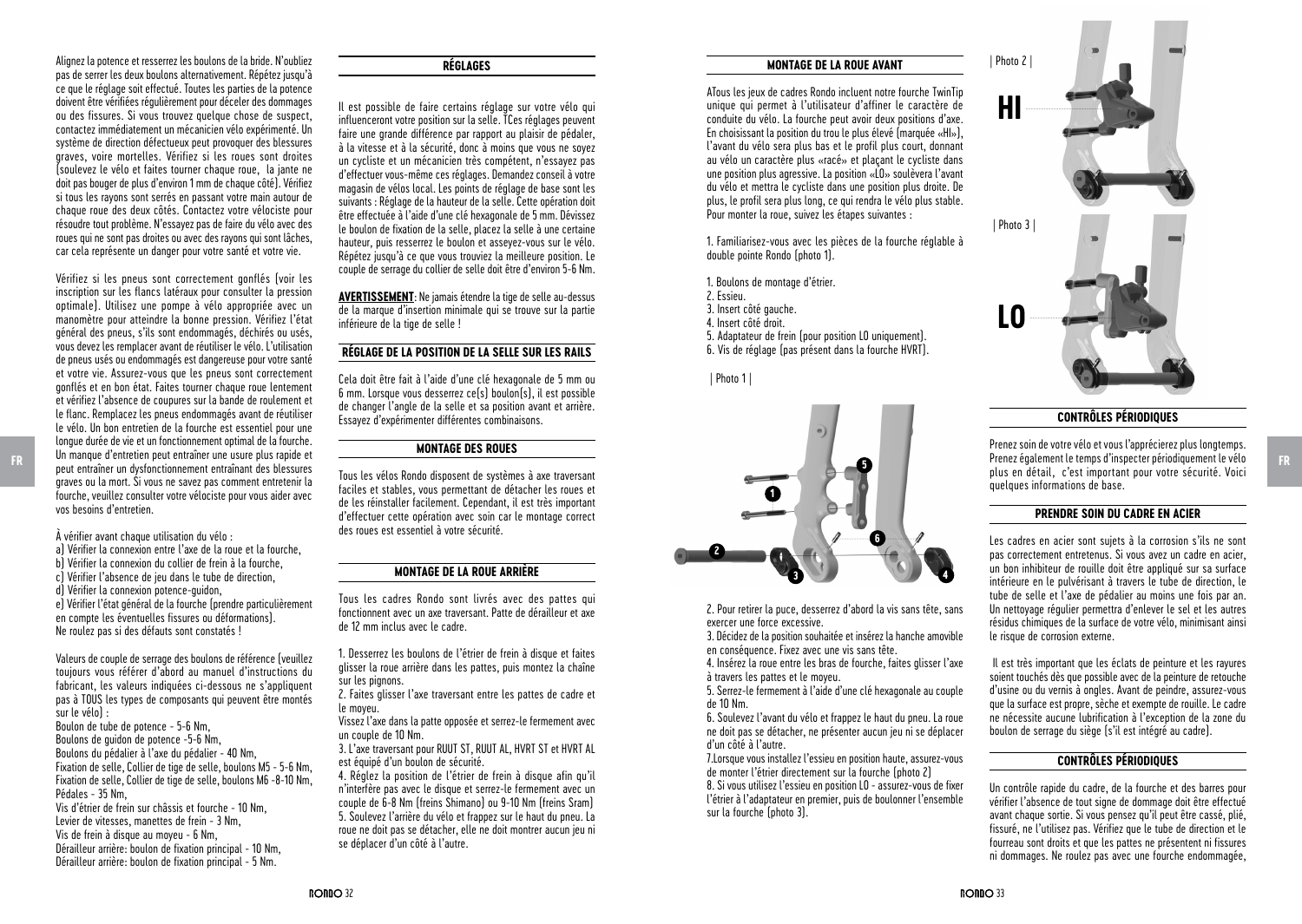cela pourrait provoquer des blessures graves voire mortelles.

Lorsque vous le lavez, c'est le bon moment pour vérifier soigneusement votre vélo pour vérifier l'absence de fissures ou autres défauts car les problèmes sont plus visibles. Lors de l'inspection de votre vélo, assurez-vous que l'éclairage est bon (par exemple à l'extérieur). Vérifiez le vélo sur ses roues, puis retournez-le et vérifiez-le à nouveau.

**AVERTISSEMENT**: Le guidon doit être remplacé au moins tous les 3 ans car il est soumis à une fatigue intense.

Vérifiez l'absence de jeu du pédalier (tenez le vélo d'une main et les pédales de l'autre et recherchez le jeu en essayant de pousser les pédales d'un côté à l'autre du vélo). Si vous constatez le moindre jeu, contactez votre magasin de réparation de vélo local. Vérifiez périodiquement le jeu des moyeux et faites régler les roulements si nécessaire par un mécanicien vélo professionnel. Les roulements doivent être lubrifiés environ une fois par an. Gardez votre chaîne propre et lubrifiée. Ceci est particulièrement important si vous roulez souvent dans des conditions humides. Utilisez des lubrifiants appropriés pour chaîne de vélo.

**AVERTISSEMENT**: Le vélo et que tous ses composants mécaniques sont soumis à l'usure et à des contraintes élevées. Rien ne dure pour toujours ! La réaction de divers matériaux et composants à l'usure ou à la fatigue sous contrainte peut différer. Le dépassement de la durée de vie d'un composant peut conduire à sa défaillance soudaine, pouvant entraîner des blessures pour le cycliste. Toute forme de ruptures, fissures, rayures ou changements de coloration dans les zones fortement sollicitées indique que la durée de vie du composant a été atteinte et qu'il doit être remplacé.

# **NETTOYAGE DE VOTRE BICYCLETTE**

Un bon entretien augmentera la durée de vie de votre vélo et de ses composants. Nettoyez et entretenez votre vélo régulièrement.

**AVERTISSEMENT**: La corrosion peut endommager les composants de votre vélo qui sont importants pour la sécurité afin qu'ils ne soient plus sécurisés. Ces composants peuvent alors rompre pendant la conduite et entraîner ainsi de graves chutes. La corrosion est causée, entre autres, par le sel (par exemple en raison de la propagation du sel en hiver), l'air salin (par exemple dans les zones côtières ou industrielles), la transpiration.

Pour le nettoyage humide, utilisez un jet d'eau à basse pression ou un seau d'eau et une éponge ou une brosse.

Utilisez uniquement de l'eau douce propre ou de l'eau dessalée. Il existe de nombreuses façons de laver un vélo. Une recommandation de nettoyage éprouvée pour un vélo sale est la suivante :

1/ Avec un jet d'eau à basse pression, retirez les gros débris tels que la terre, les pierres et le sable, etc.

2/ Laissez le vélo sécher dans une certaine mesure.

3/ Vaporisez l'ensemble de votre vélo avec un détergent adapté. 4/ Rincez l'ensemble du vélo avec un jet d'eau à basse pression et laissez-le sécher.

5/ Nettoyez la chaîne (voir ci-dessous pour plus de détails).

**REMARQUE**: S'il n'y a qu'un faible niveau de salissure, il suffit de vaporiser un détergent et de le rincer après le temps spécifié pour qu'il agisse.

**REMARQUE**: La saleté tenace qui s'accumule généralement dans la zone de transmission peut être éliminée avec un dégraissant plus fort et une brosse.

**AVERTISSEMENT**: Les agents de nettoyage, de lubrification et de conservation sont des produits chimiques. Une utilisation incorrecte peut endommager votre vélo. N'utilisez que des produits expressément adaptés aux vélos. Assurez-vous que ces produits n'attaquent pas la peinture, le caoutchouc, le plastique ou les pièces métalliques, etc. Consultez votre vélociste et suivez les instructions du fabricant respectif.

# **NETTOYAGE ET LUBRIFICATION DE LA CHAÎNE**

**REMARQUE**: Votre chaîne doit être nettoyée et lubrifiée périodiquement environ une fois toutes les 10 sorties, après chaque sortie dans des conditions humides et à chaque fois que vous lavez votre vélo.

Faites couler un nettoyant pour chaîne approprié dans un chiffon en coton propre et sans alcool et essuyez la chaîne. Pour ce faire, actionnez lentement le pédalier dans le sens contraire de la marche. Répétez ce processus plusieurs fois avec une zone propre du chiffon jusqu'à ce que la chaîne soit propre. Appliquez avec parcimonie un lubrifiant adapté aux chaînes de vélo sur chaque maillon de chaîne.

**REMARQUE**: Utilisez uniquement des lubrifiants expressément approuvés pour une utilisation avec des chaînes de vélo. Les graisses pour chaînes de motos endommageront votre chaîne de vélo et les composants de la chaîne de transmission.

**REMARQUE**: S'il reste du nettoyant entre les maillons de la chaîne, la nouvelle graisse sera immédiatement détruite et sera totalement inefficace.

# **GARANTIE RONDO**

1. La société 7ANNA Group Sp. Z o. o. (dénommée ci-après 7ANNA), constructeur des vélos de la marque RONDO, garantit tous ses nouveaux vélos pour tout défaut de matériau défectueux et de fabrication pour une période de 2 ans et d'un an pour les défauts de peinture et d'autocollants (excepté ceux résultant d'une usure normale et d'autres dommages mécaniques).

2. Si des défauts sont constatés sur le vélo, le Client doit immédiatement cesser l'utilisation du produit et en avertir son revendeur dans les 14 jours. L'utilisation d'un vélo défectueux entraine l'annulation de la garantie, peut aggraver les dommages et représenter un réel danger pour la sécurité du cycliste.

3. La période de garantie commence le jour de l'achat du produit. Cet achat doit être documenté au moyen du ticket de caisse et de la carte de garantie complétée (comprenant les informations suivantes : date d'achat, numéro de série du cadre, nom de modèle du vélo, nom du client et nom du vendeur).

4. La garantie s'applique uniquement au propriétaire d'origine et n'est pas transférable.

5. Les réclamations au titre de la présente garantie doivent impérativement être faites auprès du vélociste auprès duquel le vélo a été acheté.

6. Le vélo doit être soumis à une révision obligatoire entre les 3ème et 5ème semaines à compter de la date d'achat (ou après 50 km d'utilisation) chez un vélociste agréé. Cette révision doit être documentée sur la carte de garantie. L'absence de cette révision annulera la garantie.

7. La garantie n'est valable que si le vélo est vendu par un vélociste agréé et dans un état prêt à rouler.

8. Informations Générales relatives à l'échange et aux réparations:

A) Si une certaine partie du vélo doit être remplacée en vertu de la présente garantie, des composants dont la fonction est similaire à celle des composants originaux peuvent être fournies. Il n'est pas toujours possible de fournir des composants identiques. Si une demande de prise en garantie pour une pièce peinte est acceptée, mais que cette pièce n'est pas disponible dans la couleur demandée (soit en raison de l'arrêt de la ligne de couleur ou en raison d'une rupture de stock) 7ANNA se réserve le droit de remplacer ces composants par des produits équivalents dans une finition disponible à ce moment-là. FR peut condance a automatic soudant, powdin chiamel acs en coton propre et sans accouver essuyez ta channe. Pour ce<br>Blessures pour le cycliste. Toute forme de ruptures, fissures, faire, actionnez lentement le pédalier dan

> B) Dans le cas où le produit nécessite d'être réparé, 7ANNA n'est pas dans l'obligation de fournir des informations relatives à l'état d'avancement de la réparation ou des détails technologiques. 7ANNA accorde une garantie pour les produits ayant fait l'objet d'une réparation.

> C) Si la réparation requiert le remplacement de composants qui entre temps ont été remplacés par une nouvelle génération disponible à la vente, 7Anna n'est pas dans l'obligation de fournir la version du composant la plus récente mais un équivalent fonctionnel du composant original.

9. La garantie ne couvre pas l'usure normale des pneus, de la chaîne, des plaquettes de frein, des roulements, de la cassette et des plateaux. Le réglage des roues, la lubrification et le graissage, le réglage des freins, le réglage de la transmission et d'autres procédures d'entretien typiques ne sont pas couverts par la garantie et doivent être effectués par un vélociste compétant aux frais du client. La garantie ne couvre pas non plus les rayures de la peinture du cadre ou la détérioration des étiquettes, la décoloration de la peinture causée par une exposition prolongée à des conditions atmosphériques difficiles, par l'utilisation de produits d'entretien agressifs ou bien par une technique de pilotage inappropriée. La garantie ne couvre pas : les frais de transport ou d'expédition vers et depuis un vélociste agréé. Ces frais, le cas échéant, sont à la charge du propriétaire d'origine.

10. Cette garantie est nulle si : la carte de garantie est remplie de manière incorrecte ou incomplète, des modifications ont été apportées au vélo par le client, des dommages ont été causés par des composants externes mal assemblées sur le vélo, le produit n'a pas été utilisé, entretenu ou réparé selon les instructions du fabricant, le vélo a été vendu démonté, ou uniquement partiellement assemblé, le produit a été transféré à un tiers.

11. Les instructions sur la façon de traiter les cas de garantie doivent être fournies par le distributeur du produit dans la région où il a été acheté.

12. La Garantie de Remplacement en Cas d'Accident couvre les dommages résultant d'un écrasement ou de forces excessives générées par des évènements comme une mauvaise réception de saut ou la chute du vélo. Ces dommages ne seront pas couverts par la garantie standard, mais 7ANNA offre la possibilité de remplacer le produit à 50% du prix de vente au détail suggéré dans le cadre de la politique de Remplacement en Cas d'Accident. Les conditions sont les suivantes : le Remplacement en Cas d'Accident s'applique aux composants fabriqués par 7ANNA qui sont montés sur les vélos, tous les cadres RONDO pour une période d'un an à compter de la date d'achat. 7ANNA se réserve le droit de refuser le Remplacement en Cas d'Accident sans autre explication, le Remplacement en Cas d'Accident ne s'applique pas aux composants endommagés dans d'autres situations que lors de l'utilisation du vélo (par exemple, le Remplacement en Cas pendant le transport du vélo), le Remplacement en Cas d'Accident ne s'applique pas aux vélos complets. Il ne s'applique qu'aux composants fabriqués par 7ANNA montés d'origine sur les vélos.

13. Cette garantie limitée fournit au propriétaire d'origine certains droits et recours légaux et le propriétaire d'origine peut posséder d'autres droits ou recours, selon l'état, la juridiction, le pays ou la région. Veuillez noter qu'il s'agit de la déclaration finale de 7ANNA et que tous les recours disponibles pour le propriétaire d'origine sont indiqués ici. 7ANNA n'autorise aucune entité (vélocistes agréés inclus) à étendre toute autre garantie expresse ou implicite en son nom. Le propriétaire d'origine accepte que la responsabilité de 7ANNA en vertu de la présente garantie ne soit en aucun cas supérieure au prix d'achat d'origine. En aucun cas, 7ANNA ne sera responsable des dommages directs ou indirects. Tous les autres recours, obligations, responsabilités, droits, garanties, explicites ou implicites, découlant de la loi ou autrement, y compris (mais sans s'y limiter) toute garantie implicite revendiquée de qualité marchande, toute garantie implicite revendiquée découlant de l'exécution, du déroulement des opérations ou de l'usage du commerce, et toute garantie implicite d'aptitude revendiquée, sont rejetées par 7ANNA, et le propriétaire d'origine y renonce. Certains États, juridictions, pays et régions n'autorisent ni l'ensemble ni certaines des limitations énoncées dans le présent document, ni l'exclusion ni la limitation des dommages directs ou indirects. Si une disposition est jugée inapplicable, seule cette disposition sera supprimée et toutes les autres s'appliqueront.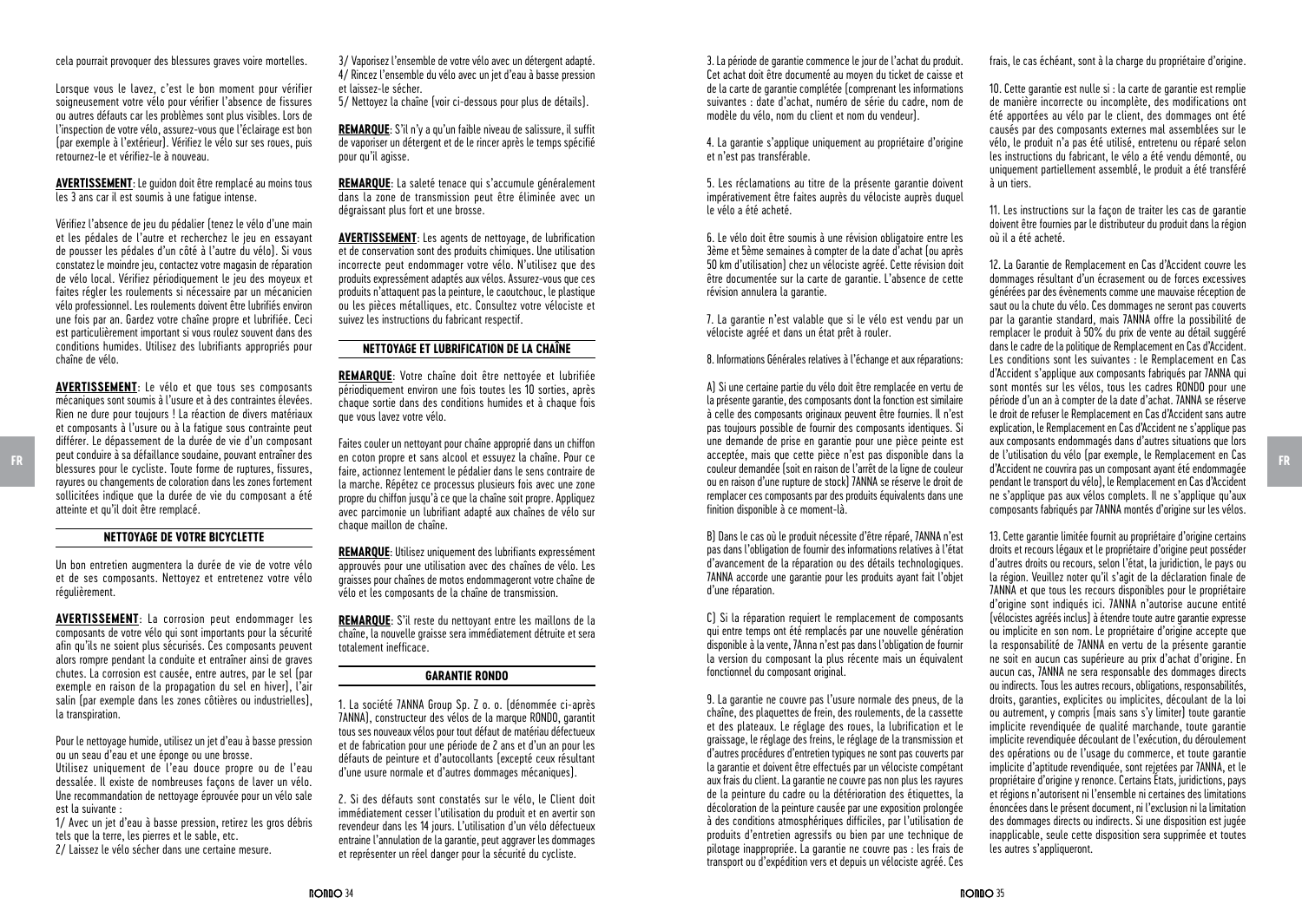# **KATEGORIE ZASTOSOWAŃ**

Wszystkie rowery i komponenty są zaprojektowane z myślą o konkretnym rodzaju jazdy i są tak skonstruowane, aby wytrzymać obciążenia wynikające z tego rodzaju użytkowania. Jeśli rower lub jego komponenty zostanie poddana większym niż oczekiwane siłom, ramy i komponenty mogą ulec przedwczesnemu uszkodzeniu.

Aby ułatwić wybór konkretnego modelu, stworzyliśmy kilka kategorii i sklasyfikowaliśmy nasze rowery i ramy do jednej z nich. Poniżej znajduje się opis każdej kategorii roweru.

Należy pamiętać, że podziały te mają charakter wyłącznie informacyjny. Istnieje ogromna liczba innych czynników, które mogą wpływać na wytrzymałość roweru. Na przykład, ciężki niedoświadczony rowerzysta może zniszczyć rower, podczas gdy lekki doświadczony rowerzysta może nim jeździć przez dłuższy czas. Dlatego ważne jest, aby wziąć to pod uwagę przy wyborze odpowiedniej kategorii zastosowania roweru.

Specjalna uwaga dotycząca ram: Należy pamiętać, że rower jest tak trwały, jak jego najsłabszy komponent. Jeśli więc rama z wyższej kategorii jest zbudowana przy użyciu słabych komponentów, mających inne przeznaczenie niż sama rama, kompletny rower nie będzie odpowiedni do rodzaju jazdy, który jest wskazany w kategoriach zastosowań samej ramy. Działa to również w drugą stronę, jeśli na przykład rama przeznaczona do łatwej jazdy po chodnikach lub małych pumptrackach wytrzymywania dużych uderzeń, gotowy rower nie będzie odpowiedni do cięższej jazdy niż ta wynikająca z kategorii zastosowań ram.

#### **KATEGORIE ZASTOSOWAŃ: 0** Zastosowanie: **POD NADZOREM RODZICÓW**

Produkty z tej kategorii mogą być stosowane przez dzieci na gładkich powierzchniach wyłącznie pod odpowiednim nadzorem rodziców. Nigdy nie należy stosować w pobliżu schodów, na stromych zboczach, w pobliżu basenów lub stawów, na drogach publicznych lub w miejscach o dużym prawdopodobieństwie ruchu.

#### **KATEGORIE ZASTOSOWAŃ: 1** Zastosowanie: **JAZDA PO DROGACH**

Rowery i ramy tej kategorii powinny być stosowane wyłącznie na zwykłych, utwardzonych nawierzchniach lub alternatywnie na bardzo gładkich, nieutwardzonych nawierzchniach przy prędkościach nieprzekraczających 25km/h. Opony muszą utrzymywać stały kontakt z podłożem. Rowery te nie są przeznaczone do wykonywania jakichkolwiek skoków i upadków.

# **KATEGORIE ZASTOSOWAŃ: 2**

Zastosowanie: **DROGI UTWARDZONE I TERENOWE**

Rowery i ramy z tej kategorii mogą być stosowane na drogach utwardzonych i na dość gładkich trasach terenowych. Przeznaczone są do wykonywania małych skoków i upadków, które wywierają siłę równoważną skokowi roweru na płaską powierzchnię z wysokości około 15cm.

#### **KATEGORIE ZASTOSOWAŃ: 3** Zastosowanie: **PUMPTRACKI I ZABAWA**

Rowery i ramy z tej kategorii mogą być stosowane na torach pumptra ckowych dla początkujących i na łatwych trasach terenowych. Przeznaczone są do wykonywania skoków i upadków, które wywierają siłę równoważną skokowi roweru na płaską powierzchnię z wysokości około 25cm.

#### **KATEGORIE ZASTOSOWAŃ: 4** Zastosowanie: **WYŚCIGI XC I JAZDA TERENOWA**

Rowery i ramy tej kategorii mogą być stosowane w terenie na łatwych i średnio trudnych trasach MTB i zostały zaprojektowane tak, aby wytrzymywać skoki, które wywierają siły równoważne ze skokiem roweru na płaską powierzchnię z wysokości około 40cm. Rowery te nie powinny jeździć z prędkością przekraczającą 30km/h po nierównych nawierzchniach.

# **KATEGORIE ZASTOSOWAŃ: 5** Zastosowanie: **SKOKI EKSTREMALNE**

Rowery i ramy z tej kategorii mogą być stosowane na wszelkiego rodzaju pumptruckach i szlakach do skoków ekstremalnych. Przeznaczone są do wykonywania skoków i upadków, które wywierają siłę równoważną skokowi roweru na płaską powierzchnię z wysokości około 60cm. Rowerów tych nie należy stosować na nierównych trasach MTB.

#### **KATEGORIE ZASTOSOWAŃ: 6** Zastosowanie: **TRASY GÓRSKIE**

Rowery i ramy tej kategorii mogą być stosowane w terenie na wszystkich rodzajach tras MTB i zostały zaprojektowane tak, aby wytrzymać skoki, które wywierają siły równoważne ze skokiem roweru na płaską powierzchnię z wysokości około 60cm. Taki rower nie powinien jeździć z prędkością przekraczającą 45km/h po nierównych nawierzchniach.

#### **KATEGORIE ZASTOSOWAŃ: 7** Zastosowanie: **DOWNHILL FREERIDE I ENDURO**

Rowery i ramy w tej kategorii zostały zaprojektowane tak, aby poradzić sobie z najtrudniejszymi trasami MTB i są odporne na skoki, które wywierają siły równoważne ze skokiem roweru na płaską powierzchnię z wysokości około 100cm. Rowery te mogą jeździć z dużą prędkością na nierównym terenie.

#### **NASZA OFICJALNA STRONA INTERNETOWA POZWALA OKREŚLIĆ KATEGORIĘ DLA KAŻDEGO MODELU.**

**OSTRZEŻENIA ORAZ WAŻNE INFORMACJE**

**OSTRZEŻENIE:** Jeśli zamierzasz korzystać z roweru na drogach publicznych, należy przygotować rower do lokalnych wymogów dotyczących oświetlenia i odblasków. Zawsze należy przestrzegać wszystkich lokalnych przepisów i zasad ruchu drogowego obowiązujących na drogach publicznych, jak i w terenie, w tym przepisów dotyczących oświetlenia roweru, odblasków, rejestrowa-nia roweru, jazdy po chodnikach, przepisów regulujących jazdę ścieżką rowerową i wyznaczonym szlakiem, prze-pisów dotyczących obowiązku użycia kasku, przepisów dotyczących przewożenia dzieci i innych przepisów ruchu drogowego dotyczących jazdy na rowerze.

**OSTRZEŻENIE:** Niektóre z procedur serwisowych wymagają specjalistycznych narzędzi i dobrych umiejętności mechanicznych. Aby zminimalizować ryzyko poważnych, a nawet śmiertelnych wypadków, konserwacja i montaż roweru po-winny być wykonywane przez autoryzowany warsztat rowe-rowy.

**OSTRZEŻENIE:** Nie wyciągai sztycy powyżej zaznaczonej wartości minimalnej

**OSTRZEŻENIE:** Nigdy nie noś niczego, co utrudnia ci widoczność lub pełną kontrolę nad rowerem, a także co mogłoby zaplątać się w ruchome części roweru.

**WAZNA INFORMACIA:** Niniejsza instrukcja nie jest w mocne elementy, przeznaczone do zawaguje inwypoślawielem kompozyci w terenie po powerwy w terenie po powerwy w terenie po powerwy w terenie po powerwy terenie po w tereni **WAŻNA INFORMACJA:** Niniejsza instrukcja nie jest podręcznikiem do diagnozowania niesprawności i dokonywania napraw roweru. Proszę skontaktować się ze sprzedawcą w celu uzyskania porady. Sprzedawca może polecić szkolenia, lub publikacje na temat korzystania z roweru, serwisu, naprawy lub konserwacji.

> **INFORMACJA:** Dozwolona maksymalna masa całkowita (rowerzysta + odzież + ochraniacze + plecak, bagaż itp.) to 120kg.

> **UWAGA:** Wspornik kierownicy i kierownica muszą być pewnie połączone z widelcem. W przeciwnym razie cały układ kierowniczy może zawieść i spowodować utratę kontroli nad rowerem. Może to prowadzić do kontuzji lub śmierci.

> **UWAGA:** Tak jak w przypadku wszystkich elementów mechanicznych, rower ulega zużyciu oraz poddawany jest dużym naprężeniom. Różne materiały i części składowe roweru mogą reagować na zużycie i naprężenia w różny sposób. Jeżeli trwałość konstrukcyjna części składowej zostanie przekroczona, może ona ulec uszkodzeniu, powodując ewentualne zranienie rowerzysty. Jakiekolwiek pęknięcia, rysy lub zmiana zabarwienia w obszarach występowania dużych naprężeń wskazują, że upłynął okres trwałości danej części składowej i zalecana jest jej wymiana. Podczas wymiany którychkolwiek elementów, w szczególności tych kluczowych dla bezpieczeństwa, należy użyć oryginalnych części zamiennych zgodnych ze specyfikacją roweru.

**UWAGA:** Aluminiowe kierownice należy wymieniać przynajmniej raz na 3 lata, ponieważ mogą niespodziewanie ulec złamaniu, jeśli poddane będą obciążeniu przez dłuższy okres czasu.

**UWAGA:** Karton, w który zapakowany był rower, zawiera także instrukcje komponentów wykonanych przez podmioty trzecie. Należy zapoznać się z nimi i postępować zgodnie ze wskazówkami przed jazdą na rowerze.

**INFORMACJA DLA RODZICÓW I OPIEKUNÓW:** Jako rodzic lub opiekun, jesteś odpowiedzialny za bezpieczeństwo dziecka nad którym sprawujesz opiekę. Obejmuje to między innymi sprawdzenie, czy rower jest prawidłowo dopasowany, wyregulowany, czy jest w dobrym stanie. Upewnij się, że rowek dziecięcy jest tak dopasowany, że przy prawidłowym ustawieniu siodełka obie stopy mogą dotknąć ziemi. Upewnij się, że zarówno Ty i dziecko nauczyłeś się i rozumiesz jak bezpiecznie kierować rowerem w środowisku, w który zamie-rzasz jeździć.

**OSTRZEŻENIE:** Podczas jazdy należy upewnić się, że dziecko zawsze nosi certyfikowany kask rowerowy podczas jazdy. Jednocześnie upewnij się, że dziecko rozumie, że kask rowerowy ma być używany tylko na rowerze i musi zostać zdjety, jeśli nie jeździ. Nie wolno nosić kasku podczas gry, na placach zabaw, podczas wspinania się po drzewach lub w dowolnym momencie, gdy nie jeździ się na rowerze. Nieprzestrzeganie tego ostrzeżenia może spowodować poważne obrażenia lub śmierć.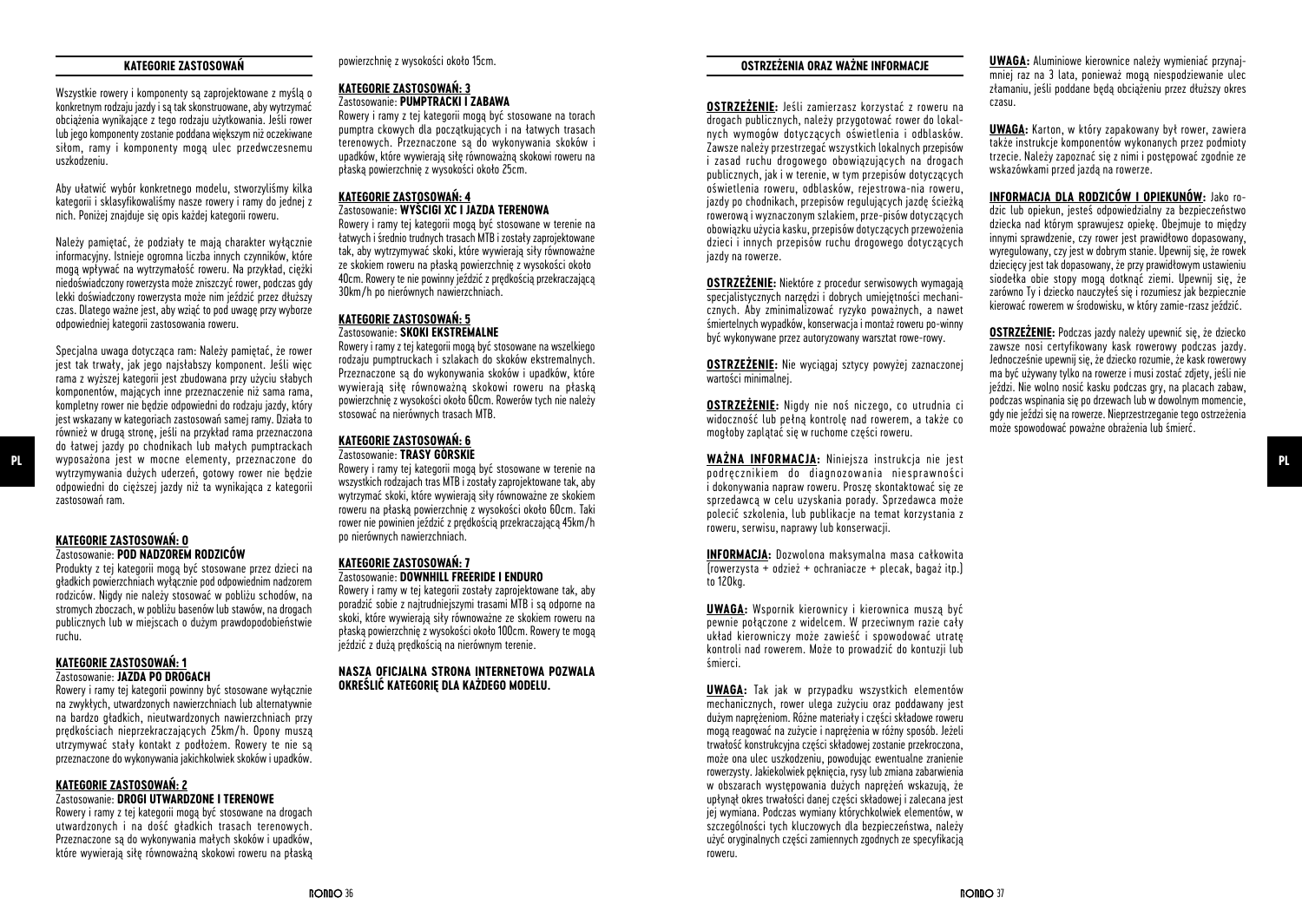#### **DIAGRAM KOMPONENTÓW I CZĘŚCI ROWEROWYCH**



#### **INFORMACJA TECHNICZNA**

Należy zapoznać się z nazwami wszystkich głównych części roweru zaprezentowanych na poniższym schemacie:

- 1) rama
- 2) widelec 3) łożysko sterów
- 4) mostek
- 5) kierownica
- 6) dżwignia hamulca albo zintegrowana dźwignia hamulca
- i przerzutki
- 7) hamulec
- 8) opona
- 9) obrecz
- 10) piasta
- 11) tarcza
- 12) mechanizm korbowy
- 13) kaseta
- 14) łańcuch
- 15) przerzutka tylna
- 16) przerzutka przednia
- 17) sztyca
- 18) siodło

**MONTAŻ ROWERU**

Montaż powinien być zawsze wykonany przez sprzedawcę, u którego zakupiono rower. Jeśli kupisz rower, który jest zdemontowany lub tylko częściowo zmontowany, gwarancja nie będzie ważna. Montaż powinien odbywać się w twojej obecności, w celu dokonania niezbędnego dopasowania, np. wysokości siodełka, kąta kierownicy, oraz wysokości sztycy. Ważne jest również, aby pamiętać, że nawet jeśli rower jest złożony prawidłowo, będzie wymagał wykonania przeglądu kilka tygodni później (lub po przebiegu 50km). Skontaktuj się ze sprzedawcą i poproś go, aby sprawdził rower po tym okresie. Jest to niezbędne dla utrzymania gwarancji.

## **WYMAGANE NARZĘDZIA**

- 4mm, 5mm, 6mm klucze imbusowe
- Klucz dynamometryczny
- 8mm, 15mm klucz płaski
- Cążki do cięcia linek
- Klucz Torx 25
- Wkrętak krzyżakowy
	-

# **OGÓLNE INFORMACJE DOTYCZĄCE JAZDY**

Jak wspomniano, jazda na rowerze, w szczególności jazda terenowa, może być niebezpieczna. Musisz o tym pamiętać i być zawsze ostrożnym. Widzieć i być widzianym. Zawsze używać oświetlenia oraz odzieży odblaskowej w warunkach niskiej widoczności. Jeśli rower ma być używany przez dzieci, należy upewnić się, że zawsze mają na sobie dopasowany certyfikowany kask rowerowy. Jeśli Twój rower posiada zawieszenie, należy zwrócić uwagę, że może to zmienić sposób w jaki rower się prowadzi. Nigdy nie zmieniaj biegów podczas pedałowania do tyłu, ani kiedy manetka została poruszona. Może to zablokować łańcuch powodując poważne uszkodzenia roweru. Jazda z kołem, które nie zostało właściwie zamontowane w rowerze, może powodować niestabilną jazdę lub odłączyć się od roweru, czego efektem mogą być poważne obrażenia lub śmierć. Jeśli rower został wyposażony w pedały z noskami lub zatrzaskowe (wpinane), upewnij się, że wiesz, jak one działają; należy pamiętać, że jazda w takich pedałach wymaga dodatkowych umiejętności. Należy pamiętać, że w niektórych modelach rowerów czubek buta rowerzysty lub nosek pedała może dotknąć przedniego koła, gdy pedał znaj-duje się w skrajnie przednim położeniu i koło jest skręcone. To jest normalne i należy uwzględnić taką okoliczność (tj. nie skręcać gwałtownie kierownicą w lewo, gdy prawa stopa jest wysunięta maksymalnie do przodu, lub ostro w prawo, gdy lewa stopa jest w maksymalnie wysuniętej pozycji do przodu). Jeśli rower został wyposażony w pedały platformowe, które mają piny, zawsze upewnij się, że piny są kompletne i utrzymywane w jazdy. Jeśli masz jakieś pytania, lub jeśli masz wątpliwości co do prawidłowego funkcjonowania roweru, skontaktuj się ze sprzedawcą przed kolejną jazdą.

**OSTRZEŻENIE:** Światełka odblaskowe nie powinny być wykorzystywane jako substytut wymaganego oświetlenia. Należy przestrzegać lokalnych przepisów dotyczących oświetlenia rowerów. Jazda w okresach niskiej widoczności, takich jak świt, zmierzch, noc, lub innych, bez odpowiedniego oświetlenia rowerowego i świateł odblaskowych stanowi zagrożenie i może spowodować poważne obrażenia lub śmierć. Należy regularnie sprawdzać światła ro-werowe i światełka odblaskowe wraz z ich wspornikami montażowymi, aby upewnić się, że są czyste, proste, nieuszkodzone oraz właściwie i bezpiecznie zamontowane.

**UWAGA:** jeśli twój rower jest na stojaku rowerowym lub jest do góry kołami, nigdy nie wkładaj palców lub innych części ciała między łańcuch a pierścień łańcucha podczas kręcenia się koła. Jest to szczególnie ważne na rowerach z pojedynczym napędem bez tylnych przerzutek, ponieważ łańcuch jest bardzo napięty. Może to doprowadzić do poważnego zranienia lub amputacji palca!

Zawsze przeprowadzaj kontrolę przed jazdą (szczegółowe informacje można znaleźć w dalszej części niniejszej instrukcji). Nie jeździj na rowerze, jeśli zaobserwujesz jakieś problemy techniczne lub masz wątpliwości co do prawidłowego funkcjonowania któregokolwiek elementu w rowerze. Utrzymuj rower czysty i zadbany. Upewnij się,

że części ciała, jak również wszelkie inne przedmioty, nie dotykają ostrych zębów tarcz, kasety lub wielotrybu, koła zębatego, łańcucha, korby lub kręcących się kół roweru. Podczas korzystania z roweru w terenie jesteś zobowiązany do przestrzegania następujących zasad: Należy zwrócić szczególną uwagę i wykorzystać szczególne umiejętności potrzebne w zmiennych warunkach i zagrożeniach związanych z jazdą terenową. Należy zacząć jazdę powoli w dość łatwym terenie i rozwijać swoje umiejętności stopniowo. Nie należy jeździć na rowerze w odległych terenach w pojedynkę. Nawet podczas jazdy w towarzystwie innych osób, należy zawsze powiadomić kogoś, gdzie jedziesZ i kiedy planujesz powrót. Zawsze powinieneś mieć ze sobą jakiś dokument umożliwiający identyfikację, tak aby można było zidentyfikować cię w razie wypadku; dodatkowo należy zawsze mieć kieszonkowe na jedzenie, zimny napój lub rozmowę telefoniczną. Może być trudno o pomoc, gdy jeździsz w terenie. Należy przestrzegać lokalnych prze-pisów określających miejsca i sposoby jazdy terenowej i poszanowania własności prywatnej. Szanuj prawa innych z którymi dzielisz szlak - turystów, jeźdźców konnych i innych rowerzystów. Upewnij się że twój wpływ na środowisko naturalne jest ograniczone do minimum. Nigdy nie wyznaczaj własnej trasy lub skrótów przez roślinność lub strumień, co mogłoby zakłócić ekosystem. Nie jeździj w błocie lub osadach, unikaj nadmiernego niszczenia gleby w czasie jazdy, ponieważ takie zachowanie może przyczynić się do erozji. Zawsze zostawiaj rzeczy tak, jak je zastałeś i zabierz wszystko, co przywiozłeś ze sobą. W razie wypadku, najpierw zadbaj o siebie - sprawdź obrażenia i opatrz je najlepiej jak potrafisz. Poproś o pomoc medyczną w razie potrzeby. Następnie sprawdź uszkodzenia roweru. Po jakimkolwiek wypadku, rower powinien być dokładnie sprawdzony przez sprzedawcę. Nie wolno korzystać z elementów kompozytowych takich jak, ramy, koła, kierownice, sztyce, korby, widelce hamulce, itp., które brały udział w wypadku, dopóki nie zostaną zdemontowane i dokładnie sprawdzone przez wykwalifikowanego mechanika. Części rowerowe mogą ulegać dość dużemu obciążeniu z powodu wypadku lub niewłaściwego użytkowania, powodując przedwczesne zmęczenie materiału. Komponenty, które uległy nadmier-nym przeciążeniom, mogą się złamać nagle, co może skutkować utratą kontroli, poważnymi obrażeniami lub śmiercią.

Zawsze należy mieć przy sobie pompkę do roweru, zapasową dętkę, zestaw łatek i podstawowy zestaw narzędzi. Zestaw ten może być potrzebny w przypadku przebicia opony lub innej usterki, który jest zazwyczaj łatwy do naprawienia, jeśli masz odpowiednie narzędzia. Jeśli musisz załatać dętkę, zawsze postępuj zgodnie z instrukcją dostarczoną przez producenta zestawu do naprawy. Rowery sprzedawane w Wielkiej Brytanii, Japonii, Australii i innych krajach, gdzie obowiązuje ruch lewostronny, powinny posiadać z prawej strony dźwignię hamulca przedniego a z lewej dźwignię hamulca tylnego. W krajach z ruchem prawostronnym, rowery powinny posiadać z prawej strony dźwignię hamulca tylnego, a z lewej dźwignię hamulca przedniego. Przed pierwszą przejażdżką użytkownik musi sprawdzić i upewnić się, która dźwignia hamulca obsługuje który hamulec, ponieważ możliwe jest, że rower został przywieziony z kraju, gdzie hamulce są ustawione inaczej do standardów obowiązujących w kraju, w którym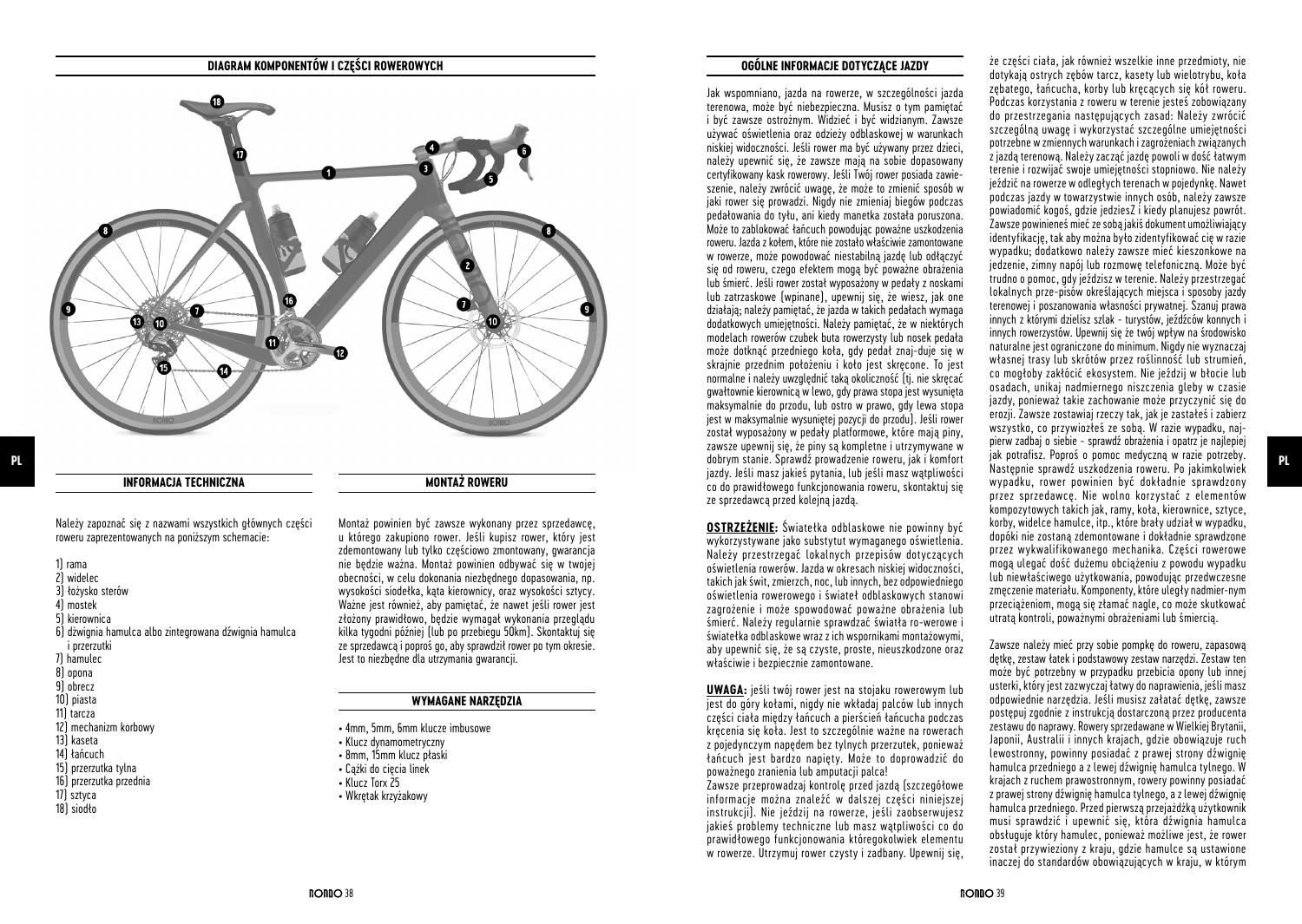będzie używany rower. Jeśli Twój rower jest wyposażony w przerzutki, możesz wybrać kombinację biegów, która jest najbardziej odpo-wiednia do warunków jazdy. Biegi pozwalają na utrzymanie stałej prędkości pedałowania. Użyj niższego biegu jadąc pod górę i wyższego biegu na zjazd. Podczas zmiany biegów próbuj pedałować z mniejszym naciskiem, aby uniknąć wcze-snego zużycia przerzutek i łańcucha. Zapytaj sprzedawcę o więcej porad na ten temat. Chroń rower przed kradzieżą, kupując blokadę i nie pozostawiając roweru niezabezpie-czonego, gdy nie ma cię w pobliżu, nawet jeśli masz zamiar zostawić go tylko na krótki czas.

**OSTRZEŻENIE:** Uważaj na hamulce - mogą być mocne i obsługiwanie ich zbyt agresywnie, może spowodować wypadek. Przed pierwszą jazdą musisz wyczuć hamulce sprawdzając je na bocznej drodze lub na pustym parkingu.

**UWAGA:** Mokre warunki pogodowe znacznie zwiększają ryzyko wypadku, gdyż osłabiają trakcję, widoczność i hamo-wanie, zarówno dla rowerzystów i innych użytkowników dróg. Wilgoć znacznie zmniejsza siłę hamowania hamulców (zwłaszcza hamulców szczękowych) oraz hamulców innych pojazdów na drodze, opony w rowerze mogą stracić przyczepność. Dlatego też jest trudniej kontrolować prędkość i można łatwo stracić kontrolę w takich warun-kach. Aby upewnić się, że jesteś w stanie zredukować prędkość i zatrzymać się bezpiecznie na mokrej nawierz-chni, spróbuj jeździć wolniej i rozpocząć hamowanie wcześniej i bardziej stopniowo, niż tak jak przy normalnych warunkach pogodowych.

się bez oporów, należy sprawdzić czy śruby mocujące są zabezpieczone, należy sprawdzić, czy wolnobieg działa prawidłowo. Jeśli którakolwiek piasta koła nie pracuje poprawnie, w żadnym wypadku nie po-winna być użyta. W przypadku jakichkolwiek wątpliwości należy skonsultować się z doświadczonym mechanikiem rowerowym.

#### **HAMULCE I ICH STOSOWANIE**

**OSTRZEŻENIE:** Jazda z hamulcami, które nie zostały odpowiednio dostosowane, zużyte okładziny, czy koła z widocznymi śladami zużycia obręczy stanowi zagrożenie i może spowodować poważne obrażenia lub śmierć. Zbyt silne lub zbyt gwałtowne użycie siły przy ściskaniu dźwigni hamulca może spowodować zablokowanie koła i utratę kontroli oraz upadek. Użycie przedniego hamulca zbyt gwałtownie lub nadmiernie może spowodować przerzucenie rowerzysty przez kierownicę, co może spowodować poważne obrażenia lub śmierć. Hamulce rowerowe mogą być bardzo silne, zwłaszcza hamulce tarczowe Należy być bardzo ostrożnym podczas uczenia się, jak działają takie hamulce i zachować szczególną ostrożność podczas korzy-stania z nich. Hamulce tarczowe mogą bardzo się nagrzewać, gdy ich stosowanie jest długotrwałe. Nie dotykaj hamulca tarczowego, dopóki nie minęła wystarczająca ilość czasu, aby tarcza ostygła. Pamiętaj, że okładziny hamulcowe we wszystkich typach hamulców zużywają się, co ostatecznie zmniejsza ich wydajność. Aby uzyskać informacje na temat

obsługi i konserwacji hamulców i kiedy należy wymienić okładziny. Zapoznaj się z instrukcją obsługi i konserwacji hamulców dostarczoną przez producenta. Jeżeli nie została dołączona przez producenta, skontaktuj się ze sprzedawcą lub producentem hamulców. Podczas wymiany zużytych lub uszkodzonych części zawsze stosuj oryginalne części zamienne zatwierdzone przez producenta.

#### **KONTROLA HAMULCÓW I ICH FUNKCJE**

Istotne dla twojego bezpieczeństwa jest zapamiętanie i nauczenie się, która dźwignia kontroluje który hamulec. Zapoznaj się z konfiguracją hamulców poprzez naprzemiennie ściskanie dźwigni hamulca raz lewego, raz prawego i obserwacji, który hamulec jest uruchamiany. Powinieneś być w stanie dosięgnąć dźwigni hamulca palcami i z łatwością je ścisnąć. Jeśli nie możesz dosięgnąć do dźwigni, należy skontaktować się ze sprzedawcą. W niektórych modelach zasięg dźwigni może być regulowany, w przeciwnym razie może zajść konieczność zastosowania innej dźwigni hamulca.

#### **DZIAŁANIE UKŁADU HAMULCOWEGO**

Chil. Hamulce rowerowe zostały zaprojektowane do kontroll in the treath, aby być w stalie wystartowac po zarzymaniu – do niechanizmu kolowego.<br>**PLAZIE:** Przed każdym użyciem upewnij się, że koła obracają predkości roweru, Funkcja hamowania roweru opiera się na zjawisku tarcia między dwiema powierzchniami. Aby zapewnić prawidłowe funkcjonowanie należy utrzymać obręcze, okładziny hamulcowe, tarcze hamulcowe i zaciski czyste i wolne od kurzu, brudu, tłuszczów, smarów, wosków i past. Na rynku dostępne są specjalne środki do czyszczenia tych powierzchni. Hamulce rowerowe zostały zaprojektowane do kontroli prędkości roweru, zmniejszając ją lub uniemożliwiając ruch roweru. Maksymalna siła hamowania dla każdego koła uzyskana jest tuż przed momentem gdy koło zostaje zatrzymane ("blokuje się") i zaczyna poślizg. W momencie w którym zaczyna się poślizg większość siły hamowania oraz kontrola nad sterownością zostaje utracona. Dlatego konieczne jest, aby nauczyć się, jak zwolnić swój rower i dostosować jego prędkość do zatrzymania się płynnie, unikając zablokowania kół. Aby to zrobić należy nauczyć się techniki modulacji hamulca tak, aby być w stanie precyzyjnie i dokładnie kontrolować ilość siły docisku na tarczy zadaną ilością siły na dźwigni. Zamiast ściskać dźwignię hamulca gwałtownie, spróbuj ściskać powoli i stopniowo tym samym zwiększając siłę hamowania. W momencie kiedy koło zaczyna się blokować, lekko zwolnij nacisk utrzymując obracanie się koła, tuż przed jego zabloko-waniem. Należy dowiedzieć się, ile siły należy przyłożyć dla każdego koła przy różnych prędkościach i na różnych powierzchniach. Zmniejszenie prędkości roweru, poprzez zastosowanie jednego lub obu hamulców, przeniesie ciężar na przednie koło, a ciało rowerzysty będzie nadal poruszało się z prędkością jazdy. Gwałtowne hamowanie spowoduje przeniesienie ciężaru wokół piasty prze-dniego koła, które może spowodować przerzucenie rowe-rzysty przez kierownicę. Większa siła hamowania jest potrzebna dla koła obciążonego większym ciężarem aby mogło zostać zablokowane, podczas gdy koło obciążone mniejszą wagą będzie zatrzymane przy użyciu mniejszej siły nacisku na dźwignie hamulca. Tak więc, gdy twoja masa jest przeniesiona do przodu, kiedy hamulce

zostały uruchomione, należy wysunąć się nad tylne koło, w celu przeniesienia ciężaru do tyłu, jednocześnie zmniejszając siłę hamowania koła tylnego i zwiększając siłę hamo-wania koła przedniego. Jest to szczególnie ważne, gdy zjeżdżasz w dół. Przeniesienie wagi jest bardziej wido-czne w rowerach wyposażonych w zawieszenie przednie, gdyż nurkuje podczas hamowania a tym samym potęguje przeniesienie ciężaru. Aby skutecznie kontrolować prędkość i doprowadzić rower do bezpiecznego zatrzymania należy kontrolować blokowanie kół i przeniesienie ciężaru. Należy ćwiczyć techniki hamowania i przenoszenia ciężaru w bezpiecznych miejscach wolnych od ruchu i zakłóceń.

#### **PRZEŁOŻENIE / ZMIANA BIEGÓW**

Zmiana biegów może odbywać się za pomocą różnego rodzaju dźwigni i sposobu ich obsługi: manetek, manetek obrotowych (np. Grip Shift), manetek cynglowych, klamkomanetek różnego rodzaju oraz przycisków. Twój sprzedawca powinien wyjaśnić, jaki rodzaj manetek posiada twój rower i pokazać, jak należy je obsługiwać.

**OSTRZEŻENIE:** Nigdy nie zmieniaj biegów podczas pedałowania do tyłu, ani nie pedałuj do tyłu, kiedy na manetce wybrano inny bieg niż aktualny. Może to zaciąć łańcuch powodując poważne uszkodzenia roweru. Sugerujemy znalezienie odpowiedniego biegu do poziomu swoich umiejętności jazdy, aby sprawdzić, który bieg będzie wystarczająco niski, aby szybko przyspieszyć, a tym samym na tyle lekki, aby być w stanie wystartować po zatrzymaniu roweru bez utraty równowagi. Po znalezieniu "biegu startowego" przejedź się aby eksperymentować ze zmianą biegów na wyższy i redukcji biegów, aby dowiedzieć się, jak działają różne kombinacje biegu. Różne warunki wymagają różnych kombinacji, np. połączenie największego tylnego i najmniejszego przedniego działa na stromych wzgórzach, a kombinacja najmniejszego tylnego i największego przedniego będzie dobra do osiągnięcia największej prędkości. Sekwencyjna zmiana biegów nie jest konieczna. Na początku proponujemy ćwiczyć zmiany biegów w miejscach wolnych od przeszkód, zagrożeń lub innych uczestników ruchu, dopóki nie zrozumiesz zasad obsługi przerzutek. Naucz się przewidywać potrzebę zmiany biegu i zmieniaj bieg na niższy, zanim wzgórze stanie się zbyt strome. Trudności ze zmianą biegu mogą wskazywać na problem z regulacją, w tym przypadku należy skontaktować się ze sprzedawcą w celu uzyskania pomocy.

**OSTRZEŻENIE:** Jeśli przerzutka nie pracuje płynnie, zaprzestań dalszej zmiany biegów, być może zaistniał problem z regulacją i łańcuch może się zaciąć, powodując utratę kontroli i upadek.

Brak płynnego przejścia do następnego biegu po wielokrotnym przesunięciu manetki o jedno kliknięcie wskazuje, że mechanizm może być nieprawidłowo ustawiony. Należy poprosić sprzedawcę aby to sprawdził. Jeśli Twój rower został wyposażony w jednobiegowy układ napędowy, łańcuch musi być naciągnięty, w celu zabezpieczenia go przed zsunięciem

się z kół zębatych. Sprawdź naciąg łańcucha przed każdą jazdą. Napęd jest narażony na ekstremalne obciążenia. Wszelkie luzy w zespole napędowym mogą powodować uszkodzenia poszczególnych elementów.

**UWAGA:** W napędach z podwójną tarczą z produ, uzywanie łańcucha jednocześnie na małej tarczy z przodu i najmniejszych zębatkach kasety może spowodować że łańcuch będzie dotykła lub zahaczał o dużą tarczę z przodu. Po prostu radzimy trzymać się dużej tarczy jak najdłużej!

#### **KONTROLA WSTĘPNA**

Przed każdą jazdą sprawdź: korbę, tylną piastę, kasetę lub wolnobieg, pedały, tarcze korby i połączenia ramienia korby. Rower powinien być systematycznie czyszczony jak również smarowany odpowiednim smarem. Smaro-wanie łańcucha zależy od warunków pogodowych i te-renowych. Woda i błoto przyspieszają zużycie łańcucha. Oczyść i nasmaruj łańcuch po każdej jeździe w trudnych warunkach (np. deszcz, błoto, śnieg). Przerzutka tylna powinna zmieniać biegi płynnie. Pracę przerzutki możesz regulować za pomocą śrub baryłkowych lub naciągając linkę przy przerzutce. Zwiększenie napięcia linki ułatwia zmianę do niższego biegu, zmniejszając naprężenie linki ułatwia przejście na wyższy bieg. Sprawdź, czy pedały są prawidłowo wkręcone w korbę. Poluzowanie może spowodować uszkodzenie gwintu korby. Regularnie sprawdzaj luzy w pedałach i mocowanie do mechanizmu korbowego.

**OSTRZEŻENIE:** Istotne jest, aby zastosować prawidłową siłę zamocowania na szybkozamykaczach, nakrętkach i śrubach tak, aby uniknąć awarii lub uszkodzenia ele-mentów, które mogą prowadzić do utraty panowania nad rowerem i upadek. Użycie zbyt małej siły może spowodować, że szybkozamykacz nie będzie trzymać prawidłowo, będzie się luzował i nastąpi szybsze zmęczenie materiału. Stosowanie zbyt dużej siły może spowodować trwałe uszkodzenie szybkozamykacza.

W razie wystąpienia problemów w czasie kontroli roweru przed jazdą, należy natychmiast skonsultować się z profesjonalnym mechanikiem rowerowym. Możesz kontynuować jazdę dopiero wtedy, gdy problem został rozwiązany.

Przed każdą jazdą należy zawsze wykonać wstępną kontrolę. Powinna ona zawierać następujące czynności: Wyczyść ramę i widelec, zbadaj je pod kątem wystąpienia jakichkolwiek oznak korozji, pęknięć, wgnieceń, łuszczącej się farby lub innych wad. Jeżeli masz wątpliwości, skontaktuj się ze swoim serwisem rowerowym w celu dokonania właściwej kontroli. Takie kontrole są istotne w celu zminimalizowania ryzyka wystąpienia wypadków, trwałych uszkodzeń roweru lub jego elementów lub znacznego ograniczenia jego trwałości.

Nie wolno jeździć na rowerze, jeśli widzisz wady na ramie i widelcu. Sprawdź, czy hamulce działają poprawnie, sprawdzając ich skuteczność na parkingu lub na bocznej drodze. Gdy hamujesz z całej siły, odległość od dźwigni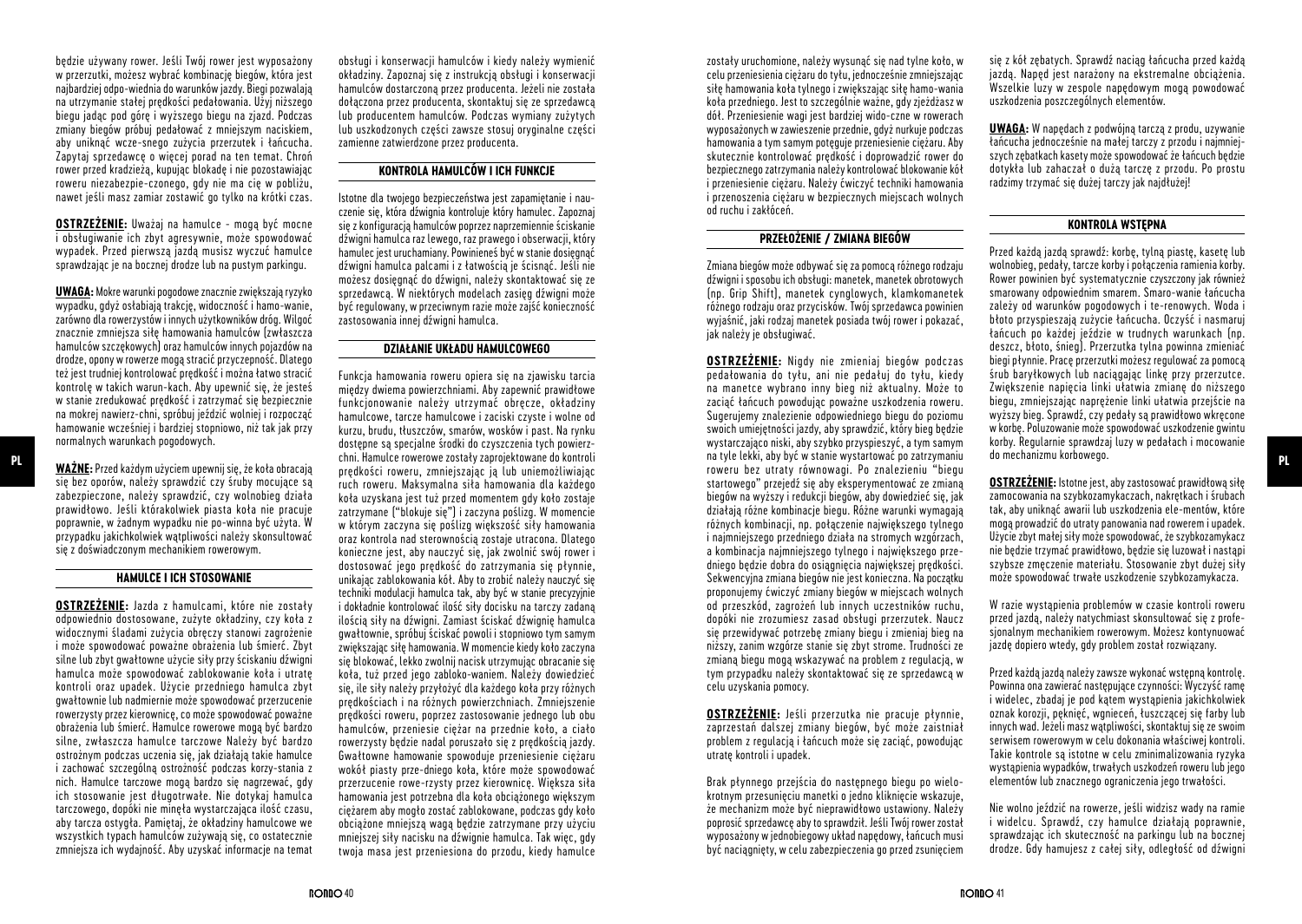hamulca do kierownicy powinna być większa niż 2cm. Sprawdź też okładziny hamulców - należy wymienić uszkodzone i zużyte elementy i wyregulować je natychmiast gdy zauważono uchybienia w prawidłowym funkcjonowaniu. Aby to zrobić, skontaktuj się ze sprzedawcą lub najbliższym autoryzowanym serwisem rowerowym. Pamiętaj, że niewłaściwe ustawienia hamulca może spowodować poważne obrażenia lub śmierć. Ściśle przestrzegaj instrukcji konserwacji i montażu producenta hamulców. Instrukcje są dostarczane w pudełku z każdym rowerem. Jeśli masz jakie-kolwiek wątpliwości na temat ich prawidłowego działania, należy skontaktować się z lokalnym sklepem rowerowym.

#### **POZYCJA DŹWIGNI HAMULCÓW ORAZ MANETEK**

Możliwe jest ustawienie kąta i pozycji dźwigni hamulców oraz manetek zmiany biegów na kierownicy. Poproś sprzedawcę, aby dokonał niezbędnych korekt. Jeśli zdecydujesz się samodzielnie przestawić dźwignie na kierownicy, upewnij się, że śruby mocujące zostały odpowiednio dokręcone (skonsultuj się z instrukcją obsługi producenta części).

#### **ZASIĘG DŹWIGNI HAMULCA**

W wielu rowerach położenie dźwigni hamulcowych może być dostosowane do rozmiaru dłoni. W przypadku trudności z dosięgnięciem dźwigni lub problematyczną obsługą, poproś sprzedawcę, aby wyregulował zasięg lub dopasował krótsze dźwignie hamulców.

**OSTRZEŻENIE:** Z krótszym skokiem dźwigni hamulca, prawidłowa regulacja hamulców staje się trudniejsza, pełna moc hamowania powinna być uzyskana w zakresie przewidzianym przez producenta. W przypadku, gdy hamulec nie jest w stanie uzyskać pełnej mocy z powodu nieprawidłowego ustawienia dźwigni, może dojść do utraty kontroli i upadku.

Sprawdź linki hamulcowe i ich pancerze (przewody), czy nie ma załamań, rdzy, złamanego oplotu lub postrzępionych końców. Jeśli zauważysz uszkodzenia, należy poprosić sklep rowerowy o natychmiastową wymianę przewodów. Uszkodzone przewody mogą poważnie ograniczyć skuteczność hamowania.

**INFORMACJA:** W niektórych krajach istnieją wymogi określające minimalny prześwit między kroczem rowerzysty a górną rurą ramy roweru, gdy rowerzysta stoi przed siodełkiem. Powyższe nie ma zastosowania do wszystkich rowerów, ale określenie prześwitu stanowi podstawowy element dopasowania roweru i odgrywa ważną rolę, zwłaszcza w przypadku nagłej konieczności opuszczenia roweru. Przy ustalaniu prawidłowego prześwitu należy stanąć okrakiem nad rowerem mając na sobie taki rodzaj obuwia, jaki masz zamiar zakładać do jazdy. Jeśli twoje krocze dotyka górnej rury ramy oznacza to, że rower jest zbyt duży dla ciebie. Nie należy w takim wypadku jeździć na rowerze. Minimalny prześwit dla rowerów używanych na utwardzonych nawierzchniach i nigdy nie używanych w terenie powinien wynosić ok. 5cm (około

2 cale). Pomiar prześwitu nie dotyczy rowerów z ramą typu "damka". W tego typu rowerach zakres wysokości siodełka określa wymiar graniczny. Upewnij się, że jesteś w stanie wyregulować położenie siodła nie przekraczając granic wyznaczonych przez wysokość szczytu rury podsiodłowej oraz granicy minimalnej lub maksymalnej znaku regulacji na szty-cy. Pamiętaj, że dystans pomiędzy oponami i stopami w skrajnym położeniu zależy od długości ramion korby oraz zastosowanych opon i ich wysokości.

#### **UKŁAD KIEROWNICZY**

Układ kierowniczy obejmuje: kierownicę, wspornik, stery oraz widelec. Wszystkie elementy powinny być prawidłowo połączone do bezpiecznej jazdy.

**OSTRZEŻENIE:** Prawidłowy montaż i funkcjonowanie układu kierowniczego jest niezbędne dla bezpieczeństwa! Twój sprzedawca jest odpowiedzialny za prawidłowy montaż układu kierowniczego. Jeśli chcesz samodzielnie dokonać zmian, ostrzegamy, że nieprawidłowe ustawienia mogą być bardzo niebezpieczne i zawsze radzimy zasięgnąć profesjonalnej porady.

Sprawdź połączenie między kierownicą a wspornikiem. Staraj się poruszyć kierownicą w górę i w dół - nie powinno być żadnego luzu między tymi dwoma elementami. Jeżeli jest luz, należy dokręcić śruby na wsporniku. Sprawdź czy są luzy na sterach (stojąc obok roweru, użyj przedniego hamulca i spróbuj przesunąć rower do przodu i do tyłu. Nie **PL PL**powinno być luzu pomiędzy ramą i widelcem). Jeżeli jest luz, skontaktuj się z lokalnym sklepem rowerowym. Nie wolno dokonywać samodzielnie żadnych zmian. Jeżeli jesteś pewien, że możesz to zrobić sam, dostosuj układ kierowniczy według następującej instrukcji: poluzuj śruby wspornika kierowni-cy przy rurze sterowej. Wyreguluj luz sterów za pomocą śruby umieszczonej na szczycie wspornika tak, aby widelec obracał się swobodnie, bez zacięć ani trzasków. Ustaw wspornik kierownicy równolegle do osi podłużnej przedniego koła, a następnie stopniowo dokręcaj śruby mostka. Ponownie sprawdź luz na sterach. Jeśli luz nadal występuje, poluzuj śruby wspornika i dokręć śrubę na szczycie wspornika o 1/16 obrotu. Ustaw wspornik według koła i dokręć śruby wspornika na rurze sterowej. W razie konieczności powtórz powyższe kroki.

> Wszystkie części wspornika powinny być regularnie sprawdzane pod kątem uszkodzeń lub pęknięć. Jeśli cokolwiek wzbudzi twoje podejrzenia, natychmiast skontaktuj się z doświadczonym mechanikiem rowerowym. Uszkodzony układ kierowniczy może spowodować poważne obrażenia lub śmierć.

> Sprawdź, czy koła są centryczne (podnieś rower i zakręć każdym kołem - obręcz nie powinna odchylać się więcej niż około 1mm na każdą stronę). Sprawdź, czy wszystkie szprychy są napięte, chwytając za parę krzyżujących się szprych i dociskając je do siebie. Skontaktuj się ze sprzedawcą w celu rozwiązania problemów technicznych. Nie wolno jeździć na rowerze z kołami, które nie są wycentrowane lub ze

szprychami, które są luźne, ponieważ jest to niebezpieczne dla zdrowia i życia.

Sprawdź, czy opony są odpowiednio napompowane (sprawdź informacje na ścianach bocznych opony o optymalnym ciśnieniu. Aby uzyskać właściwe ciśnienie, użyj odpowiedniej pompki do roweru wyposażonej w manometr. Sprawdź ogólny stan opon, jeżeli są uszkodzone, rozdarte lub zużyte należy je wymienić przed jazdą. Korzystanie z zużytych lub uszkodzonych opon jest niebezpieczne dla zdrowia i życia. Upewnij się, że opony są odpowiednio napompowane i w dobrym stanie. Zakręć każdym kołem powoli i poszukaj nacięć w bieżniku oraz na bokach opony. Wymień uszkodzone opony przed jazdą na rowerze.

Właściwa konserwacja widelca jest niezbędna aby zachować jego długą żywotność i optymalne funkcjono-wanie. Brak konserwacji może doprowadzić do szybszego zużycia i może prowadzić do nieprawidłowego działania i spowodować poważne obrażenia lub śmierć. Jeśli nie jesteś pewien, jak dbać o widelec, należy skontaktować się ze sprzedawcą, aby pomógł Ci spełnić wymogi prawidłowej konserwacji.

Co należy sprawdzić przed każdym wyjazdem:

- a) Sprawdź oś połączenia koła z widelcem,
- b) Sprawdź zacisk hamulca na połączeniu z widelcem,
- c) Sprawdź luzy na sterach,
- d) Sprawdź mocowanie wspornika kierownicy,
- e) Oczyść golenie widelca,
- 

f) Sprawdź ogólny stan widelca (zwróć szczególną uwagę na wszelkie pęknięcia lub odkształcenia). Nie jedź, jeśli zauważyłeś jakiekolwiek wady.

Wartości momentu dokręcania (prosimy zawsze sprawdzić w instrukcji producenta, pierwsze, wartości podane poniżej, nie mają zastosowania do wszystkich typów elementów, które mogą być zamontowane w rowerze): Śruby mocujące mostek do widelca -5-6Nm, Śruby mocujące mostek do kierownicy - 5-6Nm, Śruby mocujące mechanizm korbowy do osi suportu - 40Nm, Śruby zacisku sztycy M5 - 5-6Nm, Śruby zacisku sztycy M6 -8-10Nm, Pedały - 35Nm, Mocowanie zacisku hamulca - 10Nm, Dźwignia przerzutki, hamulca - 3Nm. Mocowanie tarczy do piasty - 6Nm, Śruba mocująca tylna przerzutkę - 10Nm, Śruba mocująca przednią przerzutkę - 5Nm.

#### **REGULACJE**

Istnieje możliwość, aby dokonać pewnych regulacji w rowerze, które będą wpływać na pozycję jazdy. Korekty te mogą uczynić wielką różnicę jeśli chodzi o wrażenia podczas jazdy, prędkości i bezpieczeństwa - nie należy próbować wykonać żadnej z tych zmian samodzielnie jeśli nie jesteś kompetentnym rowerzystą lub mechanikiem. Zasięgnij porady w miejscowym sklepie rowerowym.

#### **REGULACJA WYSOKOŚCI SIODEŁKA**

Użyj klucza imbusowego 5mm. Odkręć śrubę mocującą sztycę, ustaw siodełko na wybranej wysokości, a następnie dokręć śrubę i usiądź na rowerze. Moment dokręcania śruby mocującej siodełko powinien wynosić około 5-6Nm.

#### **REGULACJA POŁOŻENIA SIODŁA**

Należy to zrobić za pomocą 5mm lub 6mm klucza imbusowego. Gdy poluzujesz śrubę(y), można zmienić kąt siodła i zarazem przesunięcie w osi podłużnej roweru. Spróbuj różnych konfiguracji.

# **INSTALACJA KÓŁ**

Wszystkie rowery Rondo posiadają łatwy w użyciu i stabilny system sztywnych osi. Prawidłowa instalacja kół jest krytyczna dla bezpieczeństwa jazdy, dlatego montaż kół należy przeprowadzić ze szczególną uwagą.

### **MONTAŻ TYLNEGO KOŁA**

Rowery Rondo wyposażone są w haki współpracujące ze sztywną osią. Hak przerzutki i oś 12mm są dostarczone w komplecie z ramą.

1. Poluzuj śruby zacisku hamulca i wsuń koło w haki a następnie załóż łańcuch na zębatkę.

2. Wsuń oś w haki i piastę i wkręć w gwint prawego haka z momentem 10Nm.

3. W rowerach RUUT ST, AL oraz HVRT ST i AL wkręć także śrubę bezpieczeństwa w końcówkę osi z prawej strony.

4. Ustaw pozycję zacisku hamulca aby nie obcierał o tarczę i dokręć zacisk z momentem 6-8Nm (Shimano) lub 9 - 10Nm (SRAM.)

5. Podnieś tył roweru i uderz w koło aby sprawdzić czy jest jest mocno zainstalowane, bez żadnych luzów.

#### **MONTAŻ PRZEDNIEGO KOŁA**

Wszystkie ramy Rondo posiadają unikalny widelec TwinTip, który umożliwia zmianę charakterystyki jazdy roweru. Koło można zainstalować w widelcu w dwóch różnych pozycjach. Wybierając wyższą pozycję (oznaczoną "HI") przód roweru będzie niżej a a wyprzedzenie widelca większe - dając bardziej sportowy charakter. Pozycja "LO " daje podniesiony przód roweru, mniejsze wyprzedzenie widelca - co poprawia stabilność roweru.

Aby zamontować przednie koło:

1. Zapoznaj się z budową widelca Twin Tip (fot. 1).

2. Aby zdemontować wkład haków, zacznii od poluzowania wkrętów dociskowych.

- 3. Zdecyduj której pozycji widelca chcesz użyć i zamontuj odpowiednio wkłady haków widelca.
- 4. Włóż koło w widelec i wsuń ośkę przez haki i piastę.
- 5. Dokręć oś z momentem 10Nm.
- 6. Podnieś przód roweru i uderz w oponę koło nie może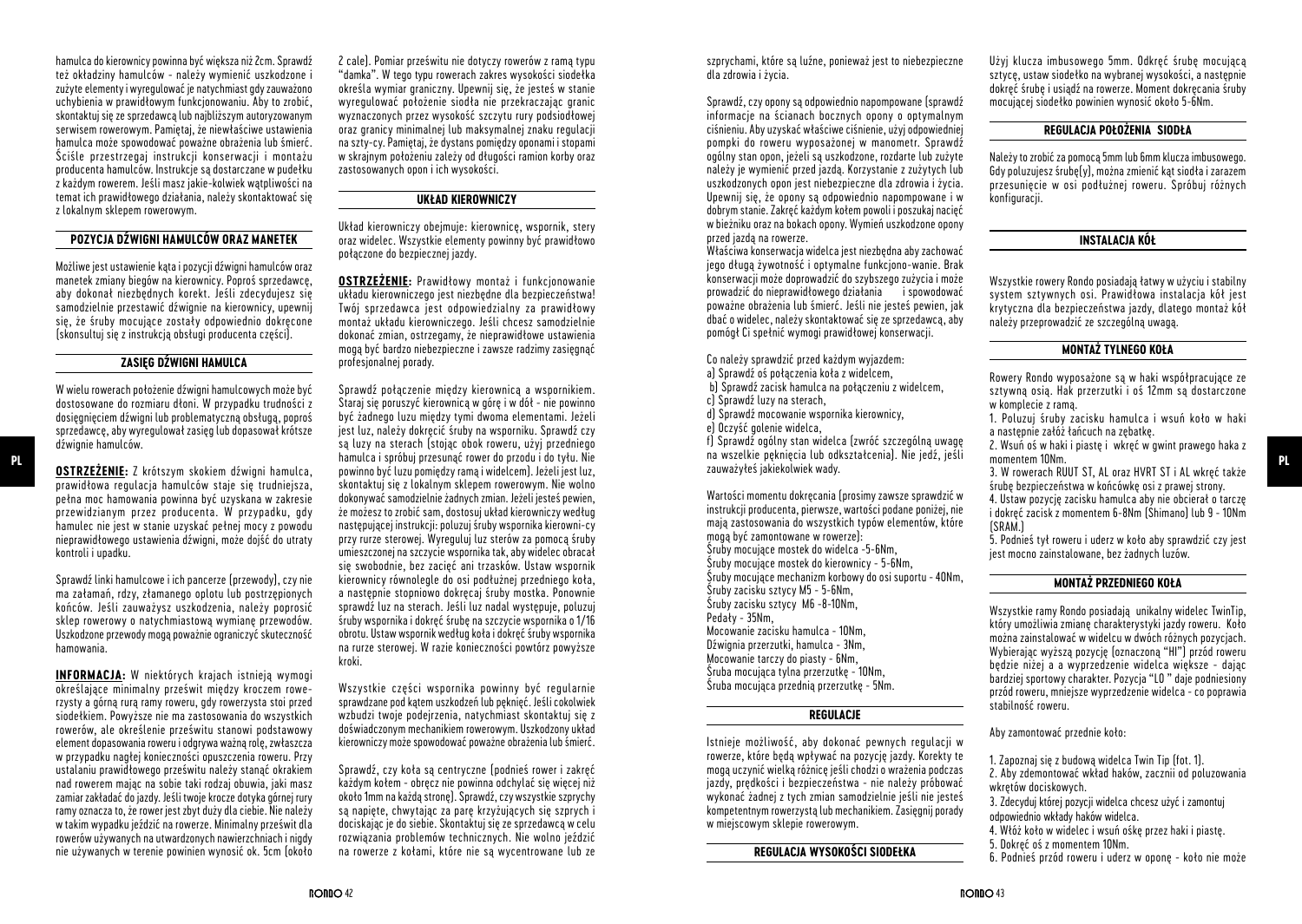#### mieć żadnch luzów.

7. Instalując oś w pozycji HI – zamontuj zacisk hamulca bezpośrednio do widela (photo 2).

8. Jeśli zainstalujesz oś w pozycji LO – najpierw przykręć zacisk do adaptera, a następnie zamontuj całść do widelca (photo 3).



- 1. Śruby mocujące zacisk.
- 2. Oś.
- 3. Wkład haków (z mocowaniem błotnika).
- 4. Wkład haków (z mocowaniem błotnika).
- 5. Adapter hamulca (tylko dla ustawienia LO).
- 6. Śruba ustalająca (nie występuje w widelcu HVRT).



#### **KONSERWACJA I KONTROLE OKRESOWE**

Dbaj o swój rower, aby cieszyć się nim przez dłuższy czas. Systematycznie dokonuj szczegółowego przeglądu roweru jest to ważne dla twojego bezpieczeństwa. W tym rozdziale znajduje się kilka podstawowych informacji.

# **KONSERWACJA RAM STALOWYCH**

Ramy stalowe są podatne na korozję, jeśli nie są odpowiednio pielęgnowane. Dobry inhibitor korozji powinien być stosowany wewnątrz ramy, co najmniej raz w roku. Regularne czyszczenie usuwa sól i inne substancje chemiczne z powierzchni roweru minimalizując prawdopodobieństwo korozji zewnętrznej. Ważne jest aby odpryski farby i zadrapania zabezpieczyć jak najszybciej lakierem fabrycznym lub nawet lakierem do paznokci. Przed malowaniem należy upewnić się, że powierzchnia jest wolna od rdzy, czysta i sucha. Rama nie wymaga smarowania, z wyjątkiem wewnętrznej strony rury podsiodłowej ( jeśli jest zintegrowana z ramą).

Okresowo sprawdzaj widelec czy nie ma oznak uszkodzenia. Jeśli podejrzewasz, że może być uszkodzony, wygięty, pęknięty nie należy go używać. Sprawdź, czy rura sterowa i ramiona widelca są proste a haki kół nie mają pęknięć lub uszkodzeń. Nie wolno jeździć z uszkodzonym widelcem , może to spowodować poważne obrażenia ciała lub śmierć.

Mycie roweru to idealny czas na jego sprawdzenie pod względem uszkodzeń i usterek, ewentualne problemy, stają się wtedy łatwiejsze do spostrzeżenia. Podczas sprawdzania roweru upewnij się, że oświetlenie jest dobre (na przykład na zewnątrz). Sprawdź koła na rowerze, a następnie odwróć go do góry nogami i sprawdź je ponownie. 3. Photo 2 | **Photo 2 | Integral and the University of the Science of the Science of the Science of Automa Science of the Science of Science of the Science of the Science of the Science of the Science of the Science of the** 

> **UWAGA:** Kierownicę należy wymieniać przynajmniej raz na 3 lata, ponieważ jest narażona na zmęczenie materiału i w konsekwencji na poważne uszkodzenia.

> Sprawdź korbę czy ma luzy (trzymaj rower jedną ręką, a pedały drugą i sprawdź luzy, starając się wcisnąć pedały z jednego boku na drugi). Jeżeli jest luz, skontaktuj się z lokalnym sklepem rowerowym.

Okresowo sprawdzaj piasty pod kątem luzów, a łożyska w razie konieczności niech wyreguluje ci mechanik rowe-rowy. Łożyska należy smarować raz w roku. Czyść i smaruj łańcuch regularnie. Jest to szczególnie ważne, jeśli często jeździsz w wilgotnych warunkach. Należy stosować odpo-wiednie smary do łańcuchów rowerowych.

**OSTRZEŻENIE:** jak w przypadku wszystkich elementów mechanicznych, rower podlega zużyciu jak i dużemu obciążeniu. Reakcja różnych materiałów i komponentów na zużywanie się lub zmęczenie może się różnić. Przekroczenie wytrzymałości danego materiału może spowodować jego nagłą awarię, powodując obrażenia ciała rowerzysty. Wszelkie rodzaje uszkodzeń, pęknięć, zarysowań lub zmiany zabarwienia w wysoko obciążonych obszarach wskazują,

że trwałość elementu została przekroczona i należy go wymienić.

#### **CZYSZCZENIE I KONSERWACJA ROWERU**

Odpowiednia konserwacja zwiększy żywotność Twojego roweru oraz komponentów. Regularnie czyść i konserwuj swój rower.

**OSTRZEŻENIE:** Korozja może spowodować trwałe uszkodzenie elementów roweru, które są istotne dla bezpieczeństwa. Takie elementy mogą ulec pęknięciu lub złamaniu co może skutkować poważnymi upadkami. Korozja spowodowana jest wieloma czynnikami, w tym solą (np. sól służąca do posypywania dróg w zimie), słonym powietrzem (na wybrzeżach lub w rejonach przemysłowych), potem.

Do mycia roweru używaj delikatnej myjki lub pojemnika z wodą, gąbki i szczotki. Używaj wyłącznie czystej lub zdemineralizowanej wody. Jest wiele sposobów na odpowiednie zadbanie o czystość Twojego roweru.

Oto najważniejsze elementy poprawnego czyszczenia roweru: 1/ Delikatną myjką lub wężem ogrodowym zmyj duże zabrudzenia takie jak sól, ziemia, piach czy kamienie. 2/ Poczekaj aż rower wstępnie wyschnie.

3/ Nanieś na powierzchnię odpowiedni środek czyszczący. 4/ Spłucz delikatnie wodą i pozostaw do wyschnięcia. 5/ Wyczyść łańcuch (szczegółowa instrukcja czyszczenia łańcucha znajduje się poniżej).

**INFORMACJA:** Jeśli zabrudzenia są niewielkie, nanieś odpowiedni środek czyszczący i pozostaw go na chwilę, a następnie dokładnie spłucz rower wodą.

**INFORMACJA:** Uporczywe zabrudzenia, które zwykle gromadzą się w okolicy napędu, mogą zostać usunięte przy użyciu odpowiedniego środka czyszczącego i dedykowanej do tego szczotki.

**UWAGA:** Smary, środki konserwujące i płyny czyszczące to środki chemiczne. Nieprawidłowe użycie może doprowadzić do zniszczenia roweru. Upewnij się, że środek czyszczący nie zniszczy lakieru, części plastikowych, gumowych lub metalowych. Skonsultuj się ze sprzedawcą i postępuj zgodnie z instrukcjami producenta.

# **CZYSZCZENIE I SMAROWANIE ŁAŃCUCHA**

**UWAGA:** Łańcuch powinien być systematycznie czyszczony i smarowany – raz na około 10 jazd w suchych warunkach, po każdej jeździe w mokrych warunkach oraz po każdym czyszczeniu i myciu roweru.

Nasącz bawełnianą szmatkę odpowiednim środkiem do czyszczenia łańcucha, chwyć nią łańcuch i obracaj korbami w kierunku przeciwnym do napędzania roweru. Powtarzaj tą czynność czystą częścią ściereczki aż do całkowitego wyczyszczenia łańcucha. Przed nałożeniem smaru łańcuch

powinien być czysty i suchy. Na wyczyszczony łańcuch nanieś smar do łańcucha – na każde ogniwo jedna kropla smaru.

**UWAGA:** Należy używać tylko smarów dedykowanych do smarowania i czyszczenia łańcuchów rowerowych. Smary do łańcuchów motocyklowych nie nadają się do użycia w rowerze - mogą zakleić łańcuch i cały napęd zakłócając jego działanie.

**UWAGA:** Jeżeli pomiędzy ogniwami łańcucha pozostanie środek czyszczący, naniesiony na niego smar odrazu spłynie z łańcucha a smarowanie będzie całkowicie nieefektywne.

# **GWARANCJA RONDO**

1. 7ANNA Group Sp. Z o. o. (zwana dalej 7ANNA), producent RONDO udziela na nowe rowery gwarancji na wady materiałowe i wykonawcze na okres 2 lat, lakierów i kalkomanii na okres 1 roku (z wyłączeniem naturalnego zużycia i uszkodzeń mechanicznych).

2. W przypadku zauważenia wad roweru Klient jest zobowiązany do natychmiastowego zaprzestania korzystania z produktu i zgłoszenia tego sprzedawcy w ciągu 14 dni. Korzystanie z uszkodzonego roweru powoduje utratę gwarancji, prowadzi do większych uszkodzeń i może stanowić poważne zagrożenie dla zdrowia i życia rowerzysty.

Zakup należy udokumentować paragonem gotówkowym oraz wypełnioną kartą gwarancyjną (zawierającą następujące informacje: data zakupu, numer seryjny ramy, nazwa modelu roweru, nazwa klienta i nazwa sprzedawcy).

4. Gwarancja dotyczy tylko pierwotnego właściciela i nie podlega przeniesieniu.

5. Roszczenia z tytułu niniejszej gwarancji MUSZĄ być składane za pośrednictwem sprzedawcy, u którego rower został zakupiony.

6. Rower należy poddać obowiązkowemu przeglądowi między 3 a 5 tygodniem od daty zakupu (lub po 50km jazdy) u autoryzowanego sprzedawcy rowerów. Przegląd powinien być udokumentowany w karcie gwarancyjnej. Nieprzestrzeganie tego zalecenia powoduje utratę gwarancji.

7. Gwarancja jest ważna tylko wtedy, gdy rower jest sprzedawany przez autoryzowanego sprzedawcę w stanie gotowym do jazdy.

8. Ogólne informacje o wymianie i naprawach gwarancyjnych:

A) Jeśli określona część roweru wymaga wymiany w ramach niniejszej gwarancji, może zostać dostarczony element funkcjonalnie odpowiadający oryginałowi. Nie zawsze jest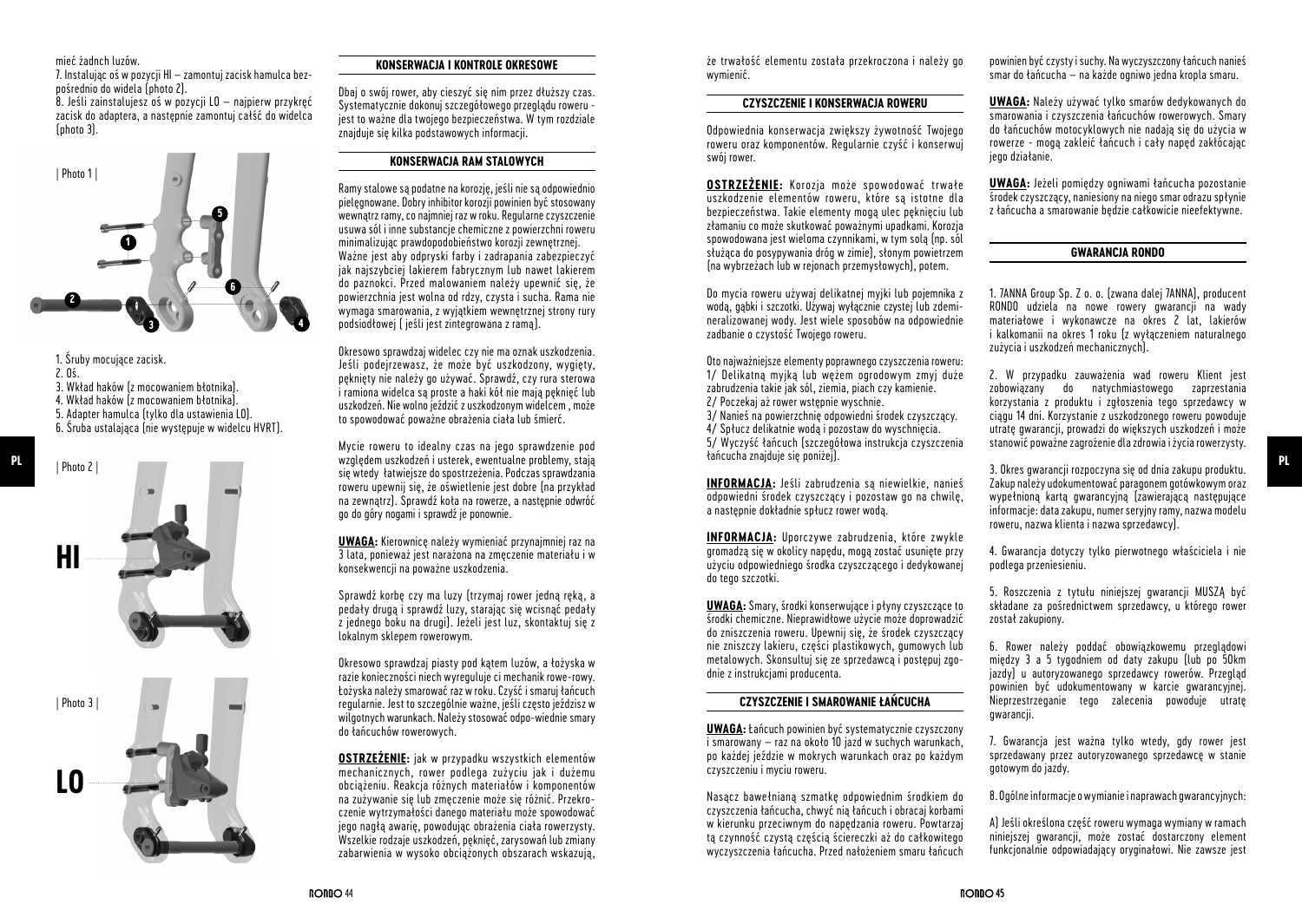możliwe dostarczenie identycznych części. Jeśli roszczenie gwarancyjne na pomalowaną część zostanie przyznane, ale ta część nie jest dostępna w żądanym kolorze (z powodu zmiany oferowanych wersji kolorystycznych lub z powodu braków magazynowych), 7ANNA zastrzega sobie prawo do wymiany tych części na równoważne produkty w aktualnie dostępnym wykończeniu.

B) W przypadku, gdy uszkodzony produkt wymaga naprawy, 7Anna nie jest zobowiązana do przekazywania informacji o procesie naprawy i jego szczegółach technologicznych. 7anna udziela gwarancji na produkty, które przeszły naprawę.

C) Jeżeli naprawa wymaga wymiany części, które zostały zastapione przez nowszą generacie na rynku, firma nie jest zobowiązana do dostarczenia najnowszej wersji komponentów, a ekwiwalent funkcionalny oryginalnej części.

9. Gwarancja nie obejmuje zużycia opon, łańcuchów, klocków hamulcowych, łożysk, kół zębatych i tarcz. Regulacja kół, smarowanie, regulacja hamulców, regulacja układu napędowego i inne typowe zabiegi konserwacyjne nie są objęte gwarancją i muszą być wykonane przez profesjonalny warsztat rowerowy na koszt klienta. Gwarancja nie obejmuje też uszkodzeń mechanicznych lakieru i kalkomanii, przebarwień lakieru wynikających z długotrwałego narażenia na warunki atmosferyczne lub zastosowanej agresywnej chemii czyszczącej, problemów wynikających z nadmiernych obciążeń występujących podczas ekstremalnej jazdy lub z niewłaściwej techniki jazdy. Gwarancja nie obejmuje: kosztów podróży lub wysyłki do i od autoryzowanego dealera. Ewentualne koszty takie ponosi pierwotny właściciel.

10. Niniejsza gwarancja traci ważność, jeżeli: karta gwarancyjna została wypełniona nieprawidłowo lub niekompletnie, jakiekolwiek modyfikacje roweru zostały dokonane przez klienta, uszkodzenie zostało spowodowane przez komponenty, które zostały nieprawidłowo zamontowane w rowerze, produkt nie był używany, konserwowany lub naprawiany zgodnie z instrukcjami producenta, rower został sprzedany w stanie zdemontowanym lub zmontowany tylko częściowo, produkt został przekazany osobie trzeciej.

11. Wskazówek dotyczących postępowania w sprawach gwarancyjnych udziela dystrybutor produktu w regionie, w którym został zakupiony.

12. Gwarancja wymiany powypadkowej obejmuje uszkodzenia powstałe w wyniku zderzenia lub nadmiernych obciążeń spowodowanych przez takie rzeczy jak skoki obudowy lub rzucanie rowerem. Takie uszkodzenia nie są objęte zwykłą gwarancją, jednak 7ANNA oferuje możliwość wymiany produktu za 50% pierwotnej sugerowanej ceny detalicznej w ramach polityki Crash Replacement. Warunki wymiany powypadkowej są następujące: Crash Replacement dotyczy elementów wyprodukowanych przez 7ANNA, które

są montowane w rowerach, oraz ram Rondo przez okres 1 roku od daty zakupu. 7ANNA zastrzega sobie prawo do odmowy Crash Replacement bez dalszych wyjaśnień, Crash Replacement nie dotyczy części uszkodzonych w innych sytuaciach niż podczas jazdy (np. Crash Replacement nie obejmuje części, która została uszkodzone podczas transportu), Crash Replacement nie dotyczy kompletnych rowerów, a jedynie komponentów wyprodukowanych przez 7ANNA, które są montowane w rowerach.

13. Niniejsza ograniczona gwarancja zapewnia pierwotnemu właścicielowi pewne prawa i środki odwoławcze, a pierwotny właściciel może posiadać inne prawa lub środki odwoławcze, w zależności od stanu, jurysdykcji, kraju lub prowincji. Informujemy, że jest to ostateczne oświadczenie 7ANNA i wszystkie środki dostępne dla pierwotnego właściciela są tutaj wymienione. 7ANNA nie zezwala ani nie upoważnia żadnego podmiotu (w tym autoryzowanych dealerów) do przedłużania jakichkolwiek innych wyraźnych lub dorozumianych gwarancji w jej imieniu. Pierwotny właściciel zgadza się, że odpowiedzialność 7ANNA w ramach niniejszej gwarancji w żadnych okolicznościach nie będzie większa niż pierwotna cena zakupu. W żadnym wypadku 7ANNA nie ponosi odpowiedzialności za szkody przypadkowe lub wtórne. Oryginalny właściciel i 7ANNA zrzekają się wszelkich środków zaradczych, obowiązków, zobowiązań, praw, gwarancji, wynikających z prawa lub w inny sposób, w tym (ale nie wyłącznie) wszelkich domniemanych gwarancji przydatności handlowej, wszelkich domniemanych gwarancji wynikających z przebiegu realizacji, przebiegu transakcji lub korzystania z handlu oraz wszelkich domniemanych gwarancji przydatności. Niektóre stany, jurysdykcje, kraje i prowincje nie zezwalają na niektóre lub wszystkie ograniczenia określone w niniejszym dokumencie lub wykluczenie lub ograniczenie odpowiedzialności za szkody przypadkowe lub wtórne. Jeżeli jakiekolwiek postanowienie zostanie uznane za niewykonalne, tylko to postanowienie zostanie unieważnione, a wszystkie pozostałe będą miały zastosowanie.

# RONNO

#### **BICYCLE WARRANTY CARD | GARANTIEKARTE | KARTA GWARANCYJNA | CARTE DE GARANTIE**

BIKE MODEL/FAHRRADMODELL/MODEL ROWERU/MODÈLE DE VÉLO

FRAME SERIAL NUMBER/ RAHMEN- SERIENNUMMER/MODEL SERYJNY RAMY/ NUMÉRO DE SÉRIE DU CADRE

PRICE/ PREIS/CENA/PRIX

DATE OF PURCHASE/KAUFDATUM / DATA ZAKUPU / DATE D'ACHAT

# **I DECLARE THAT I AM FAMILIAR WITH THE ACTUAL BIKE SPECIFICATION (IT MAY BE DIFFERENT THAN THOSE PROVIDED BY THE MANUFACTURER).**

ICH ERKLARE, DASS ICH MIT DER TATSACHLICHEN FAHRRADSPEZIFIKATION VERTRAUT BIN<br>(SIE KANN ANDERS SEIN ALS DIE VOM HERSTELLER BEREITGESTELLTEN).

OSWIADCZAM, ZE ZAPOZNAŁEM SIĘ Z FAKTYCZNĄ SPECYFIKACJĄ ROWERU[MOZE BYC ONA<br>NIECO INNA NIŻ PODAWANA PRZEZ PRODUCENTA).

**JE DÉCLARE QUE J'AI CONNAÎT LES SPÉCIFICATIONS RÉELLES DU VÉLO (IL PEUT ÊTRE DIFFÉRENTEMENT AUTRE QUE CELLES FOURNIES PAR LE FABRICANT).**

CUSTOMER'S SIGNATURE / KUNDENSIGNATUR / PODPIS KLIENTA /SIGNATURE CLIENT

SELLER'S SIGNATURE / VERKÄUFER UNTERZEICHNUN / PODPIS SPRZEDAWCY / SIGNATURE DU VENDEUR

SELLER'S STAMP / VERKÄUFERSTEMPEL / PIECZĄTKA SPRZEDAWCY / CACHET DU VENDEUR